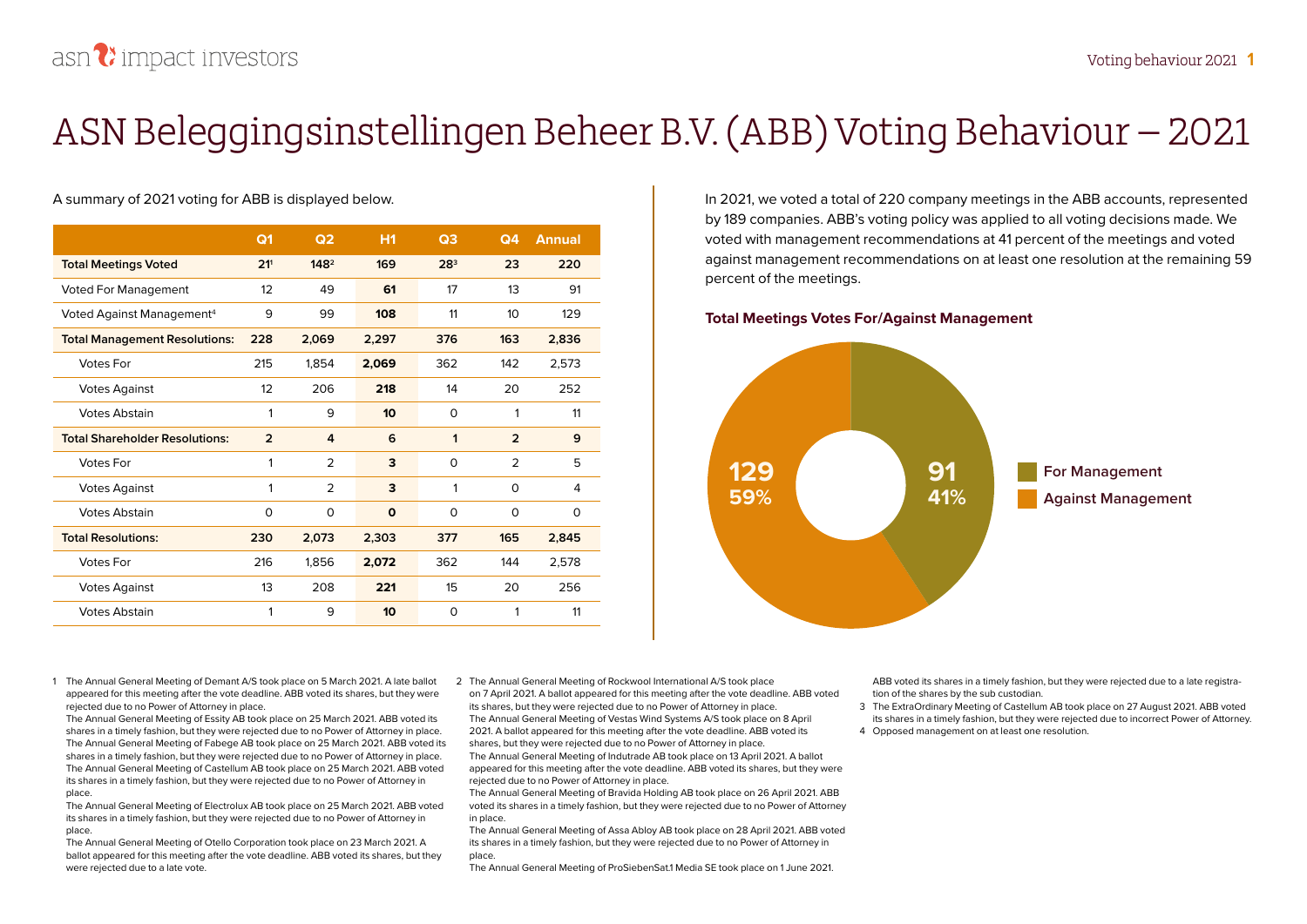

Out of the 220 meetings voted during 2021, 152 meetings were voted in Europe, 37 meetings were voted in the Americas, 29 meetings were voted in the Asia Pacific and 2 meetings were voted in Africa. The charts below display the meeting distribution by country in each region.

#### **Meeting Distribution by Country - Europe**



#### **Meeting Distribution by Country - Americas**



#### **Meeting Distribution by Country - Asia Pacific**



#### **Meeting Distribution by Country - Africa**



The chart below shows meetings voted by region broken down by votes cast for and against.

#### **Meeting Breakdown by Region - For/Against Management**

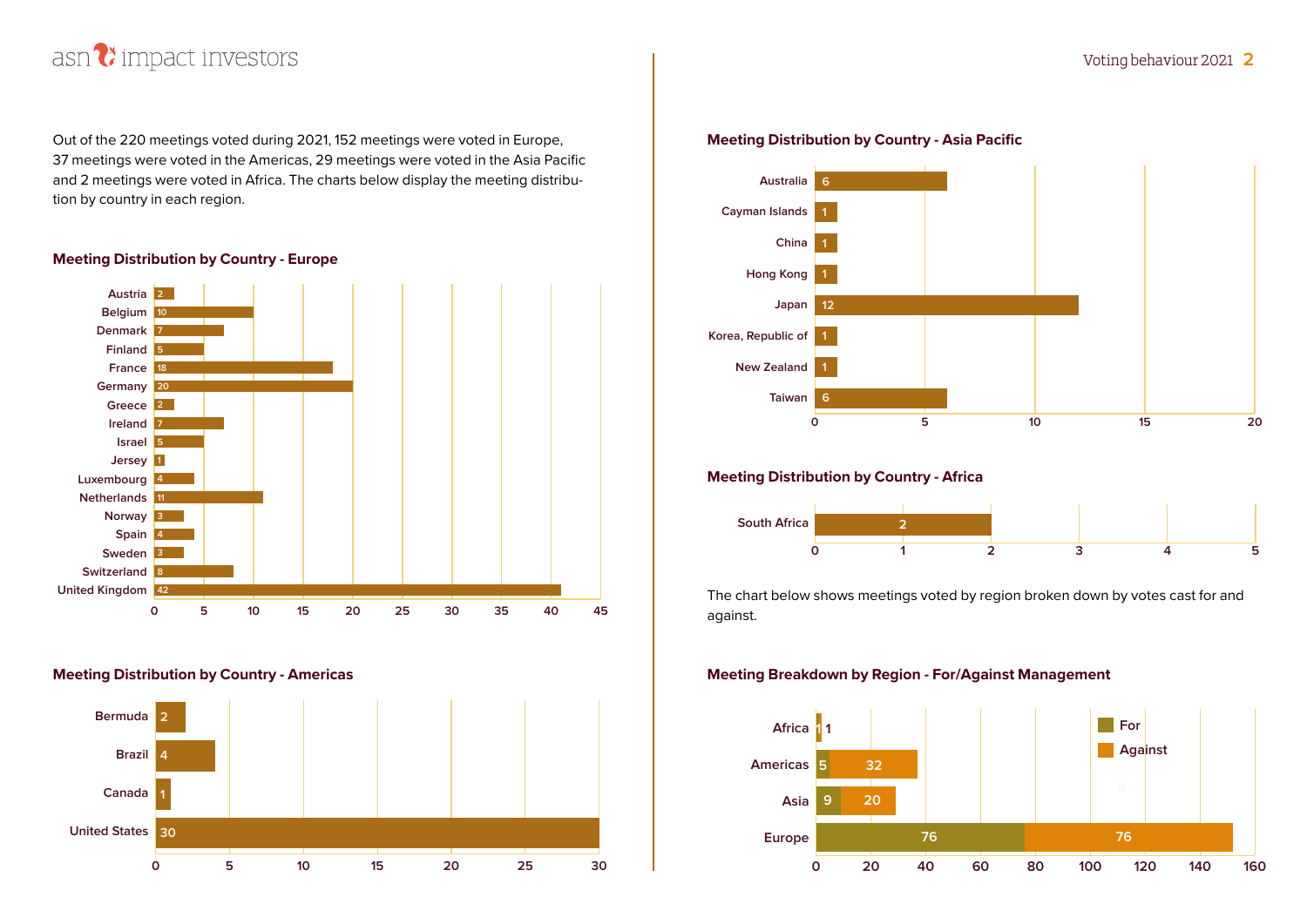

A total of 2,845 voting resolutions were reviewed and voted, of which 2,836 were management resolutions and 9 were shareholder resolutions. As illustrated in the second chart below, we did not support 9 percent and abstained on 0.4 percent of all resolutions.

#### **Type of Resolution - Management/Shareholder**



**Resolutions - Votes For/Against**



A total of 256 management resolutions were opposed during 2021. We abstained on 11 proposals. The breakdown of these resolutions by region, type of resolution and the vote cast is provided in the charts below.

#### **Negative Voting Breakdown Management Resolutions - Europe**



#### **Negative Voting Breakdown Management Resolutions - Americas**

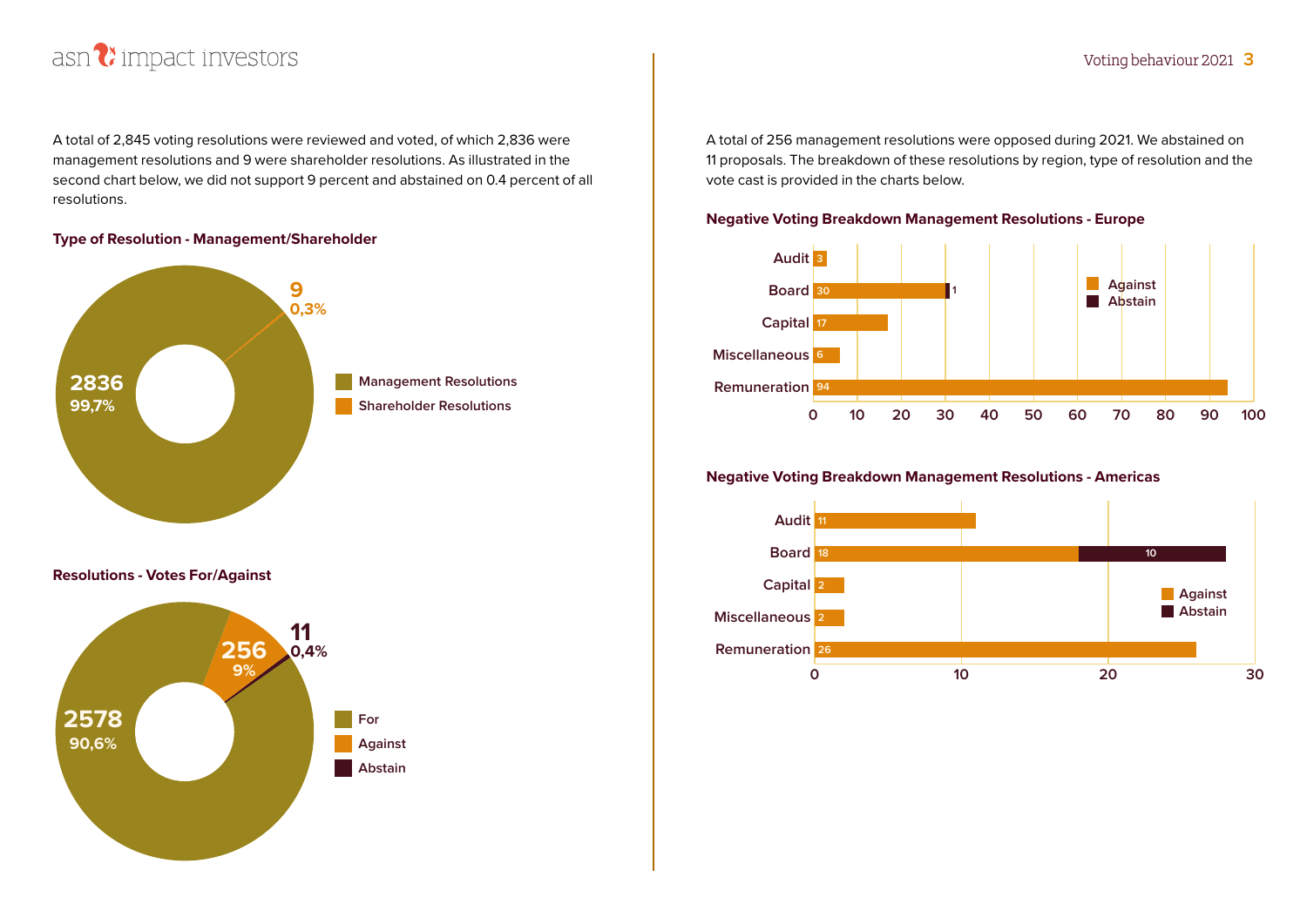

#### **Negative Voting Breakdown Management Resolutions - Asia Pacific**

#### **Negative Voting Breakdown Management Resolutions - Africa**



The breakdown of the shareholder resolutions by region, type of resolution and vote cast is provided in the charts below. No shareholder resolutions were put forward in Asia Pacific or Africa in 2021.

#### **Voting Breakdown Shareholder Resolutions - Europe**



#### **Voting Breakdown Shareholder Resolutions - Americas**

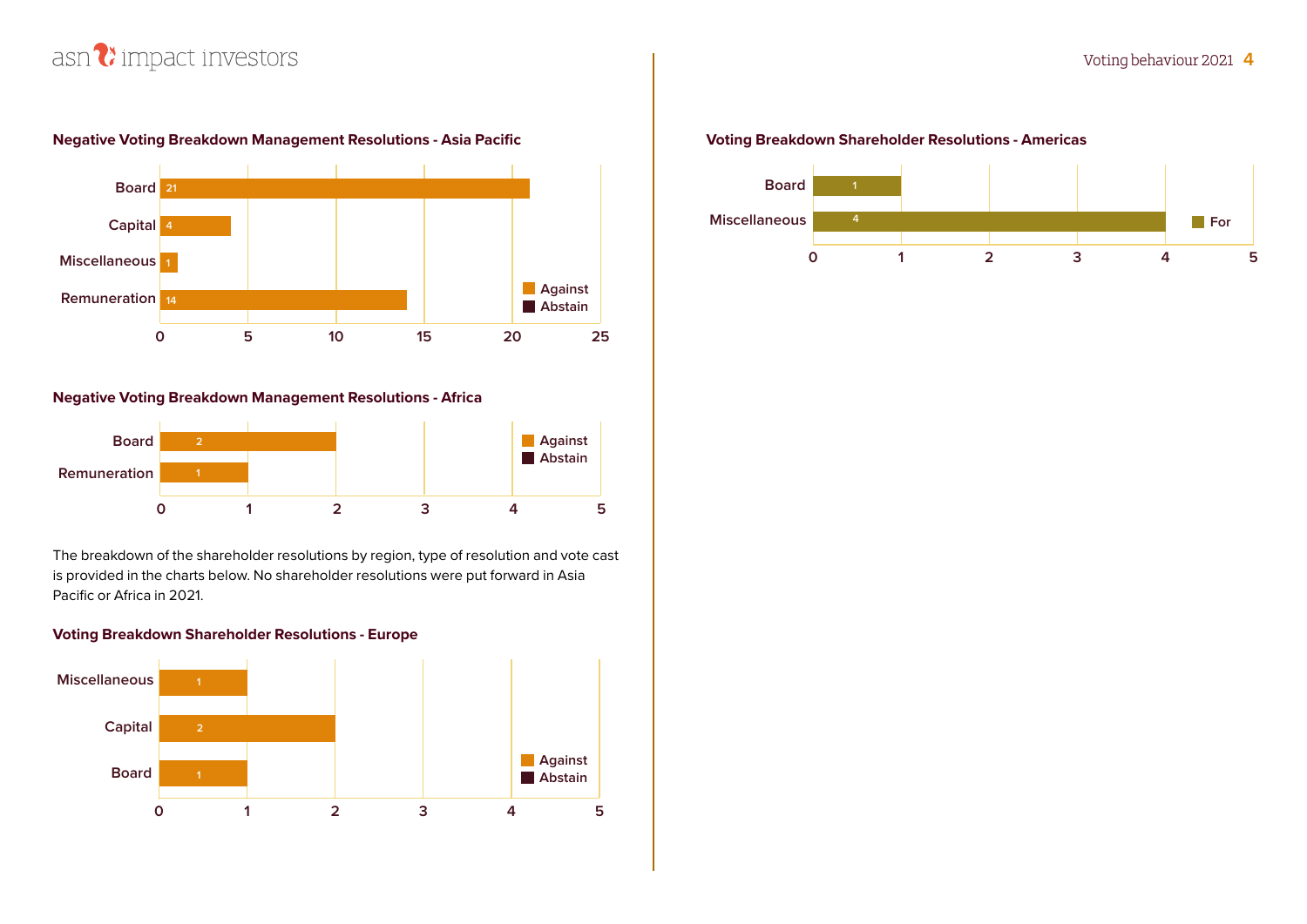# **ASN Beleggingsinstellingen Beheer B.V. 2021 Voting Appendix**

| <b>Company Name</b>             | <b>Meeting Type</b>              | <b>Item</b> | <b>Proposal</b>                                                                                                                                               | <b>Proposed by</b> | <b>Vote</b> | <b>For/Against</b><br><b>Management</b> | <b>Comments</b>                                                                                                                                                                                                                           |
|---------------------------------|----------------------------------|-------------|---------------------------------------------------------------------------------------------------------------------------------------------------------------|--------------------|-------------|-----------------------------------------|-------------------------------------------------------------------------------------------------------------------------------------------------------------------------------------------------------------------------------------------|
| Q <sub>1</sub>                  |                                  |             |                                                                                                                                                               |                    |             |                                         |                                                                                                                                                                                                                                           |
| Becton, Dickinson and Company   | Annual                           | 2.          | Ratification of the selection of the indepen-<br>dent registered public accounting firm.                                                                      | Management         | Against     | Against                                 | The audit firm's tenure raises concerns<br>about their continuing independence.                                                                                                                                                           |
| Becton, Dickinson and Company   | Annual                           | 3.          | Advisory vote to approve named executive<br>officer compensation.                                                                                             | Management         | Against     | Against                                 | No element of remuneration is subject to<br>performance against sustainability criteria.<br>We therefore recommend a vote against,<br>in line with guidelines.                                                                            |
| Becton, Dickinson and Company   | Annual                           | 4.          | Shareholder proposal seeking to lower the<br>ownership threshold required to call a<br>special shareholders meeting, if properly<br>presented at the meeting. | Shareholder        | For         | Against                                 | We believe that the 15 percent special meeting<br>threshold is appropriate and would enhance<br>shareholder rights.                                                                                                                       |
| <b>Clicks Group Limited</b>     | <b>Annual General</b><br>Meeting | O.3         | Election of Mfundiso Njeke as a director.                                                                                                                     | Management         | Against     | Against                                 | The candidate joined the board in the last year.<br>As female directors represent less than 40 percent<br>of the board, a vote against is recommended in<br>line with ABB's policy on board diversity.                                    |
| <b>Clicks Group Limited</b>     | <b>Annual General</b><br>Meeting | O.7.3       | Election of member of the audit and risk<br>committee (separate voting):<br>Mfundiso Njeke.                                                                   | Management         | Against     | Against                                 | The candidate joined the board in the last year.<br>As female directors represent less than 40 percent<br>of the board, a vote against is recommended in<br>line with ABB's policy on board diversity.                                    |
| <b>Clicks Group Limited</b>     | <b>Annual General</b><br>Meeting | <b>NB.8</b> | Non-binding advisory vote: approval<br>of the company's remuneration policy.                                                                                  | Management         | Against     | Against                                 | The compensation policy does not include metrics<br>linked to sustainability and a vote against is<br>therefore warranted.                                                                                                                |
| Evoqua Water Technologies Corp. | Annual                           | 2.          | Approval, on an advisory basis, of the<br>compensation of our named executive<br>officers.                                                                    | Management         | Against     | Against                                 | No performance hurdles have been disclosed<br>or the long-term incentive plan and the no portion<br>of remuneration appears to be subject to the<br>achievement of the sustainability measures.<br>A vote against is therefore warranted. |
| LG Electronics, Inc.            | <b>Annual General</b><br>Meeting | -1          | Approval of financial statement.                                                                                                                              | Management         | Against     | Against                                 | A vote against this resolution is warranted<br>because shareholders are unable to make an<br>informed decision.                                                                                                                           |
| Micron Technology, Inc.         | Annual                           | 2.          | Proposal by the company to approve a<br>non-binding resolution to approve the                                                                                 | Management         | Against     | Against                                 | Considering poor disclosure and overall design<br>of the plan, a vote against is warranted.                                                                                                                                               |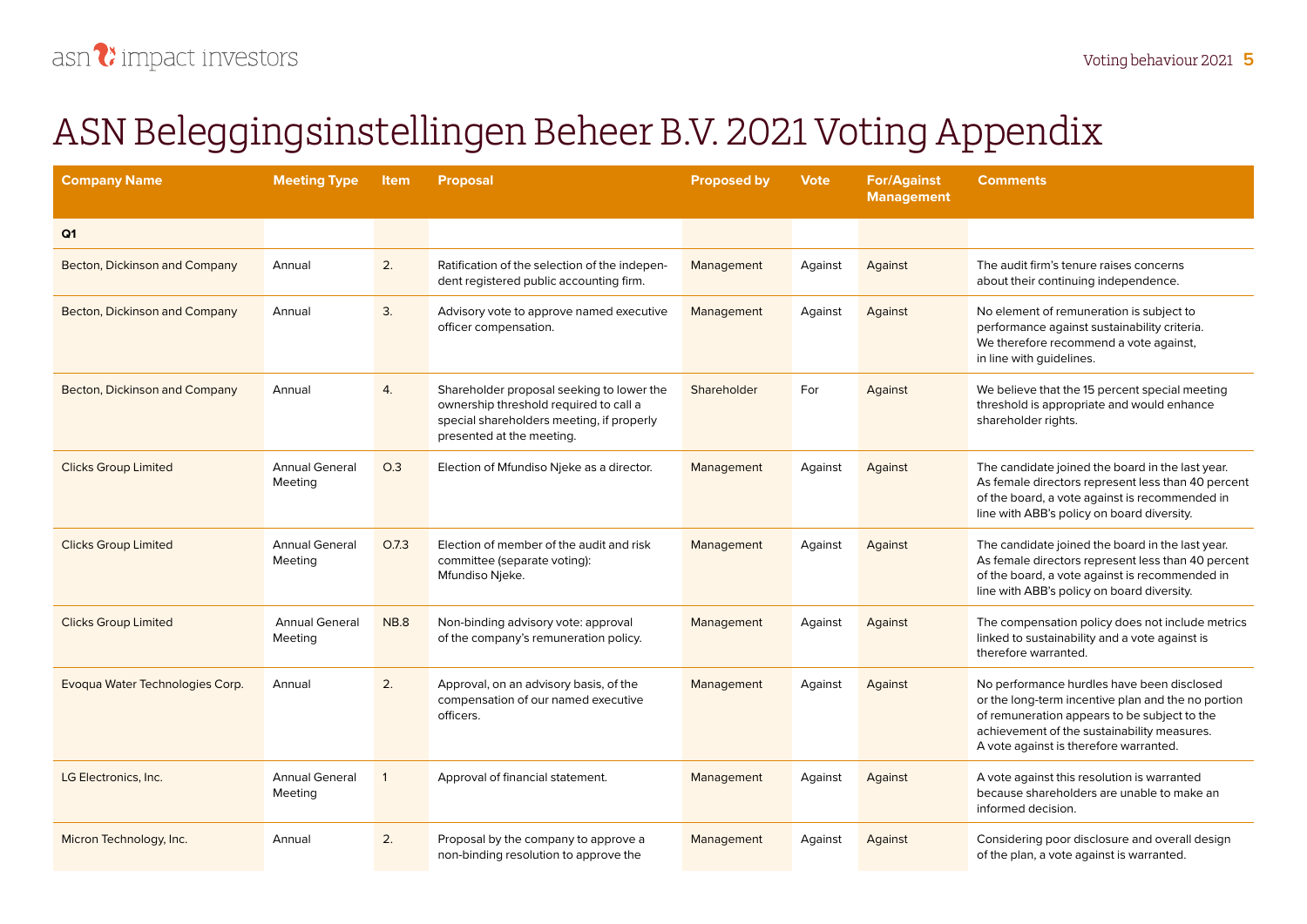

| <b>Company Name</b>     | <b>Meeting Type</b>              | <b>Item</b>     | <b>Proposal</b>                                                                                                                                                                                               | <b>Proposed by</b> | <b>Vote</b> | <b>For/Against</b><br><b>Management</b> | <b>Comments</b>                                                                                                                                                                                        |
|-------------------------|----------------------------------|-----------------|---------------------------------------------------------------------------------------------------------------------------------------------------------------------------------------------------------------|--------------------|-------------|-----------------------------------------|--------------------------------------------------------------------------------------------------------------------------------------------------------------------------------------------------------|
|                         |                                  |                 | compensation of our named executive<br>officers as described in the proxy statement.                                                                                                                          |                    |             |                                         |                                                                                                                                                                                                        |
| Micron Technology, Inc. | Annual                           | 4.              | Proposal by the company to ratify the<br>appointment of PricewaterhouseCoopers<br>LLP as the independent registered public<br>accounting firm of the company for the<br>fiscal year ending September 2, 2021. | Management         | Against     | Against                                 | The audit firm's tenure raises concerns about<br>their continuing independence.                                                                                                                        |
| Novo Nordisk A/S        | <b>Annual General</b><br>Meeting | 8.7.A           | Please note that this resolution is a share-<br>holder proposal: proposal from the<br>shareholder Kritiske Aktionaerer on making<br>a plan for changed ownership.                                             | Shareholder        | Against     | For                                     | This resolution is not in shareholders' interests.                                                                                                                                                     |
| Novozymes A/S           | <b>Annual General</b><br>Meeting | 8.1             | Election of other board members:<br>Heine Dalsgaard.                                                                                                                                                          | Management         | Abstain     | Against                                 | The candidate joined the board in the last year.<br>As female directors represent less than 40 percent<br>of the board, a vote against is recommended in<br>line with ABB's policy on board diversity. |
| Safestore Holdings plc  | <b>Annual General</b><br>Meeting | 6               | To elect Gert van de Weerdhof, who has<br>been appointed as a director since the last<br>annual general meeting of the company,<br>as a director of the company.                                              | Management         | Against     | Against                                 | The candidate joined the board in the last year.<br>As female directors represent less than 40 percent<br>of the board, a vote against is recommended in<br>line with ABB's policy on board diversity. |
| Uponor Oyj              | <b>Annual General</b><br>Meeting | 10 <sup>°</sup> | Handling of the remuneration report<br>for governing bodies.                                                                                                                                                  | Management         | Against     | Against                                 | No element of remuneration is subject to<br>performance against sustainability criteria.<br>We therefore recommend a vote against, in line<br>with guidelines.                                         |
| Valmet Oyj              | <b>Annual General</b><br>Meeting | 10 <sup>°</sup> | Presentation of the remuneration<br>report for governing bodies.                                                                                                                                              | Management         | Against     | Against                                 | The compensation policy does not appear to<br>include metrics related to sustainability and a vote<br>against is therefore warranted.                                                                  |
| Q2                      |                                  |                 |                                                                                                                                                                                                               |                    |             |                                         |                                                                                                                                                                                                        |
| A.G. BARR p.l.c.        | <b>Annual General</b><br>Meeting | $\overline{2}$  | To receive and approve the annual state-<br>ment by the chairman of the remuneration<br>committee and the directors remuneration<br>report for the year ended 24 January 2021                                 | Management         | Against     | Against                                 | The plan does not appear to include metrics<br>related to sustainability and a vote against<br>is therefore warranted.                                                                                 |
| Adevinta ASA            | <b>Annual General</b><br>Meeting | 6               | Approval of the board of directors declara-<br>tion of salary and other remunerations                                                                                                                         | Management         | Against     | Against                                 | No element of remuneration is subject to perfor-<br>mance against sustainability criteria. We therefore<br>recommend a vote against, in line with quidelines.                                          |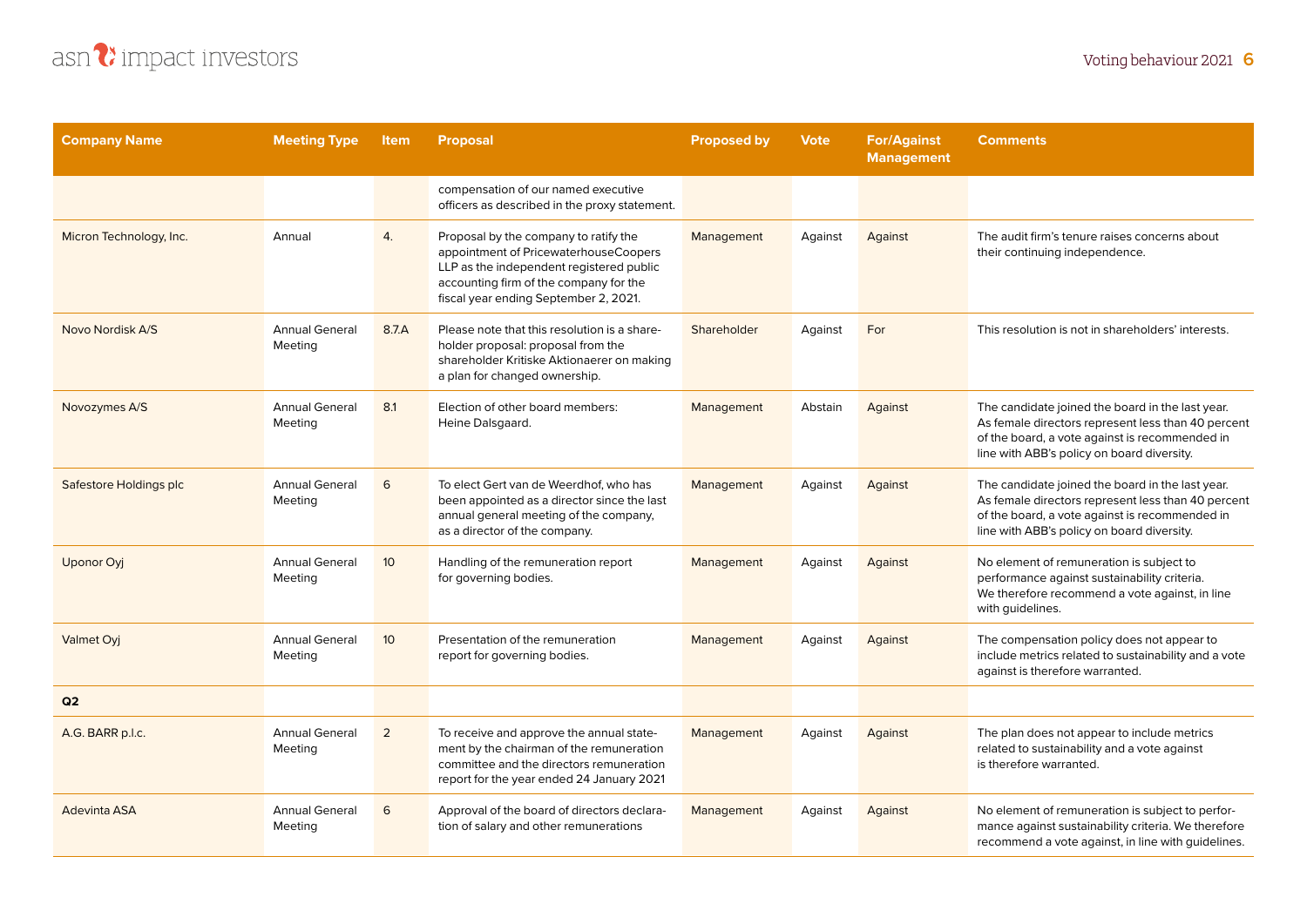| <b>Company Name</b>                       | <b>Meeting Type</b>                     | <b>Item</b>    | <b>Proposal</b>                                                                                                                                                                                                         | <b>Proposed by</b> | Vote    | <b>For/Against</b><br><b>Management</b> | <b>Comments</b>                                                                                                                                                          |
|-------------------------------------------|-----------------------------------------|----------------|-------------------------------------------------------------------------------------------------------------------------------------------------------------------------------------------------------------------------|--------------------|---------|-----------------------------------------|--------------------------------------------------------------------------------------------------------------------------------------------------------------------------|
| Adevinta ASA                              | <b>Annual General</b><br>Meeting        | 9              | Approval of remuneration to the members<br>of the board of directors                                                                                                                                                    | Management         | Against | Against                                 | We recommend a vote against this resolution<br>considering an excessive increase proposed by<br>the company.                                                             |
| <b>Adidas AG</b>                          | <b>Annual General</b><br>Meeting        | $\overline{7}$ | Approve remuneration of supervisory board                                                                                                                                                                               | Management         | Against | Against                                 | No element of remuneration is subject to perfor-<br>mance against sustainability criteria. We therefore<br>recommend a vote against, in line with guidelines             |
| Advanced Micro Devices, Inc.              | <b>Annual General</b><br>Meeting        | $\overline{2}$ | Ratify Ernst Young LLP as auditors                                                                                                                                                                                      | Management         | Against | Against                                 | The audit firm's tenure raises concerns about their<br>continuing independence.                                                                                          |
| Advanced Micro Devices, Inc.              | <b>Annual General</b><br>Meeting        | 3              | Advisory vote to ratify named executive<br>officers' compensation                                                                                                                                                       | Management         | Against | Against                                 | The plan does not appear to include metrics<br>related to sustainability and a vote against is<br>therefore warranted.                                                   |
| <b>Advantest Corporation</b>              | <b>Annual General</b><br>Meeting        | 5              | Approve details of the stock compensation<br>to be received by directors (excluding out-<br>side directors and directors who are audit<br>and supervisory committee members)                                            | Management         | Against | Against                                 | No element of remuneration is subject to perfor-<br>mance against sustainability criteria. We therefore<br>recommend a vote against, in line with guidelines.            |
| <b>Aixtron SE</b>                         | <b>Annual General</b><br>Meeting        | $\overline{7}$ | Ratify Deloitte GmbH as auditors for fiscal<br>year 2021                                                                                                                                                                | Management         | Against | Against                                 | The audit firm's tenure raises concerns about<br>their continuing independence.                                                                                          |
| American Water Works Company, Inc. Annual |                                         | 3.             | Ratification of the appointment, by the audit,<br>finance and risk committee of the board of<br>directors, of PricewaterhouseCoopers LLP<br>as the company's independent registered<br>public accounting firm for 2021. | Management         | Against | Against                                 | The audit firm's tenure raises concerns about<br>their continuing independence.                                                                                          |
| <b>Amiad Water Systems Ltd</b>            | ExtraOrdinary<br><b>General Meeting</b> | 3              | Approve discretionary one time bonus to<br>Dori Jvzor, CEO                                                                                                                                                              | Management         | Against | Against                                 | We believe that the executives pay should be<br>subject to a performance criteria. Given that this<br>incentive is not performance-based we recommend<br>a vote against. |
| ams AG                                    | <b>Annual General</b><br>Meeting        | $\overline{7}$ | Approve remuneration policy                                                                                                                                                                                             | Management         | Against | Against                                 | The company's failure to provide full disclosure<br>does not allow us to make an informed decision.                                                                      |
| ams AG                                    | <b>Annual General</b><br>Meeting        | 8              | Approve remuneration report                                                                                                                                                                                             | Management         | Against | Against                                 | The plan does not appear to include metrics related<br>to sustainability and a vote against is therefore<br>warranted.                                                   |
| <b>ASML Holding N.V.</b>                  | <b>Annual General</b><br>Meeting        | 3.a            | Advisory vote on the remuneration report for<br>the board of management and the super-<br>visory board for the financial year 2020                                                                                      | Management         | Against | Against                                 | Overall, the policy has some positive features.<br>However, the company failed to provide enhanced<br>transparency on how upward discretion was                          |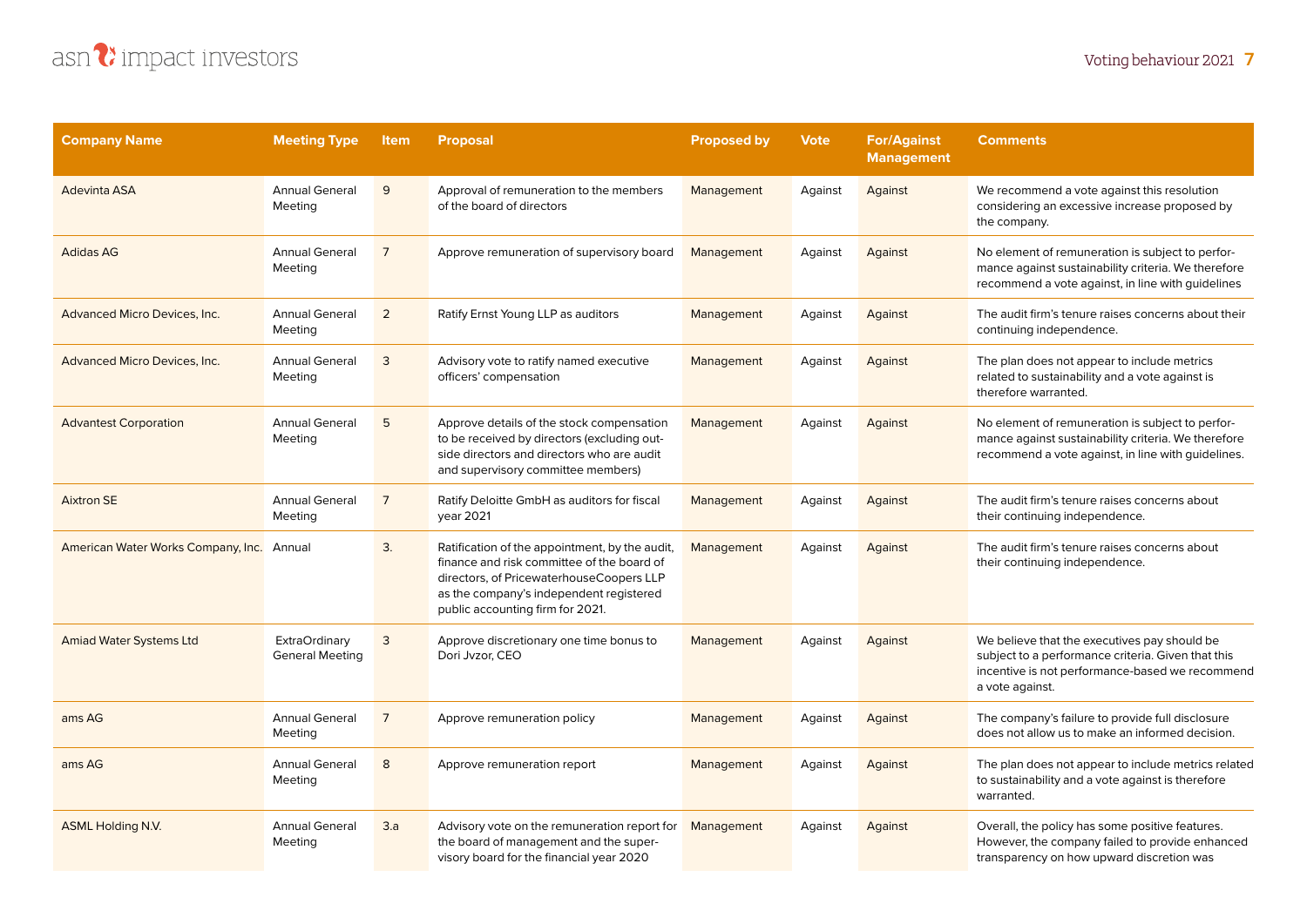

| <b>Company Name</b> | <b>Meeting Type</b>              | Item            | <b>Proposal</b>                                                                                                                            | <b>Proposed by</b> | <b>Vote</b> | <b>For/Against</b><br><b>Management</b> | <b>Comments</b>                                                                                                                                                                                                                                                                                                                                                                                                                                                                                                                                                                                                                                                                   |
|---------------------|----------------------------------|-----------------|--------------------------------------------------------------------------------------------------------------------------------------------|--------------------|-------------|-----------------------------------------|-----------------------------------------------------------------------------------------------------------------------------------------------------------------------------------------------------------------------------------------------------------------------------------------------------------------------------------------------------------------------------------------------------------------------------------------------------------------------------------------------------------------------------------------------------------------------------------------------------------------------------------------------------------------------------------|
|                     |                                  |                 |                                                                                                                                            |                    |             |                                         | applied in relation to the LTIP. Under the 2018-2020<br>LTIP, awards vested at 146.5% of target (73.3% of<br>maximum opportunity). The supervisory board<br>increased the payout related to the ROAIC<br>performance metric, which lead to an overall<br>increase of 31.7%, from 111.2% to 146.5% of target.<br>The company did provide some justification to it<br>indicating that this adjustment is made to correct<br>for the effects of higher than anticipated invest-<br>ments in R&D and CAPEX since target setting.<br>However, this should had been factoring in at the<br>time the policy was set and using discretion to<br>change compensation plans is never ideal. |
| AstraZeneca plc     | <b>Annual General</b><br>Meeting | 6               | To approve the annual report on remune-<br>ration for the year ended 31 December 2020                                                      | Management         | Against     | Against                                 | The compensation policy did not include<br>metrics linked to sustainability and a vote against is<br>therefore warranted.                                                                                                                                                                                                                                                                                                                                                                                                                                                                                                                                                         |
| AstraZeneca plc     | <b>Annual General</b><br>Meeting | $\overline{7}$  | To approve the directors' remuneration<br>policy                                                                                           | Management         | Against     | Against                                 | The proposed compensation policy includes<br>increases in base salary and long-term plan which<br>have a potential for excessive payouts, therefore<br>we recommend a vote against.                                                                                                                                                                                                                                                                                                                                                                                                                                                                                               |
| AstraZeneca plc     | <b>Annual General</b><br>Meeting | 14              | To amend the rules of the performance<br>share plan 2020                                                                                   | Management         | Against     | Against                                 | Given that it is a second consecutive increase<br>in the long-term award opportunity, we recommend<br>a vote against.                                                                                                                                                                                                                                                                                                                                                                                                                                                                                                                                                             |
| Autodesk, Inc.      | <b>Annual General</b><br>Meeting | $\overline{2}$  | Ratify Ernst Young LLP as auditors                                                                                                         | Management         | Against     | Against                                 | The audit firm's tenure raises concerns about their<br>continuing independence.                                                                                                                                                                                                                                                                                                                                                                                                                                                                                                                                                                                                   |
| Autodesk, Inc.      | <b>Annual General</b><br>Meeting | 3               | Advisory vote to ratify named executive<br>officers' compensation                                                                          | Management         | Against     | Against                                 | No element of remuneration is subject to perfor-<br>mance against sustainability criteria. We therefore<br>recommend a vote against, in line with guidelines.                                                                                                                                                                                                                                                                                                                                                                                                                                                                                                                     |
| <b>Barco NV</b>     | <b>Annual General</b><br>Meeting | 4.1             | The general meeting approves the<br>remuneration policy                                                                                    | Management         | Against     | Against                                 | Considering poor disclosure and overall design<br>of the plan, a vote against is warranted.                                                                                                                                                                                                                                                                                                                                                                                                                                                                                                                                                                                       |
| <b>Barco NV</b>     | <b>Annual General</b><br>Meeting | 4.2             | The general meeting approves the remune-<br>ration report with respect to the fiscal year<br>ending December 31, 2020                      | Management         | Against     | Against                                 | Considering poor disclosure and overall design<br>of the plan, a vote against is warranted.                                                                                                                                                                                                                                                                                                                                                                                                                                                                                                                                                                                       |
| <b>Barco NV</b>     | <b>Annual General</b><br>Meeting | 10 <sup>°</sup> | The general meeting authorizes the board<br>of directors to issue new stock option plans<br>in 2021 within the limits specified hereafter: | Management         | Against     | Against                                 | Considering poor design of the plan, a vote<br>against is warranted.                                                                                                                                                                                                                                                                                                                                                                                                                                                                                                                                                                                                              |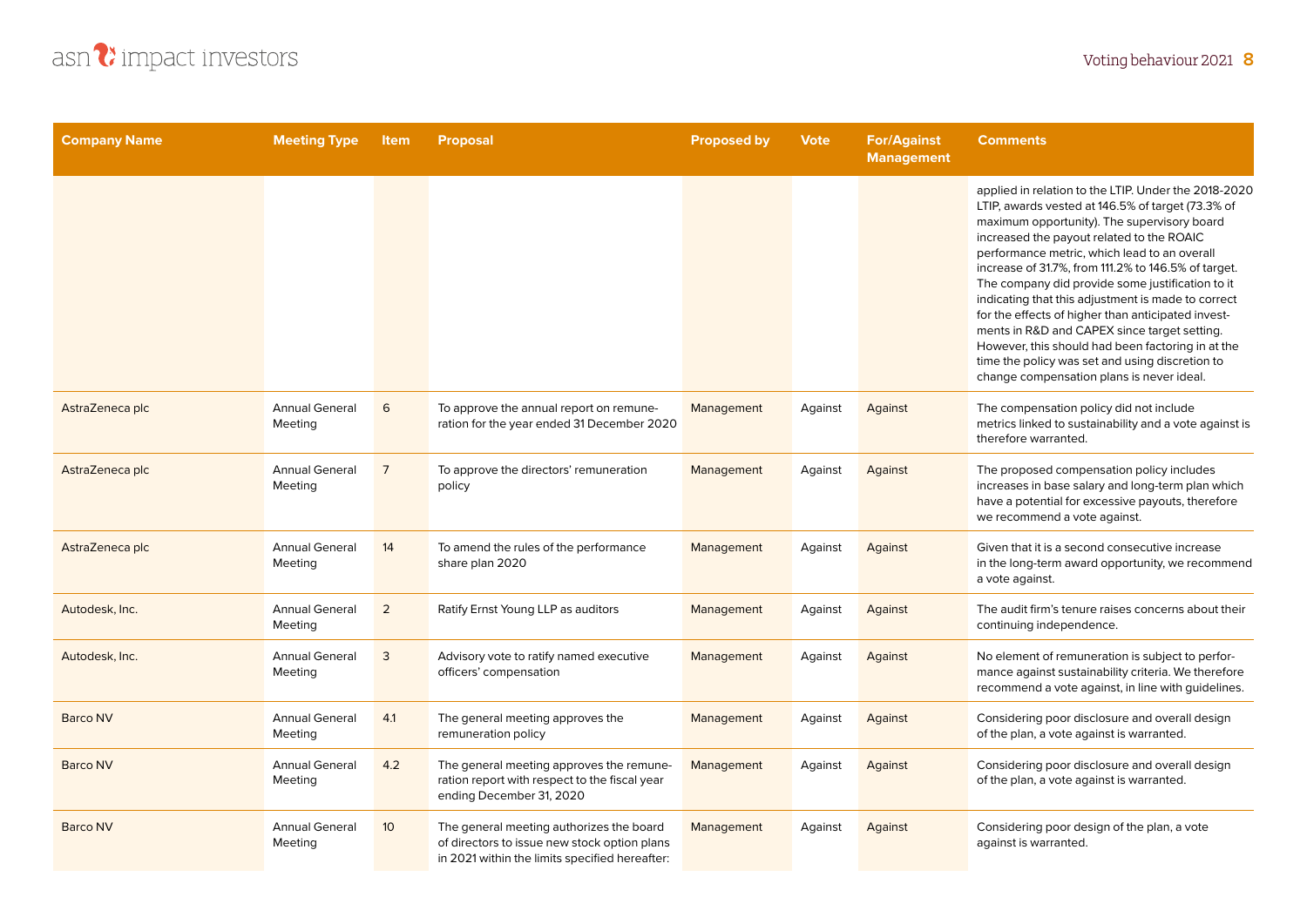



| <b>Company Name</b>                        | <b>Meeting Type</b>                            | <b>Item</b>    | <b>Proposal</b>                                                                                                                                                        | <b>Proposed by</b> | <b>Vote</b> | <b>For/Against</b><br><b>Management</b> | <b>Comments</b>                                                                                                                                                                                                                                                                      |
|--------------------------------------------|------------------------------------------------|----------------|------------------------------------------------------------------------------------------------------------------------------------------------------------------------|--------------------|-------------|-----------------------------------------|--------------------------------------------------------------------------------------------------------------------------------------------------------------------------------------------------------------------------------------------------------------------------------------|
|                                            |                                                |                | stock option plan 'options Barco 14 - CEO<br>2021' (maximum 245.000 options) and stock<br>option plan 'options Barco 14 - personnel<br>2021' (maximum 300.000 options) |                    |             |                                         |                                                                                                                                                                                                                                                                                      |
| BE Semiconductor Industries N.V.<br>(Besi) | <b>Annual General</b><br>Meeting               | 7.             | Amendments to the remuneration policy<br>2020-2023                                                                                                                     | Management         | Against     | Against                                 | We are concerned by a number of issues<br>including the grant of discretionary awards, the<br>quantum of the CEO's pay and the company's lack<br>of disclosure in certain areas.                                                                                                     |
| Befesa S.A.                                | <b>ExtraOrdinary</b><br><b>General Meeting</b> | $\mathbf{1}$   | Authorize issuance of equity or equity-linked<br>securities without preemptive rights and<br>amend article 6 of the articles of association                            | Management         | Against     | Against                                 | We find these requests excessively dilutive.                                                                                                                                                                                                                                         |
| <b>Beijing Enterprises Water Group Ltd</b> | <b>Annual General</b><br>Meeting               | 3.A.1          | To re-elect Mr. Li Yongcheng as an executive<br>director of the company                                                                                                | Management         | Against     | Against                                 | The company has failed to appoint an indepen-<br>dent Chairman or an independent Lead Director.<br>Therefore, a vote against non-independent<br>Chairman is warranted.                                                                                                               |
| <b>Beijing Enterprises Water Group Ltd</b> | <b>Annual General</b><br>Meeting               | 3.A.V          | To re-elect Mr. Zhao Feng as a non-executive<br>director of the company                                                                                                | Management         | Against     | Against                                 | The board lacks sufficient gender diversity.<br>Therefore, a vote against the newly elected male<br>director is recommended.                                                                                                                                                         |
| <b>Beijing Enterprises Water Group Ltd</b> | <b>Annual General</b><br>Meeting               | 3AVII          | To re-elect Mr. Chau On Ta Yuen as an inde-<br>pendent non-executive director of the<br>company                                                                        | Management         | Against     | Against                                 | The board lacks sufficient gender diversity.<br>Therefore, a vote against the newly elected<br>male director is recommended.                                                                                                                                                         |
| <b>Beijing Enterprises Water Group Ltd</b> | <b>Annual General</b><br>Meeting               | 6              | To grant a general mandate to the directors<br>to allot, issue or otherwise deal with<br>additional shares of the company                                              | Management         | Against     | Against                                 | Although we find that the proposed issuance is<br>in line with Hong Kong law, the company has not<br>provided the maximum discount rate which makes<br>it impossible to assess the potential dilution for the<br>existing shareholders. Therefore, a vote against is<br>recommended. |
| <b>Beijing Enterprises Water Group Ltd</b> | <b>Annual General</b><br>Meeting               | $\overline{7}$ | To extend the general mandate to the<br>directors to allot, issue or otherwise deal with<br>additional shares of the company by the<br>amount of shares purchased      | Management         | Against     | Against                                 | Whilst the proposed issuance limit, 20 percent,<br>is reasonable, we note that the company has not<br>provided the maximum discount rate. Therefore,<br>a vote against is warranted.                                                                                                 |
| <b>Beyond Meat Inc</b>                     | <b>Annual General</b><br>Meeting               | 1.2            | Election of three class ii director of the<br>company to serve until the company's 2024<br>annual meeting of stockholders nominee:<br>Muktesh "Micky" Pant             | Management         | Abstain     | Against                                 | The board lacks sufficient gender diversity.<br>Therefore, a vote against the newly elected male<br>director is recommended.                                                                                                                                                         |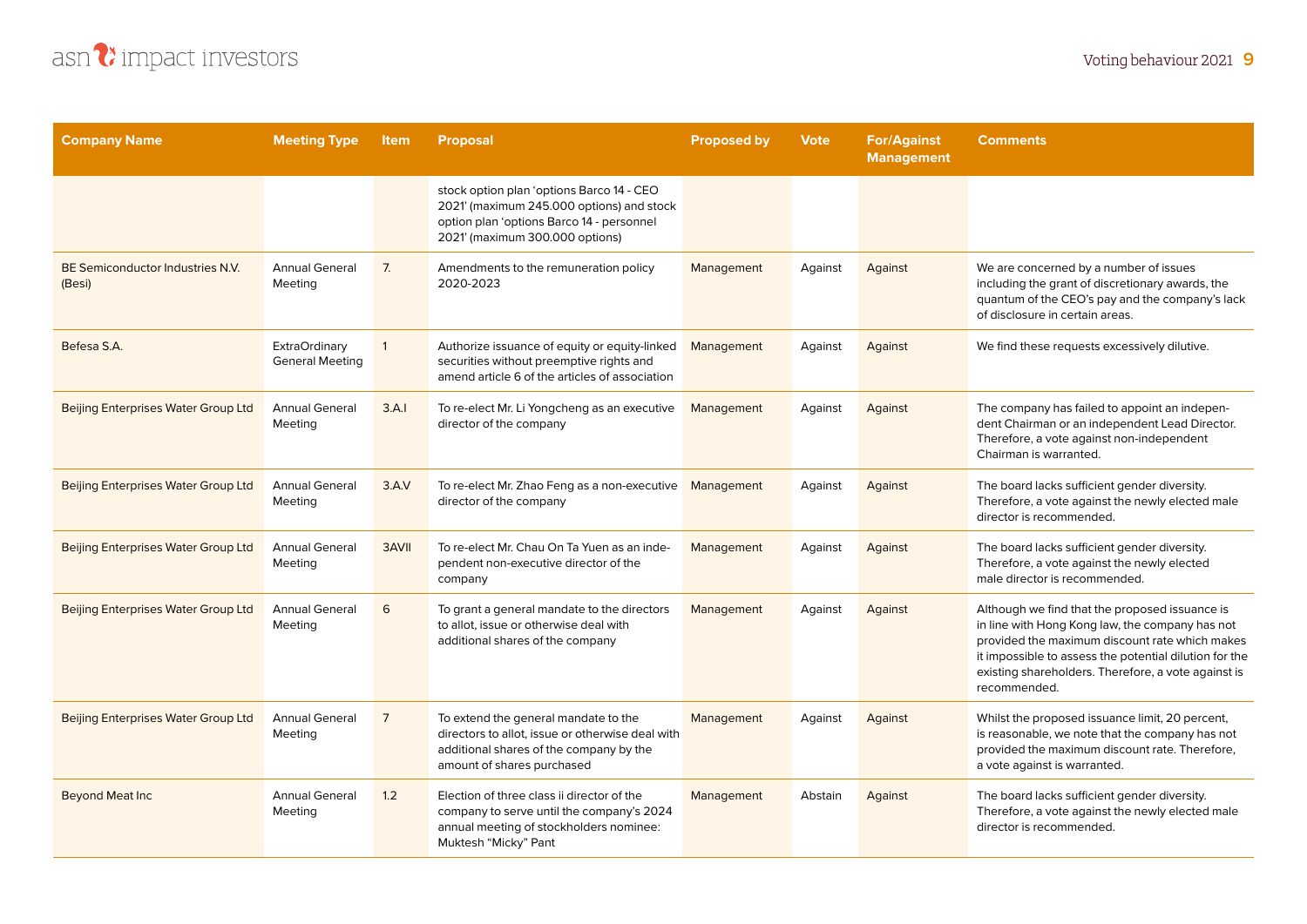

| <b>Company Name</b>  | <b>Meeting Type</b>                            | <b>Item</b>     | <b>Proposal</b>                                                                                                                                                                                                                                                   | <b>Proposed by</b> | Vote    | <b>For/Against</b><br><b>Management</b> | <b>Comments</b>                                                                                                                                                                                        |
|----------------------|------------------------------------------------|-----------------|-------------------------------------------------------------------------------------------------------------------------------------------------------------------------------------------------------------------------------------------------------------------|--------------------|---------|-----------------------------------------|--------------------------------------------------------------------------------------------------------------------------------------------------------------------------------------------------------|
| <b>BIC</b> (Societe) | <b>MIX</b>                                     | 10 <sup>°</sup> | The shareholders' meeting approves the<br>fixed, variable and one-off components of the<br>total compensation as well as the benefits or<br>perks of any kind due-paid and awarded to<br>Mr. Gonzalves Bich as the managing director<br>for the 2020 fiscal year. | Management         | Against | Against                                 | The company does not provide sufficient<br>disclosure to measure the LTIP performance<br>against the peer group and in addition equity<br>grants were awarded to the controlling share-<br>holder.     |
| <b>BIC (Societe)</b> | <b>MIX</b>                                     | 13              | The shareholders' meeting approves the<br>compensation policy applicable to the<br>executive corporate officers, for the 2021<br>fiscal year                                                                                                                      | Management         | Against | Against                                 | The company does not provide sufficient disclo-<br>sure to measure the LTIP performance against the<br>peer group and in addition equity grants were<br>awarded to the controlling shareholder.        |
| Canadian Solar Inc.  | <b>ExtraOrdinary</b><br><b>General Meeting</b> | 2.2             | Elect director: Karl E. Olsoni                                                                                                                                                                                                                                    | Management         | Against | Against                                 | The candidate joined the board in the last year.<br>As female directors represent less than 40 percent<br>of the board, a vote against is recommended in line<br>with ABB's policy on board diversity. |
| Canadian Solar Inc.  | <b>ExtraOrdinary</b><br><b>General Meeting</b> | 2.3             | Elect director: Harry E. Ruda                                                                                                                                                                                                                                     | Management         | Against | Against                                 | The company lacks diversity and as the only<br>woman is a chair of nomination committee the vote<br>against the members of nomination committee is<br>warranted.                                       |
| Canadian Solar Inc.  | <b>ExtraOrdinary</b><br><b>General Meeting</b> | 2.5             | Elect director: Andrew (Luen Cheung) Wong                                                                                                                                                                                                                         | Management         | Against | Against                                 | The company lacks diversity and as the only<br>woman is a chair of nomination committee the vote<br>against the members of nomination committee is<br>warranted.                                       |
| Canadian Solar Inc.  | <b>ExtraOrdinary</b><br><b>General Meeting</b> | 2.7             | Elect director: Leslie Li Hsien Chang                                                                                                                                                                                                                             | Management         | Against | Against                                 | The candidate joined the board in the last year. As<br>female directors represent less than 40 percent of<br>the board, a vote against is recommended in line<br>with ABB's policy on board diversity. |
| Canadian Solar Inc.  | <b>ExtraOrdinary</b><br><b>General Meeting</b> | 2.8             | Elect director: Yan Zhuang                                                                                                                                                                                                                                        | Management         | Against | Against                                 | The candidate joined the board in the last year.<br>As female directors represent less than 40 percent<br>of the board, a vote against is recommended in line<br>with ABB's policy on board diversity. |
| Canadian Solar Inc.  | <b>ExtraOrdinary</b><br><b>General Meeting</b> | 2.9             | Elect director: Huifeng Chang                                                                                                                                                                                                                                     | Management         | Against | Against                                 | The candidate joined the board in the last year. As<br>female directors represent less than 40 percent of<br>the board, a vote against is recommended in line<br>with ABB's policy on board diversity. |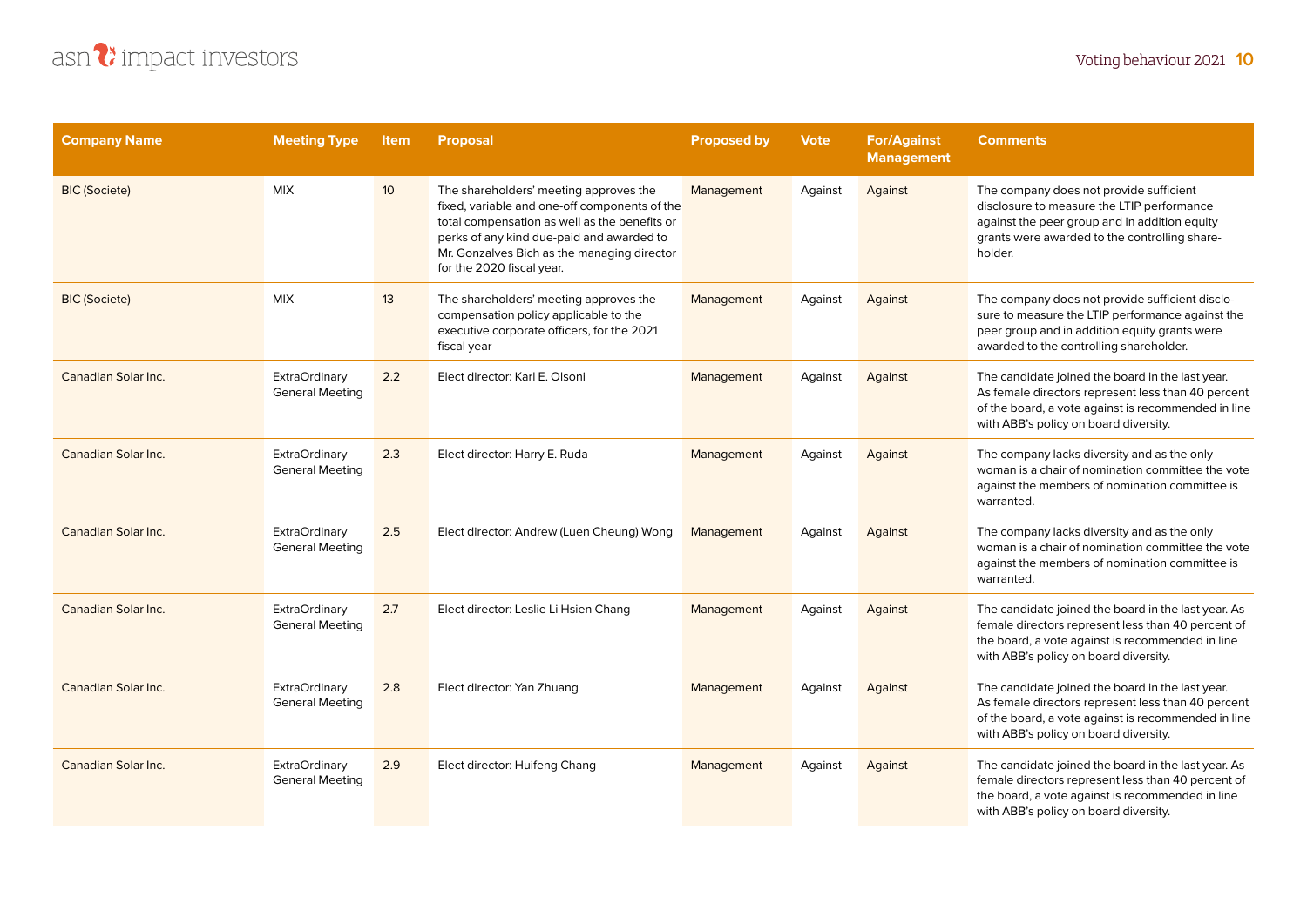

| <b>Company Name</b>                | <b>Meeting Type</b>              | <b>Item</b> | <b>Proposal</b>                                                                                                                                                                                                                                                                                                                                                                                                                                                                           | <b>Proposed by</b> | <b>Vote</b> | <b>For/Against</b><br><b>Management</b> | <b>Comments</b>                                                                                                                                                                                                                                                                                           |
|------------------------------------|----------------------------------|-------------|-------------------------------------------------------------------------------------------------------------------------------------------------------------------------------------------------------------------------------------------------------------------------------------------------------------------------------------------------------------------------------------------------------------------------------------------------------------------------------------------|--------------------|-------------|-----------------------------------------|-----------------------------------------------------------------------------------------------------------------------------------------------------------------------------------------------------------------------------------------------------------------------------------------------------------|
| Coats Group plc                    | <b>Annual General</b><br>Meeting | 2           | To approve the directors' remuneration<br>report in the form set out in the company's<br>annual report for the year ended<br>31 December 2020                                                                                                                                                                                                                                                                                                                                             | Management         | Against     | Against                                 | Performance targets attached to awards made<br>under the long-term incentive plan were lowered<br>and the company failed to disclose sufficient<br>rationale behind the changes.                                                                                                                          |
| Coats Group plc                    | <b>Annual General</b><br>Meeting | 3           | To approve the payment of a final dividend<br>for the year ended 31 December 2020 of<br>1.30 us cents per ordinary share                                                                                                                                                                                                                                                                                                                                                                  | Management         | Against     | Against                                 | The company indicates that it has furloughed<br>staff. However, it was not disclosed to what the<br>extent the furlough schemes were used. We<br>recommend a vote against this proposal at this time<br>as we are concerned whether the decisions made<br>were at the expense of the company's employees. |
| Compagnie Plastic Omnium SA        | <b>MIX</b>                       | 17          | Approval of the remuneration policy for the<br>chief executive officer in accordance with<br>section II of article I.22-10-8 of the French<br><b>Commercial Code</b>                                                                                                                                                                                                                                                                                                                      | Management         | Against     | Against                                 | The company provides poor disclosure on<br>the remuneration policy.                                                                                                                                                                                                                                       |
| Compagnie Plastic Omnium SA        | <b>MIX</b>                       | 18          | Approval of the remuneration policy for the<br>deputy chief executive officer in accordance<br>with section ii of article 1.22-10-8 of the<br><b>French Commercial Code</b>                                                                                                                                                                                                                                                                                                               | Management         | Against     | Against                                 | The company provides poor disclosure on<br>the remuneration policy.                                                                                                                                                                                                                                       |
| Compagnie Plastic Omnium SA        | <b>MIX</b>                       | 22          | Approval of the compensation elements<br>paid or allocated for the financial year ended<br>31 December 2020 to Mr. Laurent Favre,<br>chief executive officer                                                                                                                                                                                                                                                                                                                              | Management         | Against     | Against                                 | Granting guaranteed bonuses in not in line with<br>market expectations and best practice.                                                                                                                                                                                                                 |
| Compagnie Plastic Omnium SA        | <b>MIX</b>                       | 24          | Authorisation to be granted to the board of<br>directors to grant share purchase options to<br>employees and/or certain corporate officers<br>of the company or related companies,<br>duration of the authorisation, ceiling, exercise<br>price, maximum duration of the option                                                                                                                                                                                                           | Management         | Against     | Against                                 | The company provides poor disclosure on<br>the remuneration policy.                                                                                                                                                                                                                                       |
| <b>Compagnie Plastic Omnium SA</b> | <b>MIX</b>                       | 27          | Delegation of authority to be granted to the<br>board of directors to decide, with cancellation<br>of the pre-emptive subscription right, on the<br>issue of common shares and/or equity<br>securities granting access to other equity<br>securities or granting entitlement to the allot-<br>ment of debt securities and/or transferable<br>securities granting access to equity securities<br>to be issued by the company, by way of a<br>public offering excluding the offers referred | Management         | Against     | Against                                 | We find these requests excessively dilutive.                                                                                                                                                                                                                                                              |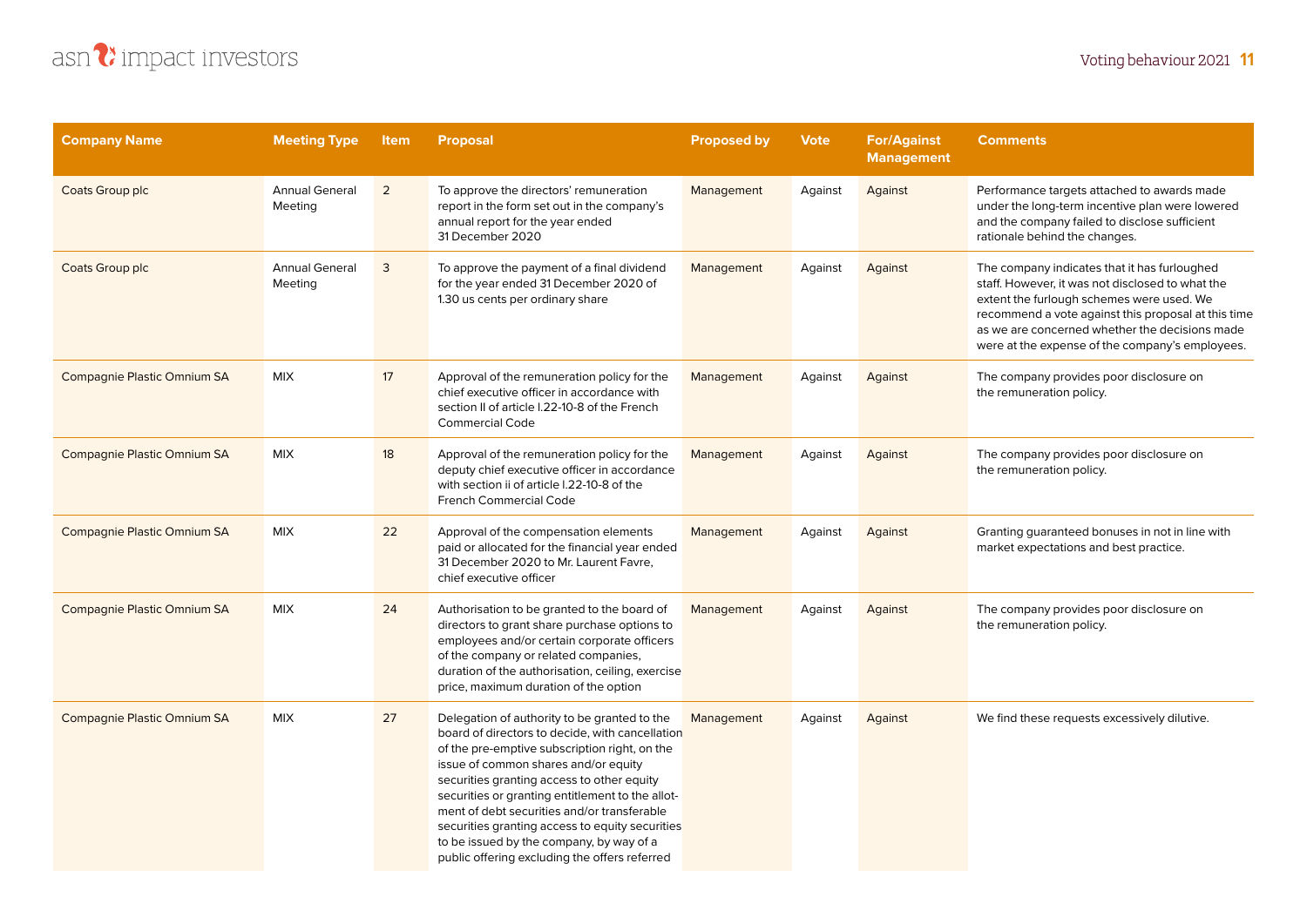

| <b>Company Name</b>         | <b>Meeting Type</b>              | <b>Item</b> | <b>Proposal</b>                                                                                                                                                                                                                                                                                                                                                                                                                                                                                                                                                                                                                                                                                                                                     | <b>Proposed by</b> | <b>Vote</b> | <b>For/Against</b><br><b>Management</b> | <b>Comments</b>                                                                                                              |
|-----------------------------|----------------------------------|-------------|-----------------------------------------------------------------------------------------------------------------------------------------------------------------------------------------------------------------------------------------------------------------------------------------------------------------------------------------------------------------------------------------------------------------------------------------------------------------------------------------------------------------------------------------------------------------------------------------------------------------------------------------------------------------------------------------------------------------------------------------------------|--------------------|-------------|-----------------------------------------|------------------------------------------------------------------------------------------------------------------------------|
|                             |                                  |             | to in paragraph 1decree of article I.411-2 of the<br>French Monetary and Financial Code and/or<br>as consideration for securities in the context<br>of a public exchange offer, duration of the<br>delegation, maximum nominal amount of the<br>capital increase, issue price, option to limit to<br>the amount of subscriptions or to allocate<br>unsubscribed securities                                                                                                                                                                                                                                                                                                                                                                          |                    |             |                                         |                                                                                                                              |
| Compagnie Plastic Omnium SA | <b>MIX</b>                       | 28          | Delegation of authority to be granted to the<br>board of directors to decide, with cancel-<br>lation of the pre-emptive subscription right,<br>on the issue of common shares and/or<br>equity securities granting access to other<br>equity securities or granting entitlement to<br>the allocation of debt securities and/or trans-<br>ferable securities granting access to equity<br>securities to be issued by the company, by<br>an offer referred to in paragraph 1decree of<br>article I. 411-2 of the French Monetary and<br>Financial Code, duration of the delegation,<br>maximum nominal amount of the capital<br>increase, issue price, option to limit to the<br>amount of subscriptions or to allocate the<br>unsubscribed securities | Management         | Against     | Against                                 | We find these requests excessively dilutive.                                                                                 |
| Compagnie Plastic Omnium SA | <b>MIX</b>                       | 29          | Delegation of authority to be granted to the<br>board of directors to increase the number<br>of securities to be issued in the event of an<br>issue of securities with or without the pre-<br>emptive subscription right pursuant to the<br>26th to 28th resolutions, within the limit of<br>15% of the initial issue                                                                                                                                                                                                                                                                                                                                                                                                                               | Management         | Against     | Against                                 | We find these requests excessively dilutive.                                                                                 |
| Corbion N.V.                | <b>Annual General</b><br>Meeting | 15.         | Authorization of the board of management to<br>restrict or exclude the statutory pre-emptive<br>rights when issuing ordinary shares<br>pursuant to agenda item 14                                                                                                                                                                                                                                                                                                                                                                                                                                                                                                                                                                                   | Management         | Against     | Against                                 | This request is potentially too dilutive for<br>shareholders.                                                                |
| Delta Electronics, Inc.     | <b>Annual General</b><br>Meeting | 3.8         | The election of the independent director:<br>Shyue-ching Lu, shareholder no.h100330xxx                                                                                                                                                                                                                                                                                                                                                                                                                                                                                                                                                                                                                                                              | Management         | Against     | Against                                 | The board lacks sufficient gender diversity.<br>Therefore, a vote against the newly elected male<br>director is recommended. |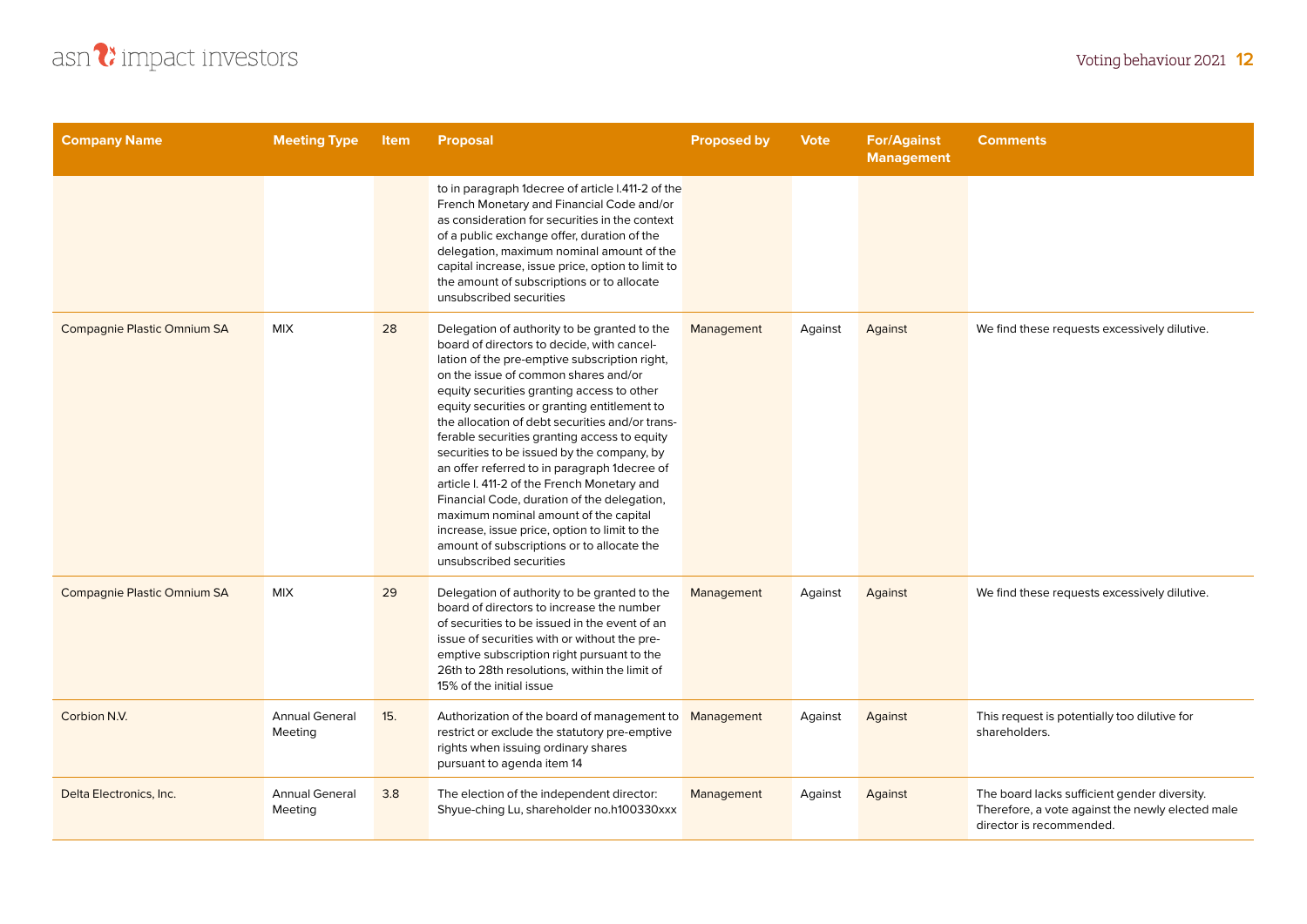

| <b>Company Name</b>             | <b>Meeting Type</b>                | <b>Item</b>    | <b>Proposal</b>                                                                                                                                                                                                                                                       | <b>Proposed by</b> | <b>Vote</b> | <b>For/Against</b><br><b>Management</b> | <b>Comments</b>                                                                                                                                                                                        |
|---------------------------------|------------------------------------|----------------|-----------------------------------------------------------------------------------------------------------------------------------------------------------------------------------------------------------------------------------------------------------------------|--------------------|-------------|-----------------------------------------|--------------------------------------------------------------------------------------------------------------------------------------------------------------------------------------------------------|
| Delta Electronics, Inc.         | <b>Annual General</b><br>Meeting   | 3.10           | The election of the independent director:<br>Jack J.T. Huang, shareholder no.a100320xxx                                                                                                                                                                               | Management         | Against     | Against                                 | The board lacks sufficient gender diversity.<br>Therefore, a vote against the newly elected male<br>director is recommended.                                                                           |
| Deutsche Wohnen SE              | <b>Annual General</b><br>Meeting   | 9              | Amend articles re: participation of super-<br>visory board members in the annual general<br>meeting by means of audio and video<br>transmission                                                                                                                       | Management         | Against     | Against                                 | The company did not provide a strong rationale<br>as to why the amendments would be beneficial<br>to the company.                                                                                      |
| <b>Dialog Semiconductor Plc</b> | <b>Annual General</b><br>Meeting   | $\overline{2}$ | Approval of directors' remuneration report                                                                                                                                                                                                                            | Management         | Against     | Against                                 | The compensation policy does not appear to<br>include metrics related to sustainability and a vote<br>against is therefore warranted.                                                                  |
| East Japan Railway Company      | <b>Annual General</b><br>Meeting   | 2.1            | Appoint a director Tomita, Tetsuro                                                                                                                                                                                                                                    | Management         | Against     | Against                                 | The chair person is not the CEO.                                                                                                                                                                       |
| East Japan Railway Company      | <b>Annual General</b><br>Meeting   | 2.4            | Appoint a director Ise, Katsumi                                                                                                                                                                                                                                       | Management         | Against     | Against                                 | The candidate joined the board in the last year. As<br>female directors represent less than 30 percent of<br>the board, a vote against is recommended in line<br>with ABB policy on board diversity.   |
| East Japan Railway Company      | <b>Annual General</b><br>Meeting   | 2.5            | Appoint a director Ichikawa, Totaro                                                                                                                                                                                                                                   | Management         | Against     | Against                                 | The candidate joined the board in the last year. As<br>female directors represent less than 30 percent of<br>the board, a vote against is recommended in line<br>with ABB policy on board diversity.   |
| East Japan Railway Company      | <b>Annual General</b><br>Meeting   | 2.7            | Appoint a director Ouchi, Atsushi                                                                                                                                                                                                                                     | Management         | Against     | Against                                 | The candidate joined the board in the last year. As<br>female directors represent less than 30 percent of<br>the board, a vote against is recommended in line<br>with ABB policy on board diversity.   |
| EDP Renovaveis, S.A.            | <b>Ordinary General</b><br>Meeting | 3              | Review and approval, where appropriate, of<br>the individual management report of EDP<br>Renovaveis, S.A., the consolidated manage-<br>ment report with its subsidiaries, and its<br>corporate governance report, for the fiscal<br>year ended on December 31st, 2020 | Management         | Against     | Against                                 | We recommend a vote against this resolution<br>because the company does not provide sufficient<br>information on the implementation of the<br>remuneration plan.                                       |
| EDP Renovaveis, S.A.            | <b>Ordinary General</b><br>Meeting | 61             | Board of directors: re-election and appoint-<br>ment of director: appoint Mr. D. Antonio<br>Sarmento Gomes Mota as independent<br>director for the term of three (3) years as set<br>in the articles of association                                                   | Management         | Against     | Against                                 | The candidate joined the board in the last year.<br>As female directors represent less than 40 percent<br>of the board, a vote against is recommended<br>in line with ABB's policy on board diversity. |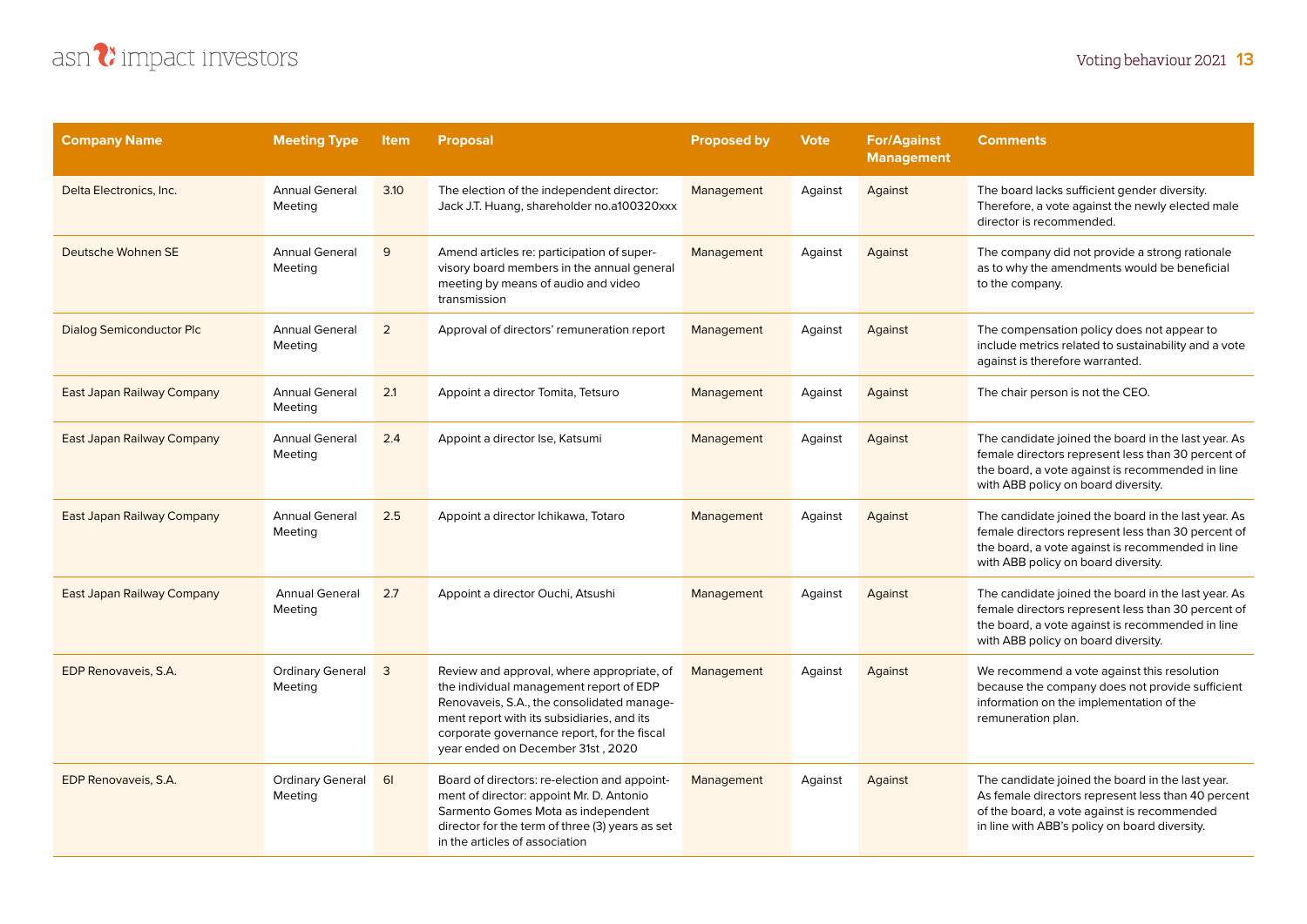

| <b>Company Name</b>   | <b>Meeting Type</b>                | <b>Item</b>     | <b>Proposal</b>                                                                                                                                                                                                                                               | <b>Proposed by</b> | <b>Vote</b> | <b>For/Against</b><br><b>Management</b> | <b>Comments</b>                                                                                                                                                                                        |
|-----------------------|------------------------------------|-----------------|---------------------------------------------------------------------------------------------------------------------------------------------------------------------------------------------------------------------------------------------------------------|--------------------|-------------|-----------------------------------------|--------------------------------------------------------------------------------------------------------------------------------------------------------------------------------------------------------|
| EDP Renovaveis, S.A.  | <b>Ordinary General</b><br>Meeting | 6L              | Board of directors: re-election and appoint-<br>ment of director: appoint Mr. Jose Manuel<br>Felix Morgado as independent director for<br>the term of three (3) years as set in the<br>articles of association                                                | Management         | Against     | Against                                 | The candidate joined the board in the last year.<br>As female directors represent less than 40 percent<br>of the board, a vote against is recommended<br>in line with ABB's policy on board diversity. |
| EDP Renovaveis, S.A.  | Ordinary General 7<br>Meeting      |                 | Approval of the remuneration policy of the<br>management of EDP Renovaveis, S.A.                                                                                                                                                                              | Management         | Against     | Against                                 | We recommend a vote against this resolution<br>as the overall design of the policy raises some<br>questions about the alignment of executive<br>interests with those of long-term shareholders.        |
| Elis SA               | <b>MIX</b>                         | 10 <sup>°</sup> | The shareholders' meeting approves the<br>compensation policy of the chairman of the<br>supervisory board for the 2021 fiscal year                                                                                                                            | Management         | Against     | Against                                 | The increase is excessive.                                                                                                                                                                             |
| Elis SA               | <b>MIX</b>                         | 16              | The shareholders' meeting approves the<br>fixed, variable and one-off components of<br>the total compensation as well as the<br>benefits or perks paid and awarded to<br>Xavier Martire as chairman of the executive<br>committee for the 2020 fiscal year    | Management         | Against     | Against                                 | In a COVID-19 context, the grants are excessive.                                                                                                                                                       |
| Elis SA               | <b>MIX</b>                         | 17              | The shareholders' meeting approves the<br>fixed, variable and one-off components of<br>the total compensation as well as the bene-<br>fits or perks paid and awarded to Louis Guyot<br>as member of the executive committee for<br>the 2020 fiscal year       | Management         | Against     | Against                                 | In a COVID-19 context, the grants are excessive.                                                                                                                                                       |
| Elis SA               | <b>MIX</b>                         | 18              | The shareholders' meeting approves the<br>fixed, variable and one-off components of<br>the total compensation as well as the bene-<br>fits or perks paid and awarded to Matthieu<br>Lecharny as member of the executive<br>committee for the 2020 fiscal year | Management         | Against     | Against                                 | In a COVID-19 context, the grants are excessive.                                                                                                                                                       |
| <b>EMIS Group plc</b> | <b>Annual General</b><br>Meeting   | $\overline{4}$  | To elect JP Rangaswami as a director of the<br>company                                                                                                                                                                                                        | Management         | Against     | Against                                 | The candidate joined the board in the last year.<br>As female directors represent less than 40 percent<br>of the board, a vote against is recommended in line<br>with ABB's policy on board diversity. |
| Equinix, Inc.         | <b>Annual General</b><br>Meeting   | 2               | To approve, by a non-binding advisory vote,<br>the compensation of Equinix's named<br>executive officers                                                                                                                                                      | Management         | Against     | Against                                 | The compensation policy does not appear to<br>include metrics related to sustainability<br>and a vote against is therefore warranted.                                                                  |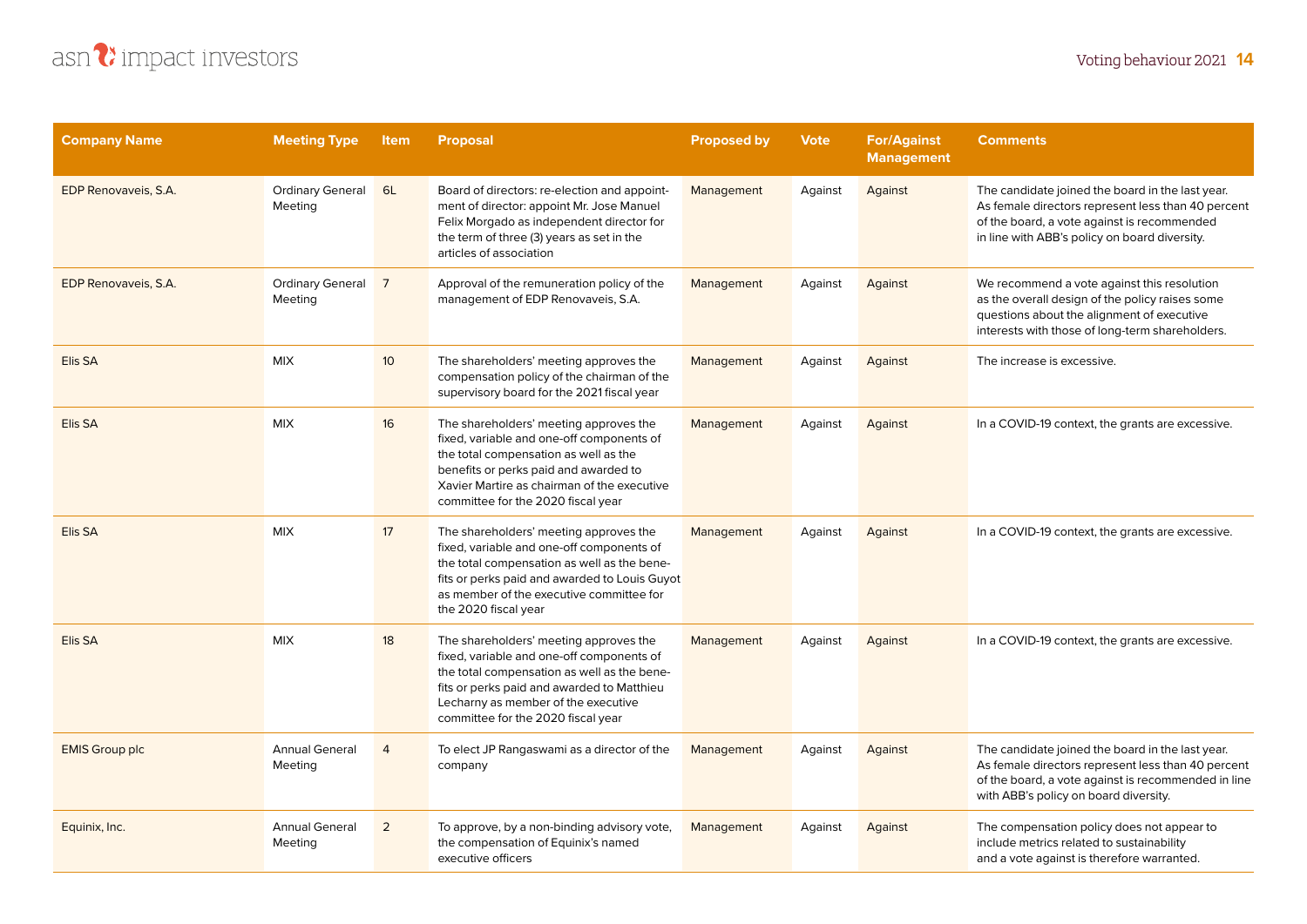

| <b>Company Name</b>        | <b>Meeting Type</b>              | Item           | <b>Proposal</b>                                                                                                                                                                                                                                                                                                                                                                      | <b>Proposed by</b> | <b>Vote</b> | <b>For/Against</b><br><b>Management</b> | <b>Comments</b>                                                                                                                          |
|----------------------------|----------------------------------|----------------|--------------------------------------------------------------------------------------------------------------------------------------------------------------------------------------------------------------------------------------------------------------------------------------------------------------------------------------------------------------------------------------|--------------------|-------------|-----------------------------------------|------------------------------------------------------------------------------------------------------------------------------------------|
| Equinix, Inc.              | <b>Annual General</b><br>Meeting | 3              | To ratify the appointment of Pricewaterhouse-Management<br>Coopers LLP as our independent registered<br>public accounting firm for the fiscal year<br>ending dec 31, 2021                                                                                                                                                                                                            |                    | Against     | Against                                 | The audit firm's tenure raises concerns about<br>their continuing independence.                                                          |
| Equinix, Inc.              | <b>Annual General</b><br>Meeting | $\overline{4}$ | Please note that this resolution is a share-<br>holder proposal: a stockholder proposal,<br>related to written consent of stockholders                                                                                                                                                                                                                                               | Shareholder        | For         | Against                                 | Approval of the proposal would enhance<br>shareholder rights.                                                                            |
| <b>EssilorLuxottica SA</b> | <b>MIX</b>                       | 6              | The shareholders' meeting approves the<br>fixed, variable and one-off components of<br>the total compensation as well as the bene-<br>fits or perks of any kind paid or awarded to<br>Mr. Leonardo del Vecchio, chief executive<br>officer until December 17th 2020 and<br>chairman of the board of directors since that<br>date, for said fiscal year                               | Management         | Against     | Against                                 | We are concerned by equity award grants to<br>a significant shareholder.                                                                 |
| <b>EssilorLuxottica SA</b> | <b>MIX</b>                       | 9              | The shareholders' meeting approves the<br>compensation policy applicable to the<br>corporate officers for the period after the<br>shareholders' meeting                                                                                                                                                                                                                              | Management         | Against     | Against                                 | Given the current context, the increase is excessive.                                                                                    |
| <b>EssilorLuxottica SA</b> | <b>MIX</b>                       | 12             | The shareholders' meeting decides to<br>amend article number 13: 'directors' term of<br>office' of the bylaws                                                                                                                                                                                                                                                                        | Management         | Against     | Against                                 | This amendment would diminish directors'<br>accountability.                                                                              |
| Fagron SA                  | <b>Annual General</b><br>Meeting | 4.             | Approval of the remuneration report as<br>included in the board of directors' annual<br>report                                                                                                                                                                                                                                                                                       | Management         | Against     | Against                                 | The compensation framework does not appear<br>to include metrics related to sustainability<br>and a vote against is therefore warranted. |
| Fagron SA                  | <b>Annual General</b><br>Meeting | 5.             | Approval, as proposed by the board of<br>directors and after recommendation of the<br>nomination and remuneration committee,<br>of the remuneration policy                                                                                                                                                                                                                           | Management         | Against     | Against                                 | The compensation policy does not appear to<br>include metrics related to sustainability<br>and a vote against is therefore warranted.    |
| Fagron SA                  | <b>Annual General</b><br>Meeting | 10.            | In accordance with article 7:121 of the BCAC,<br>approval of the provisions of the subscription<br>rights plan 2020, and in particular the<br>provisions granting rights to third parties<br>(in this case the beneficiaries of the sub-<br>scription rights plan 2020 in the event of a<br>change of control with respect to the com-<br>pany) that affect the company's equity, or | Management         | Against     | Against                                 | This authority could potentially be used as a<br>takeover defense and is therefore not<br>in the best interests of shareholders.         |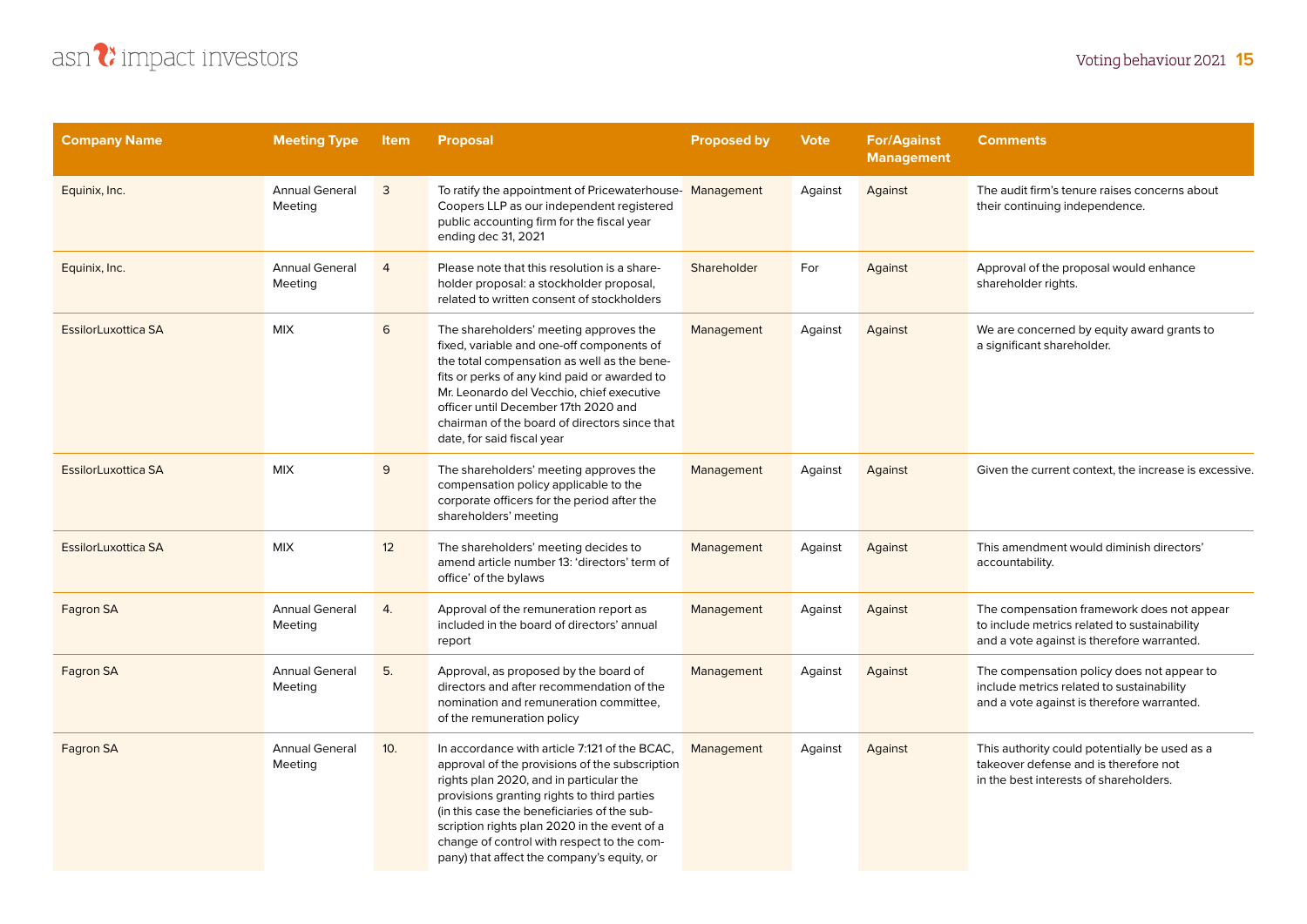

| <b>Company Name</b>                  | <b>Meeting Type</b>                            | <b>Item</b>    | <b>Proposal</b>                                                                                                                                                                                                                                                                                                                                                                                    | <b>Proposed by</b> | <b>Vote</b> | <b>For/Against</b><br><b>Management</b> | <b>Comments</b>                                                                                                                                               |
|--------------------------------------|------------------------------------------------|----------------|----------------------------------------------------------------------------------------------------------------------------------------------------------------------------------------------------------------------------------------------------------------------------------------------------------------------------------------------------------------------------------------------------|--------------------|-------------|-----------------------------------------|---------------------------------------------------------------------------------------------------------------------------------------------------------------|
|                                      |                                                |                | due to which a debt or obligation arises<br>which is chargeable to the company, and<br>where exercising these rights is dependent<br>on a public offer on the shares of the com-<br>pany or a change of control exerted on the<br>company                                                                                                                                                          |                    |             |                                         |                                                                                                                                                               |
| Fagron SA                            | <b>ExtraOrdinary</b><br><b>General Meeting</b> | 3.             | Subject to the approval by the extraordinary<br>general meeting of the application of the<br>BCAC in accordance with the first agenda<br>item, renewal of the authorized capital and<br>amendment of article 5bis of the articles of<br>association of 8 May 2017 regarding the<br>authorized capital and the powers of the<br>board of directors to increase the capital<br>once or several times | Management         | Against     | Against                                 | The amount requested under this authority is<br>excessive and so we recommend a vote against.                                                                 |
| Fluidra, SA                          | <b>Ordinary General</b><br>Meeting             | 6.2            | Re-election of Mr. Bernardo Corbera Serra<br>as a director of the company                                                                                                                                                                                                                                                                                                                          | Management         | Against     | Against                                 | The director is not independent and the board<br>overall lacks a sufficient level of independence.                                                            |
| Fluidra, SA                          | <b>Ordinary General</b><br>Meeting             | 10             | Consultative vote on the annual report on<br>directors remuneration for the 2020 fiscal<br>year                                                                                                                                                                                                                                                                                                    | Management         | Against     | Against                                 | The compensation policy did not include metrics<br>linked to sustainability and a vote against<br>is therefore warranted.                                     |
| <b>FUJIFILM Holdings Corporation</b> | <b>Annual General</b><br>Meeting               | 2.11           | Appoint a director Higuchi, Masayuki                                                                                                                                                                                                                                                                                                                                                               | Management         | Against     | Against                                 | As female directors represent less than 30 percent<br>of the board, a vote against is recommended in line<br>with ABB policy on board diversity.              |
| <b>FUJIFILM Holdings Corporation</b> | <b>Annual General</b><br>Meeting               | $\overline{4}$ | Approve details of the restricted-share<br>compensation and the performance-based<br>stock compensation to be received by<br>directors (excluding outside directors)                                                                                                                                                                                                                               | Management         | Against     | Against                                 | No element of remuneration is subject to perfor-<br>mance against sustainability criteria. We therefore<br>recommend a vote against, in line with quidelines. |
| <b>Geberit AG</b>                    | <b>Ordinary General</b><br>Meeting             | 7.1            | Consultative vote on the 2020 remuneration<br>report                                                                                                                                                                                                                                                                                                                                               | Management         | Against     | Against                                 | The company provides poor disclosure on the<br>remuneration policy                                                                                            |
| <b>Getlink SE</b>                    | <b>MIX</b>                                     | 8              | Approval of the amendment to an element<br>of the 2020 remuneration policy for the chief<br>executive officer: replacement of the 2020<br>EBITDA inefficiency criterion by the 2020<br>TSR for determining the annual variable<br>remuneration.                                                                                                                                                    | Management         | Against     | Against                                 | We are concerned by the potential pay for perfor-<br>mance disconnect in particular given the com-<br>pany's current financial situation and COVID-19.        |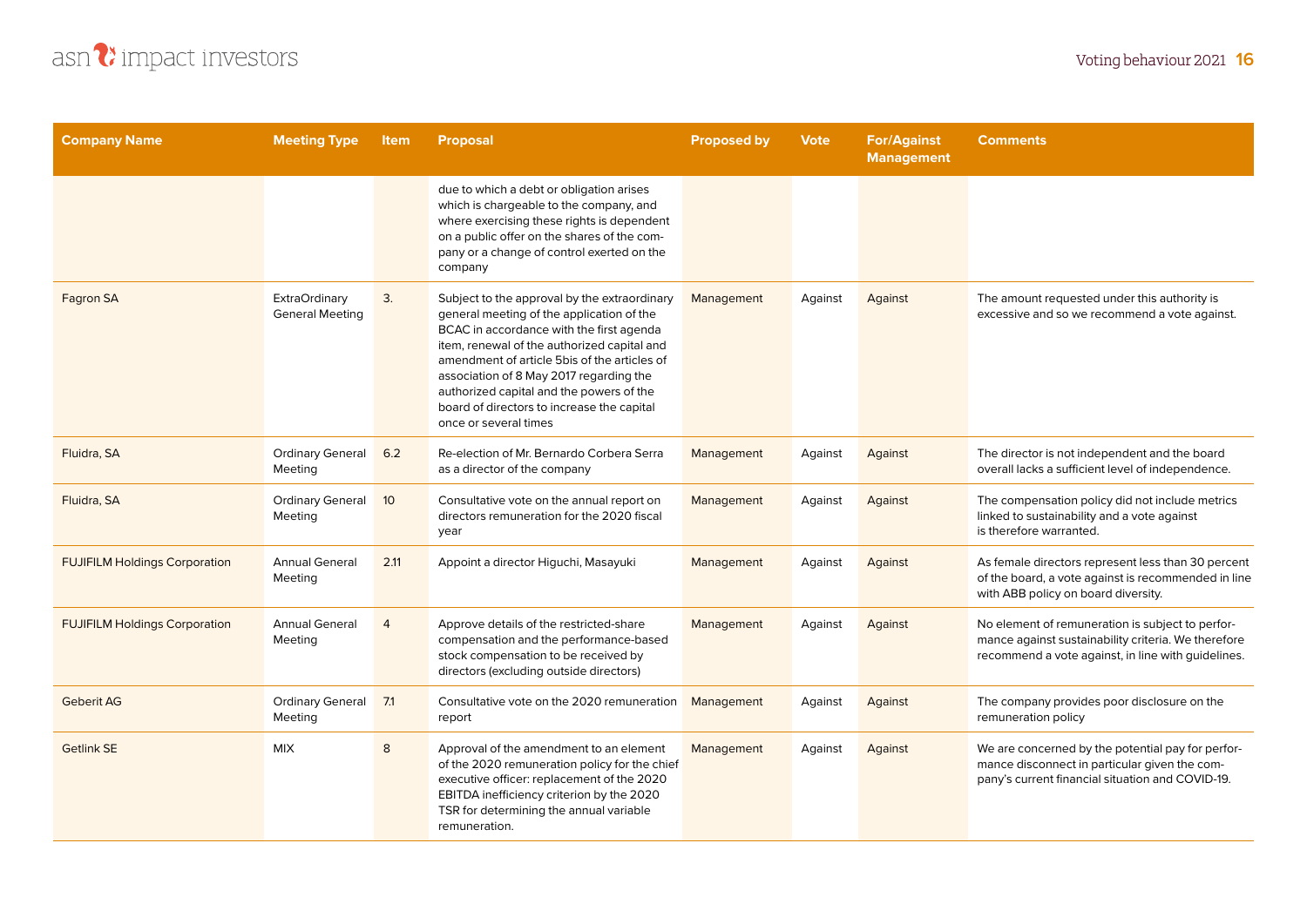

| <b>Company Name</b>      | <b>Meeting Type</b>              | <b>Item</b>     | <b>Proposal</b>                                                                                                                                                                                                                                                            | <b>Proposed by</b> | <b>Vote</b> | <b>For/Against</b><br><b>Management</b> | <b>Comments</b>                                                                                                                                               |
|--------------------------|----------------------------------|-----------------|----------------------------------------------------------------------------------------------------------------------------------------------------------------------------------------------------------------------------------------------------------------------------|--------------------|-------------|-----------------------------------------|---------------------------------------------------------------------------------------------------------------------------------------------------------------|
| <b>Getlink SE</b>        | <b>MIX</b>                       | 9               | Approval of the amendment to an element of<br>the 2020 remuneration policy for the chair-<br>man and chief executive officer: replacement<br>of the 2020 EBITDA inefficiency criterion by<br>the 2020 TSR for determining the annual<br>variable remuneration              | Management         | Against     | Against                                 | We are concerned by the potential pay for perfor-<br>mance disconnect in particular given the<br>company's current financial situation and COVID-19.          |
| <b>Getlink SE</b>        | <b>MIX</b>                       | 10 <sup>°</sup> | Approval of the information relating to the<br>remuneration of corporate officers paid<br>during the financial year ended 31 December<br>2020 or allocated in respect of the same<br>financial year, as referred to in article I.<br>22-10-9 of the French Commercial Code | Management         | Against     | Against                                 | We are concerned by the potential pay for perfor-<br>mance disconnect in particular given the<br>company's current financial situation and COVID-19.          |
| <b>Getlink SE</b>        | <b>MIX</b>                       | 11              | Approval of the compensation elements<br>paid during or awarded in respect of the first<br>half of the financial year ended 31 December<br>2020 to Mr. Jacques Gounon, chairman and<br>chief executive officer                                                             | Management         | Against     | Against                                 | We are concerned by the potential pay for perfor-<br>mance disconnect in particular given the<br>company's current financial situation and COVID-19.          |
| <b>Getlink SE</b>        | <b>MIX</b>                       | 12              | Approval of the compensation elements paid Management<br>during or awarded in respect of the second<br>half of the financial year ended 31 December<br>2020 to Mr. Yann Leriche, chief executive<br>officer                                                                |                    | Against     | Against                                 | We are concerned by the potential pay for perfor-<br>mance disconnect in particular given the<br>company's current financial situation and COVID-19.          |
| Hanesbrands Inc.         | Annual                           | 3.              | To approve, on an advisory basis, named<br>executive officer compensation as described<br>in the proxy statement for the annual meeting.                                                                                                                                   | Management         | Against     | Against                                 | No element of remuneration is subject to perfor-<br>mance against sustainability criteria. We therefore<br>recommend a vote against, in line with guidelines. |
| Howden Joinery Group plc | <b>Annual General</b><br>Meeting | 2               | To approve the directors remuneration<br>report as set out in the report and accounts<br>for the 52 weeks ended 26 December 2020                                                                                                                                           | Management         | Against     | Against                                 | The compensation policy does not appear to<br>include metrics related to sustainability and<br>a vote against is therefore warranted.                         |
| Huhtamaki Oyj            | <b>Annual General</b><br>Meeting | 10 <sup>°</sup> | Presentation and adoption of the<br>remuneration report for the governing bodies                                                                                                                                                                                           | Management         | Against     | Against                                 | The plan does not appear to include metrics<br>related to sustainability and a vote against is<br>therefore warranted.                                        |
| Ibiden Co., Ltd.         | <b>Annual General</b><br>Meeting | 2.2             | Appoint a director who is audit and super-<br>visory committee member Matsubayashi, Koji                                                                                                                                                                                   | Management         | Against     | Against                                 | As female directors represent less than 30 percent<br>of the board, a vote against is recommended in line<br>with ABB policy on board diversity.              |
| Interface, Inc.          | Annual                           | 2.              | Approval, on an advisory basis, of executive<br>compensation.                                                                                                                                                                                                              | Management         | Against     | Against                                 | The compensation policy does not appear to<br>include metrics related to sustainability and a vote<br>against is therefore warranted.                         |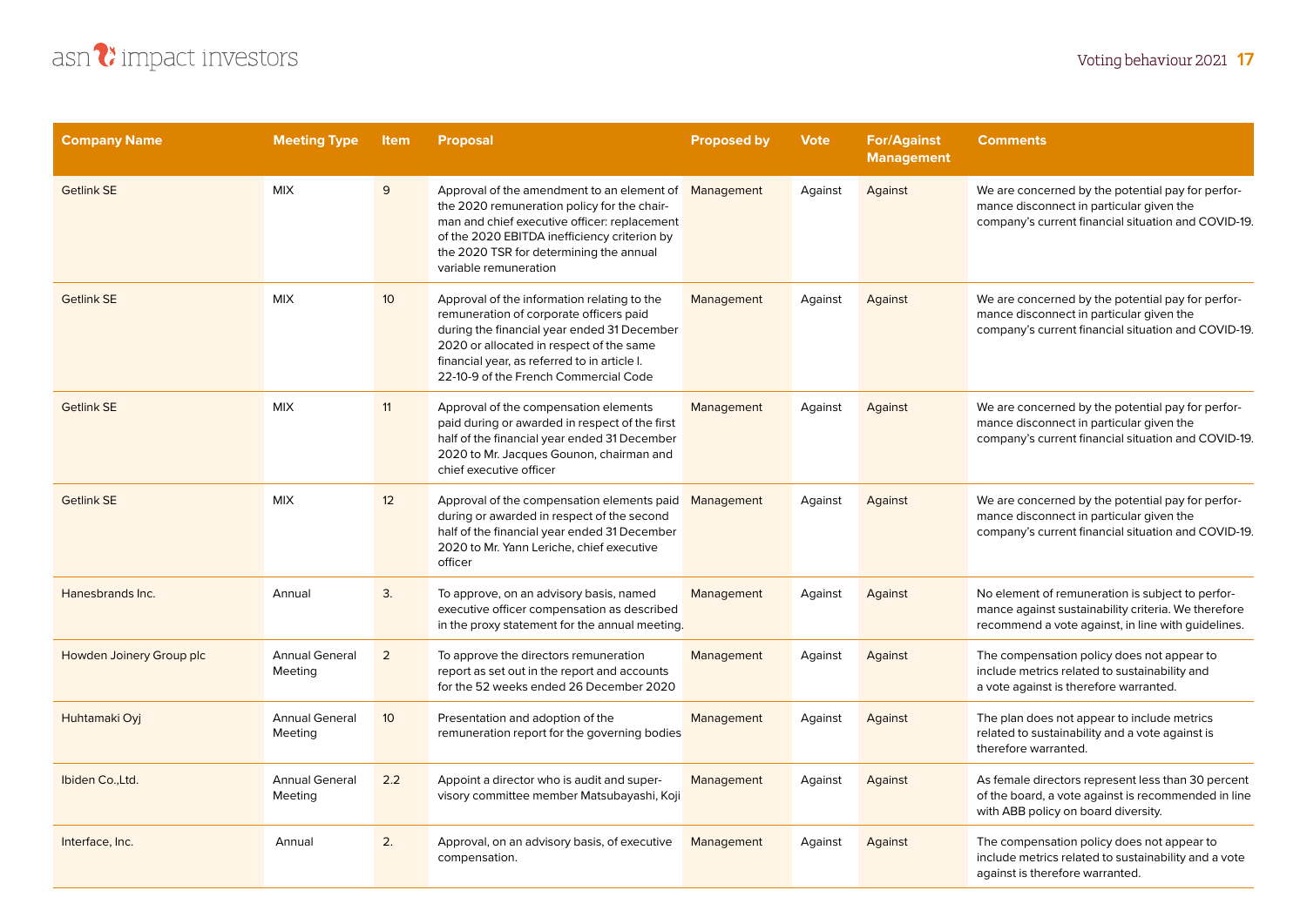### **Voting behaviour 2021 18**



| <b>Company Name</b> | <b>Meeting Type</b> | <b>Item</b>     | <b>Proposal</b>                                                                                                                                                                                                                                                                                                                                    | <b>Proposed by</b> | <b>Vote</b> | <b>For/Against</b><br><b>Management</b> | <b>Comments</b>                                                                                                                                               |
|---------------------|---------------------|-----------------|----------------------------------------------------------------------------------------------------------------------------------------------------------------------------------------------------------------------------------------------------------------------------------------------------------------------------------------------------|--------------------|-------------|-----------------------------------------|---------------------------------------------------------------------------------------------------------------------------------------------------------------|
| Interface, Inc.     | Annual              | 3.              | Ratification of the appointment of BDO USA,<br>LLP as independent auditors for 2021.                                                                                                                                                                                                                                                               | Management         | Against     | Against                                 | The audit firm's tenure raises concerns about<br>their continuing independence.                                                                               |
| Ipsos S.A.          | <b>MIX</b>          | 11              | Approval of the compensation policy for the<br>CEO (application from the date of separation<br>of duties)                                                                                                                                                                                                                                          | Management         | Against     | Against                                 | We are concerned by the poor compensation<br>disclosure.                                                                                                      |
| Itron, Inc.         | Annual              | 2.              | Proposal to approve the advisory (non-<br>binding) resolution relating to executive<br>compensation.                                                                                                                                                                                                                                               | Management         | Against     | Against                                 | No element of remuneration is subject to perfor-<br>mance against sustainability criteria. We therefore<br>recommend a vote against, in line with guidelines. |
| <b>JC Decaux SA</b> | <b>MIX</b>          | 10 <sup>°</sup> | Approval of the compensation policy for the<br>chairman of the executive board and<br>members of the executive board in accor-<br>dance with article I. 22-10-26 ii of the<br><b>Commercial Code</b>                                                                                                                                               | Management         | Against     | Against                                 | Poor overall design of the remuneration policy.<br>Does not meet expected best practice standards                                                             |
| <b>JC Decaux SA</b> | <b>MIX</b>          | 13              | Approval of the compensation paid or<br>granted to Jean-Charles Decaux, chairman<br>of the executive board, for the year ended<br>December 31, 2020                                                                                                                                                                                                | Management         | Against     | Against                                 | Poor overall design of the remuneration policy.<br>Does not meet expected best practice standards                                                             |
| <b>JC Decaux SA</b> | <b>MIX</b>          | 14              | Approval of the compensation paid or<br>granted to Jean-Francois Decaux, member<br>of the executive board and chief executive<br>officer, for the year ended December 31, 2020                                                                                                                                                                     | Management         | Against     | Against                                 | Poor overall design of the remuneration policy.<br>Does not meet expected best practice standards                                                             |
| <b>JC Decaux SA</b> | <b>MIX</b>          | 15              | Approval of the compensation paid or<br>granted to Emmanuel Bastide, David Bourg<br>and Daniel Hofer, members of the board of<br>directors, for the year ended December 31,<br>2020                                                                                                                                                                | Management         | Against     | Against                                 | Poor overall design of the remuneration policy.<br>Does not meet expected best practice standards                                                             |
| <b>JC Decaux SA</b> | <b>MIX</b>          | 19              | Delegation of authority to be given to the<br>executive board to issue ordinary shares and/<br>or equity securities giving access to other<br>securities or giving entitlement to the allocation<br>of debt securities and/or securities giving<br>access to securities to be issued, with mainte-<br>nance of the preferential subscription right | Management         | Against     | Against                                 | Excessively dilutive for existing shareholders                                                                                                                |
| <b>JC Decaux SA</b> | <b>MIX</b>          | 20              | Delegations to increase capital, without<br>preferential right to subscription, by public<br>offer under article I.411-2 of The Monetary<br>and Financial code                                                                                                                                                                                     | Management         | Against     | Against                                 | Excessively dilutive for existing shareholders.                                                                                                               |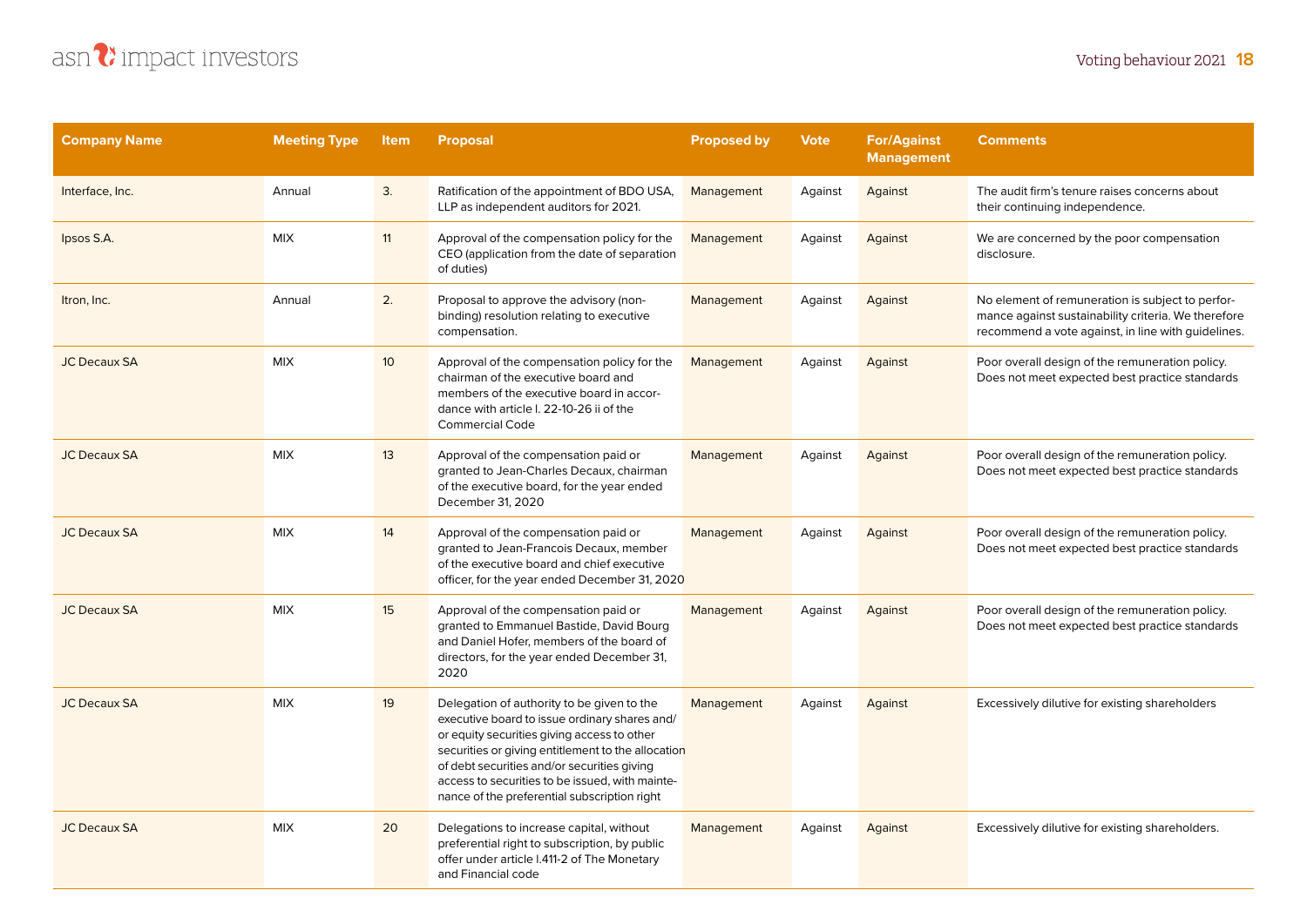

| <b>Company Name</b> | <b>Meeting Type</b> | <b>Item</b> | <b>Proposal</b>                                                                                                                                                                                                                                                                                                                                                                  | <b>Proposed by</b> | <b>Vote</b> | <b>For/Against</b><br><b>Management</b> | <b>Comments</b>                                 |
|---------------------|---------------------|-------------|----------------------------------------------------------------------------------------------------------------------------------------------------------------------------------------------------------------------------------------------------------------------------------------------------------------------------------------------------------------------------------|--------------------|-------------|-----------------------------------------|-------------------------------------------------|
| <b>JC Decaux SA</b> | <b>MIX</b>          | 21          | Delegations to increase capital, without<br>preferential right to subscription, by an offer<br>referred to in article I 411-2 of The Monetary<br>and Financial code                                                                                                                                                                                                              | Management         | Against     | Against                                 | Excessively dilutive for existing shareholders. |
| <b>JC Decaux SA</b> | <b>MIX</b>          | 22          | Authorisation granted to the executive board, Management<br>in the event of the issue with cancellation of<br>shareholders' preferential subscription rights<br>of ordinary shares and/or equity securities<br>giving access to other equity securities or<br>giving entitlement to the allocation of debt<br>securities and/or securities giving access to<br>equity securities |                    | Against     | Against                                 | Excessively dilutive for existing shareholders. |
| <b>JC Decaux SA</b> | <b>MIX</b>          | 23          | Delegation of authority to be given to the<br>executive board to increase the number of<br>shares or securities giving access to<br>securities to issue (over-allotment option) in<br>case of issuance with the removal or mainte-<br>nance of the preferential subscription right                                                                                               | Management         | Against     | Against                                 | Excessively dilutive for existing shareholders. |
| <b>JC Decaux SA</b> | <b>MIX</b>          | 24          | Delegation of authority to be given to the<br>executive board to increase the capital by<br>the issuance of ordinary shares and/or<br>securities giving access to the capital, within<br>the limit of 10% of the capital to remunerate<br>contributions in kind of shares or securities<br>giving access to the capital                                                          | Management         | Against     | Against                                 | Excessively dilutive for existing shareholders. |
| <b>JC Decaux SA</b> | <b>MIX</b>          | 26          | Authorisation to be given to the executive<br>board to grant share subscription or<br>purchase options with removal of the<br>preferential subscription right in favour of<br>salaried employees and corporate officers<br>of the group or some of them, waiver by the<br>shareholders of their preferential<br>subscription right                                               | Management         | Against     | Against                                 | The plans have no performance criteria.         |
| <b>JC Decaux SA</b> | <b>MIX</b>          | 27          | Authorisation to be given to the executive<br>board to proceed with free allocations of<br>existing shares or new shares with removal<br>of the preferential subscription right in<br>favour of the salaried employees and<br>corporate officers of the group or some<br>of them                                                                                                 | Management         | Against     | Against                                 | The plans have no performance criteria.         |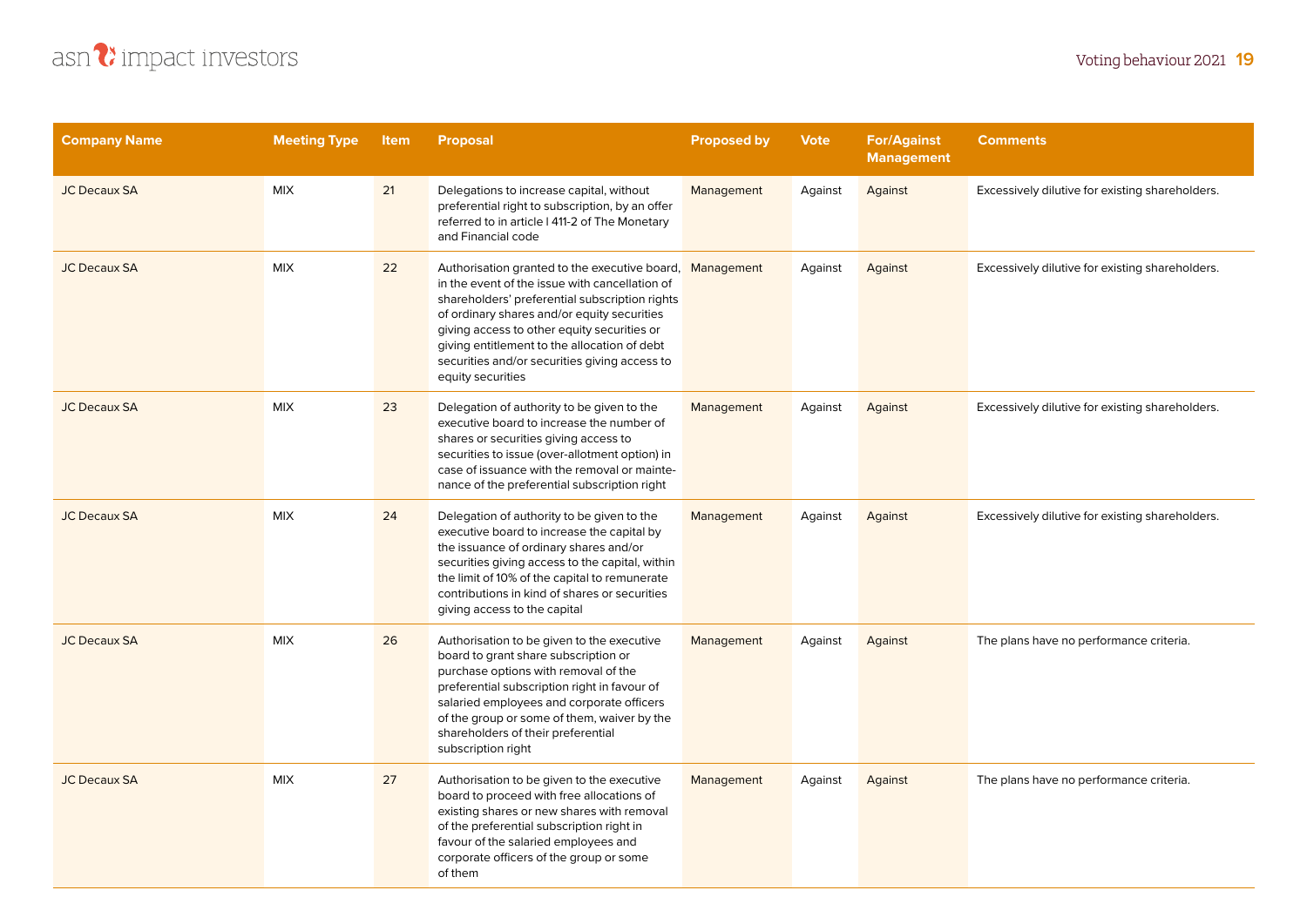

| <b>Company Name</b>      | <b>Meeting Type</b>              | <b>Item</b> | <b>Proposal</b>                                                                                                                                                                                                                                     | <b>Proposed by</b> | <b>Vote</b> | <b>For/Against</b><br><b>Management</b> | <b>Comments</b>                                                                                                                                                                                                                                                           |
|--------------------------|----------------------------------|-------------|-----------------------------------------------------------------------------------------------------------------------------------------------------------------------------------------------------------------------------------------------------|--------------------|-------------|-----------------------------------------|---------------------------------------------------------------------------------------------------------------------------------------------------------------------------------------------------------------------------------------------------------------------------|
| <b>Kardex Holding AG</b> | <b>Annual General</b><br>Meeting | 1.2         | Annual report, annual financial statements<br>of Kardex Holding AG and consolidated<br>financial statements as well as the remune-<br>ration report for the 2020 financial year:<br>consultative vote on the 2020 remuneration<br>report            | Management         | Against     | Against                                 | We are concerned that the compensation policy<br>falls short of best practice expectations. Disclosure<br>is poor and all the main expected features (vesting,<br>recovery provisions are for instance are missing).                                                      |
| <b>Kardex Holding AG</b> | <b>Annual General</b><br>Meeting | 4.1.5       | The board of directors proposes the re-<br>election of Mr. Ulrich Jakob Looser as<br>member of the board of directors of Kardex<br>Holding AG for a term of office until the close<br>of the next ordinary annual general meeting                   | Management         | Against     | Against                                 | We are concerned by the lack of diversity on the<br>board of this company. We do acknowledge that<br>this is a small board. However, there are no<br>women on the board. As such, we recommend<br>voting against Mr. Looser who chairs the board<br>nomination committee. |
| <b>Kardex Holding AG</b> | <b>Annual General</b><br>Meeting | 4.3.1       | The board of directors proposes the election<br>of Mr. Philipp Buhofer as member of the<br>compensation and nomination committee<br>of Kardex Holding AG for a term of office<br>until the close of the next ordinary annual<br>general meeting     | Management         | Against     | Against                                 | We are concerned by the lack of diversity on the<br>board of this company. We do acknowledge that<br>this is a small board. However, there are no<br>women on the board. As such, we recommend<br>voting against this member of the nominating<br>committee.              |
| <b>Kardex Holding AG</b> | <b>Annual General</b><br>Meeting | 4.3.2       | The board of directors proposes the election<br>of Mr. Eugen Elmiger as member of the<br>compensation and nomination committee of<br>Kardex Holding AG for a term of office until<br>the close of the next ordinary annual general<br>meeting       | Management         | Against     | Against                                 | We are concerned by the lack of diversity on the<br>board of this company. We do acknowledge that<br>this is a small board. However, there are no<br>women on the board. As such, we recommend<br>voting against this member of the nominating<br>committee.              |
| <b>Kardex Holding AG</b> | <b>Annual General</b><br>Meeting | 4.3.3       | The board of directors proposes the election<br>of Mr. Ulrich Jakob Looser as member of the<br>compensation and nomination committee of<br>Kardex Holding AG for a term of office until<br>the close of the next ordinary annual general<br>meeting | Management         | Against     | Against                                 | We are concerned by the lack of diversity on the<br>board of this company. We do acknowledge that<br>this is a small board. However, there are no<br>women on the board. As such, we recommend<br>voting against this member of the nominating<br>committee.              |
| <b>Kesko Corporation</b> | <b>Annual General</b><br>Meeting | 11          | Reviewing the remuneration report for<br>governing bodies                                                                                                                                                                                           | Management         | Against     | Against                                 | No element of remuneration is subject to perfor-<br>mance against sustainability criteria. We therefore<br>recommend a vote against, in line with guidelines.                                                                                                             |
| Kingspan Group plc       | <b>Annual General</b><br>Meeting | 05          | To receive the report of the remuneration<br>committee                                                                                                                                                                                              | Management         | Against     | Against                                 | Considering lack of transparency in relation to one<br>of the directors leaving arrangements, a vote<br>against is warranted.                                                                                                                                             |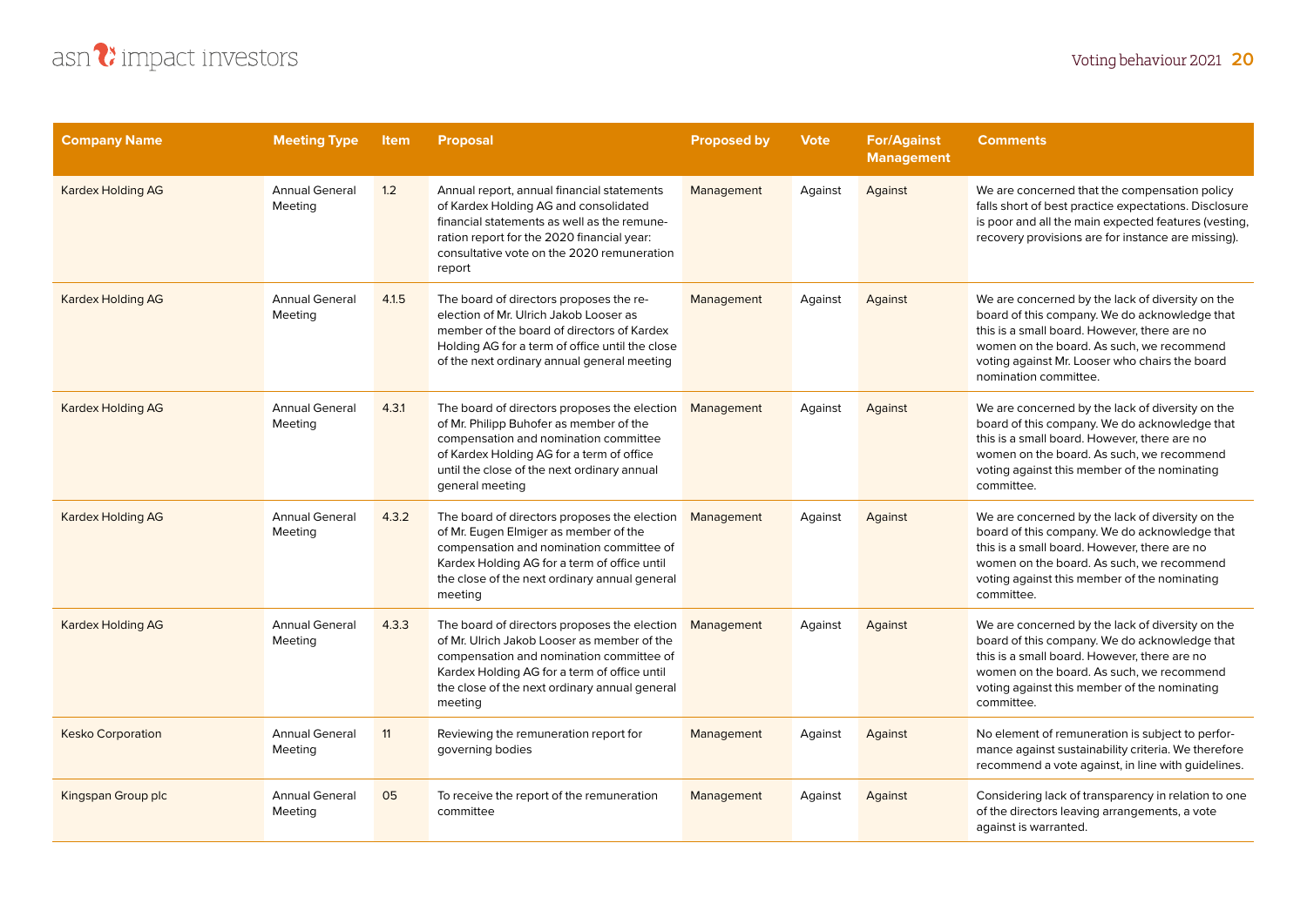## asn?impact investors

| <b>Company Name</b>   | <b>Meeting Type</b>              | <b>Item</b>    | <b>Proposal</b>                                                                                                                                                               | <b>Proposed by</b> | <b>Vote</b> | <b>For/Against</b><br><b>Management</b> | <b>Comments</b>                                                                                                                                             |
|-----------------------|----------------------------------|----------------|-------------------------------------------------------------------------------------------------------------------------------------------------------------------------------|--------------------|-------------|-----------------------------------------|-------------------------------------------------------------------------------------------------------------------------------------------------------------|
| <b>LEM Holding SA</b> | <b>Annual General</b><br>Meeting | 1.2            | Consultative vote on the compensation<br>report 2020/21                                                                                                                       | Management         | Against     | Against                                 | We are concerned by the poor compensation<br>disclosure.                                                                                                    |
| <b>LEM Holding SA</b> | <b>Annual General</b>            | 6              | Amendment to the articles of incorporation                                                                                                                                    | Management         | Against     | Against                                 | The amendment to the bylaws is not in share-<br>holders' interests.                                                                                         |
| <b>LEM Holding SA</b> | <b>Annual General</b><br>Meeting | 7.2            | Re-election of member of the board of<br>directors, re-election of the chairman of the<br>board of directors: Ulrich Jakob Looser as<br>member                                | Management         | Against     | Against                                 | We are concerned by the lack of diversity on the<br>board.                                                                                                  |
| <b>LEM Holding SA</b> | <b>Annual General</b><br>Meeting | 8.1            | Re-election to the nomination and compen-<br>sation committee: Ulrich Jakob Looser                                                                                            | Management         | Against     | Against                                 | We are concerned by the lack of diversity on the<br>board.                                                                                                  |
| Lenzing AG            | <b>Annual General</b><br>Meeting | 6.1            | Elect Peter Edelmann as supervisory<br>board member                                                                                                                           | Management         | Against     | Against                                 | Diversity on the board of this company is really<br>poor, as such a vote against the chairman of the<br>board's nomination committee is warranted           |
| Lenzing AG            | <b>Annual General</b><br>Meeting | $\overline{7}$ | Approve remuneration report                                                                                                                                                   | Management         | Against     | Against                                 | we have concerns in relation to the poor disclosure<br>and the fact that the board can award discretionary<br>awards.                                       |
| Littelfuse, Inc.      | Annual                           | 2.             | Advisory vote to approve executive<br>compensation.                                                                                                                           | Management         | Against     | Against                                 | Considering poor overall design of the plan and<br>and the fact that it does not include metrics related<br>to sustainability, a vote against is warranted. |
| Lojas Renner SA       | <b>Annual General</b><br>Meeting | $\Delta$       | Do you wish to request the adoption of the<br>cumulative voting process for the election<br>of the board of directors, under the terms of<br>article 141 of law 6.404 of 1976 | Management         | Against     | Against                                 | A vote against is warranted as the adoption of this<br>proposal is not in the best interest of shareholders.                                                |
| Lojas Renner SA       | <b>Annual General</b><br>Meeting | 7.1            | Visualization of all candidates to indicate the<br>percentage of votes to be attributed.<br>Jose Gallo                                                                        | Management         | Abstain     | Against                                 | We abstained on a cumulative votes allocation,<br>because we supported the request of<br>proportional allocation of votes.                                  |
| Lojas Renner SA       | <b>Annual General</b><br>Meeting | 7.2            | Visualization of all candidates to indicate the<br>percentage of votes to be attributed.<br>Osvaldo Burgos Schirmer, independent                                              | Management         | Abstain     | Against                                 | We abstained on a cumulative votes allocation.<br>because we supported the request of<br>proportional allocation of votes.                                  |
| Lojas Renner SA       | <b>Annual General</b><br>Meeting | 7.3            | Visualization of all candidates to indicate the<br>percentage of votes to be attributed.<br>Carlos Fernando Couto de Oliveira Souto,<br>independent                           | Management         | Abstain     | Against                                 | We abstained on a cumulative votes allocation,<br>because we supported the request of<br>proportional allocation of votes.                                  |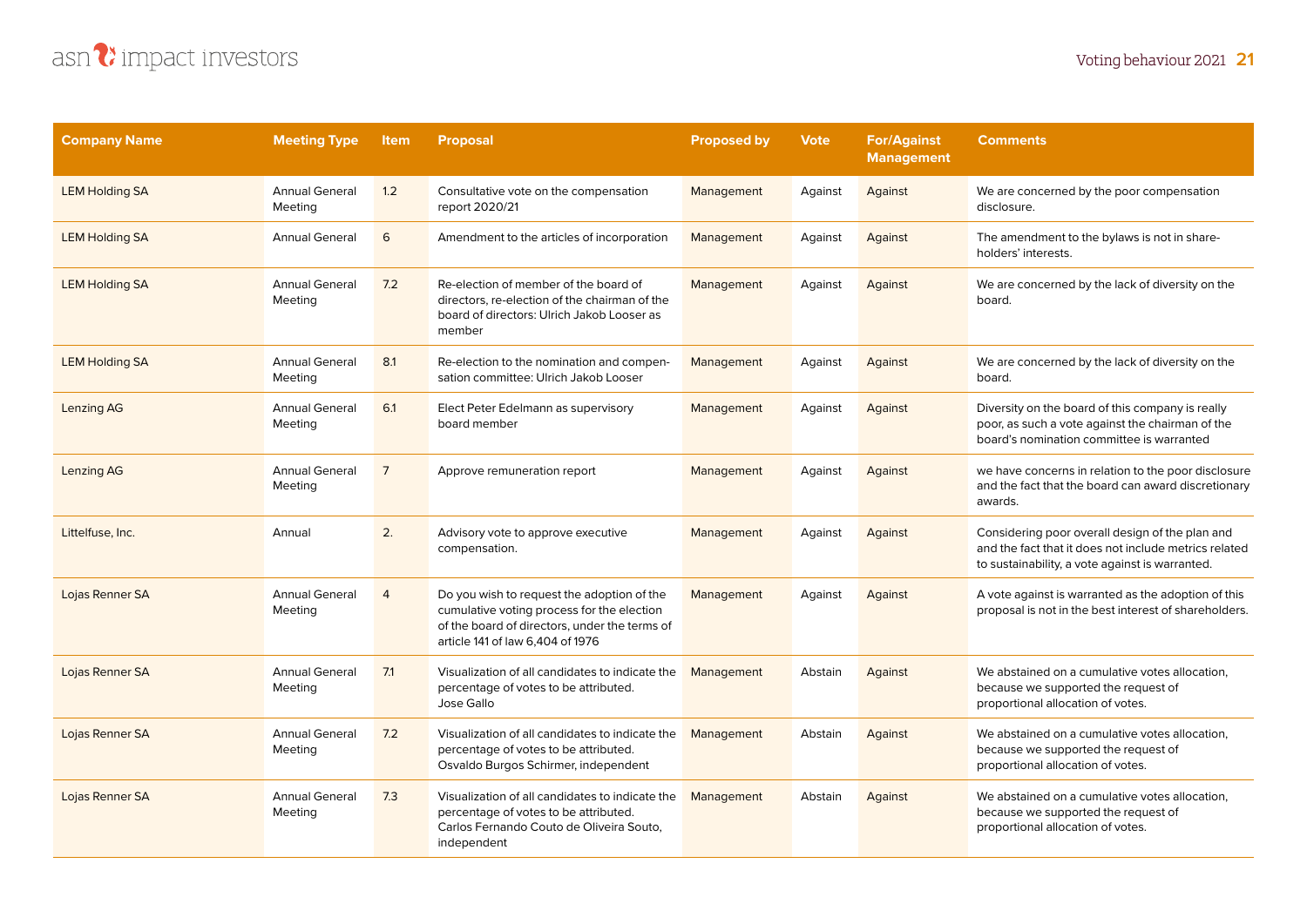

| <b>Company Name</b>            | <b>Meeting Type</b>              | <b>Item</b>    | <b>Proposal</b>                                                                                                                                                                                                                                           | <b>Proposed by</b> | <b>Vote</b> | <b>For/Against</b><br><b>Management</b> | <b>Comments</b>                                                                                                                                                                                        |
|--------------------------------|----------------------------------|----------------|-----------------------------------------------------------------------------------------------------------------------------------------------------------------------------------------------------------------------------------------------------------|--------------------|-------------|-----------------------------------------|--------------------------------------------------------------------------------------------------------------------------------------------------------------------------------------------------------|
| Lojas Renner SA                | <b>Annual General</b><br>Meeting | 7.4            | Visualization of all candidates to indicate the<br>percentage of votes to be attributed.<br>Fabio de Barros Pinheiro, independent                                                                                                                         | Management         | Abstain     | Against                                 | We abstained on a cumulative votes allocation.<br>because we supported the request of<br>proportional allocation of votes.                                                                             |
| Lojas Renner SA                | <b>Annual General</b><br>Meeting | 7.5            | Visualization of all candidates to indicate the<br>percentage of votes to be attributed.<br>Thomas bier Herrmann, independent                                                                                                                             | Management         | Abstain     | Against                                 | We abstained on a cumulative votes allocation.<br>because we supported the request of<br>proportional allocation of votes.                                                                             |
| Lojas Renner SA                | <b>Annual General</b><br>Meeting | 7.6            | Visualization of all candidates to indicate the<br>percentage of votes to be attributed.<br>Juliana Rozenbaum Munemori, independent                                                                                                                       | Management         | Abstain     | Against                                 | We abstained on a cumulative votes allocation,<br>because we supported the request of<br>proportional allocation of votes.                                                                             |
| Lojas Renner SA                | <b>Annual General</b><br>Meeting | 7.7            | Visualization of all candidates to indicate the<br>percentage of votes to be attributed.<br>Christiane Almeida Edington, independent                                                                                                                      | Management         | Abstain     | Against                                 | We abstained on a cumulative votes allocation,<br>because we supported the request of<br>proportional allocation of votes.                                                                             |
| Lojas Renner SA                | <b>Annual General</b><br>Meeting | 7.8            | Visualization of all candidates to indicate the<br>percentage of votes to be attributed.<br>Alexandre Vartuli Gouvea, independent                                                                                                                         | Management         | Abstain     | Against                                 | We abstained on a cumulative votes allocation,<br>because we supported the request of<br>proportional allocation of votes.                                                                             |
| L'Oreal S.A.                   | <b>MIX</b>                       | 6              | Re-elect Francoise Bettencourt Meyers as<br>director                                                                                                                                                                                                      | Management         | Against     | Against                                 | As affiliated director Françoise Bettencourt Meyers<br>should not sit on key committees.                                                                                                               |
| L'Oreal S.A.                   | <b>MIX</b>                       | $\overline{7}$ | Re-elect Paul Bulcke as director                                                                                                                                                                                                                          | Management         | Against     | Against                                 | As affiliated director Paul Bulcke should not sit on<br>key committees.                                                                                                                                |
| ManpowerGroup Inc.             | Annual                           | 1B.            | Election of director: Jean-Philippe Courtois                                                                                                                                                                                                              | Management         | Against     | Against                                 | The candidate joined the board in the last year.<br>As female directors represent less than 40 percent<br>of the board, a vote against is recommended in line<br>with ABB's policy on board diversity. |
| ManpowerGroup Inc.             | Annual                           | 1E.            | Election of director: William P. Gipson                                                                                                                                                                                                                   | Management         | Against     | Against                                 | The candidate joined the board in the last year.<br>As female directors represent less than 40 percent<br>of the board, a vote against is recommended in line<br>with ABB's policy on board diversity. |
| <b>Metropole Television SA</b> | <b>MIX</b>                       | $\overline{7}$ | Approval of the remuneration policy for the<br>chairman of the management board                                                                                                                                                                           | Management         | Against     | Against                                 | Poor disclosure and the policy is falling short of<br>expected best practice.                                                                                                                          |
| <b>Metropole Television SA</b> | <b>MIX</b>                       | 9              | Approval of the elements making up the<br>remuneration and benefits of any kind paid<br>during the past financial year or awarded in<br>respect of the same financial year to<br>Mr. Jerome Lefebure in his capacity as<br>member of the management board | Management         | Against     | Against                                 | The grant of a discretionary bonus during<br>COVID-19 can reasonably be questioned.                                                                                                                    |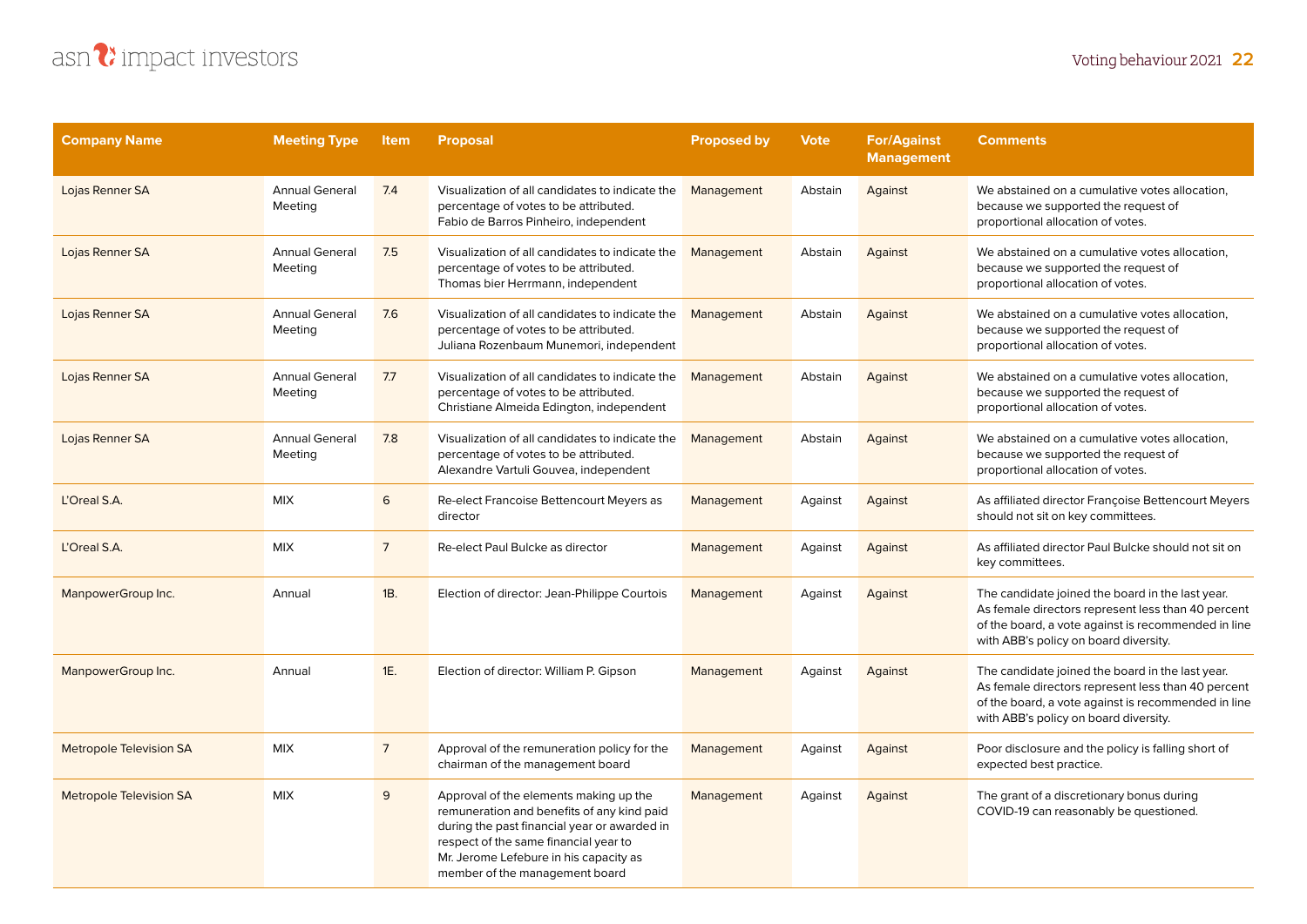

| <b>Company Name</b>                | <b>Meeting Type</b>              | <b>Item</b>    | <b>Proposal</b>                                                                                                                                                                          | <b>Proposed by</b> | <b>Vote</b> | <b>For/Against</b><br><b>Management</b> | <b>Comments</b>                                                                                                                                                                                                                                 |
|------------------------------------|----------------------------------|----------------|------------------------------------------------------------------------------------------------------------------------------------------------------------------------------------------|--------------------|-------------|-----------------------------------------|-------------------------------------------------------------------------------------------------------------------------------------------------------------------------------------------------------------------------------------------------|
| Mettler-Toledo International Inc.  | Annual                           | 3.             | Advisory vote to approve executive<br>compensation.                                                                                                                                      | Management         | Against     | Against                                 | The plan does not appear to include metrics related<br>to sustainability and a vote against is therefore<br>warranted.                                                                                                                          |
| Meyer Burger Technology AG         | <b>Annual General</b><br>Meeting | 1.2            | Annual report 2020: consultative vote on<br>the remuneration report 2020                                                                                                                 | Management         | Against     | Against                                 | Considering poor overall design of the plan,<br>we recommend a vote against.                                                                                                                                                                    |
| Millicom International Cellular SA | <b>Annual General</b><br>Meeting | 14             | To elect Mr. Lars-Johan Jarnheimer as a<br>director for a term ending at the 2022 AGM                                                                                                    | Management         | Against     | Against                                 | The board lacks sufficient gender diversity.<br>Therefore, a vote against the newly elected male<br>director is recommended.                                                                                                                    |
| Millicom International Cellular SA | <b>Annual General</b><br>Meeting | 22             | To approve the senior management<br>remuneration policy                                                                                                                                  | Management         | Against     | Against                                 | The compensation policy does not appear to<br>include metrics related to sustainability and a vote<br>against is therefore warranted.                                                                                                           |
| Monolithic Power Systems, Inc.     | <b>Annual General</b><br>Meeting | 3              | Advisory vote to ratify named executive<br>officers' compensation                                                                                                                        | Management         | Against     | Against                                 | Given the poor structure of the long-term incentive<br>which facilitates short-term earnings at excessive<br>maximum payout levels and the retesting opportu-<br>nities for part of the incentive arrangements, we<br>recommend a vote against. |
| <b>MTR Corp Ltd</b>                | <b>Annual General</b><br>Meeting | 3.D            | To elect Mr. Christopher hui Ching-yu as a<br>member of the board of directors of the<br>company                                                                                         | Management         | Against     | Against                                 | The candidate joined the board in the last year.<br>As female directors represent less than 40 percent<br>of the board, a vote against is recommended in line<br>with ABB's policy on board diversity.                                          |
| <b>MTR Corp Ltd</b>                | <b>Annual General</b><br>Meeting | $\overline{4}$ | To elect Mr. Hui Siu-wai as a new member<br>of the board of directors of the company                                                                                                     | Management         | Against     | Against                                 | The board lacks sufficient gender diversity.<br>Therefore, a vote against the newly elected male<br>director is recommended.                                                                                                                    |
| <b>MTR Corp Ltd</b>                | <b>Annual General</b><br>Meeting | 5              | To elect Mr. Adrian Wong Koon-man as a<br>new member of the board of directors of<br>the company                                                                                         | Management         | Against     | Against                                 | The board lacks sufficient gender diversity.<br>Therefore, a vote against the newly elected<br>male director is recommended.                                                                                                                    |
| Murata Manufacturing Co., Ltd.     | <b>Annual General</b><br>Meeting | 3              | Approve details of the restricted-share<br>compensation to be received by directors<br>(excluding directors who are audit and<br>supervisory committee members and<br>outside directors) | Management         | Against     | Against                                 | No element of remuneration is subject to perfor-<br>mance against sustainability criteria. We therefore<br>recommend a vote against, in line with guidelines.                                                                                   |
| Natura & Co Holding SA             | <b>Annual General</b><br>Meeting | 3              | Approval of the management proposal to<br>define the overall compensation of the<br>company's managers, to be paid up to the<br>date of the annual general meeting in which              | Management         | Against     | Against                                 | Considering the poor overall design of the plan,<br>a vote against is warranted.                                                                                                                                                                |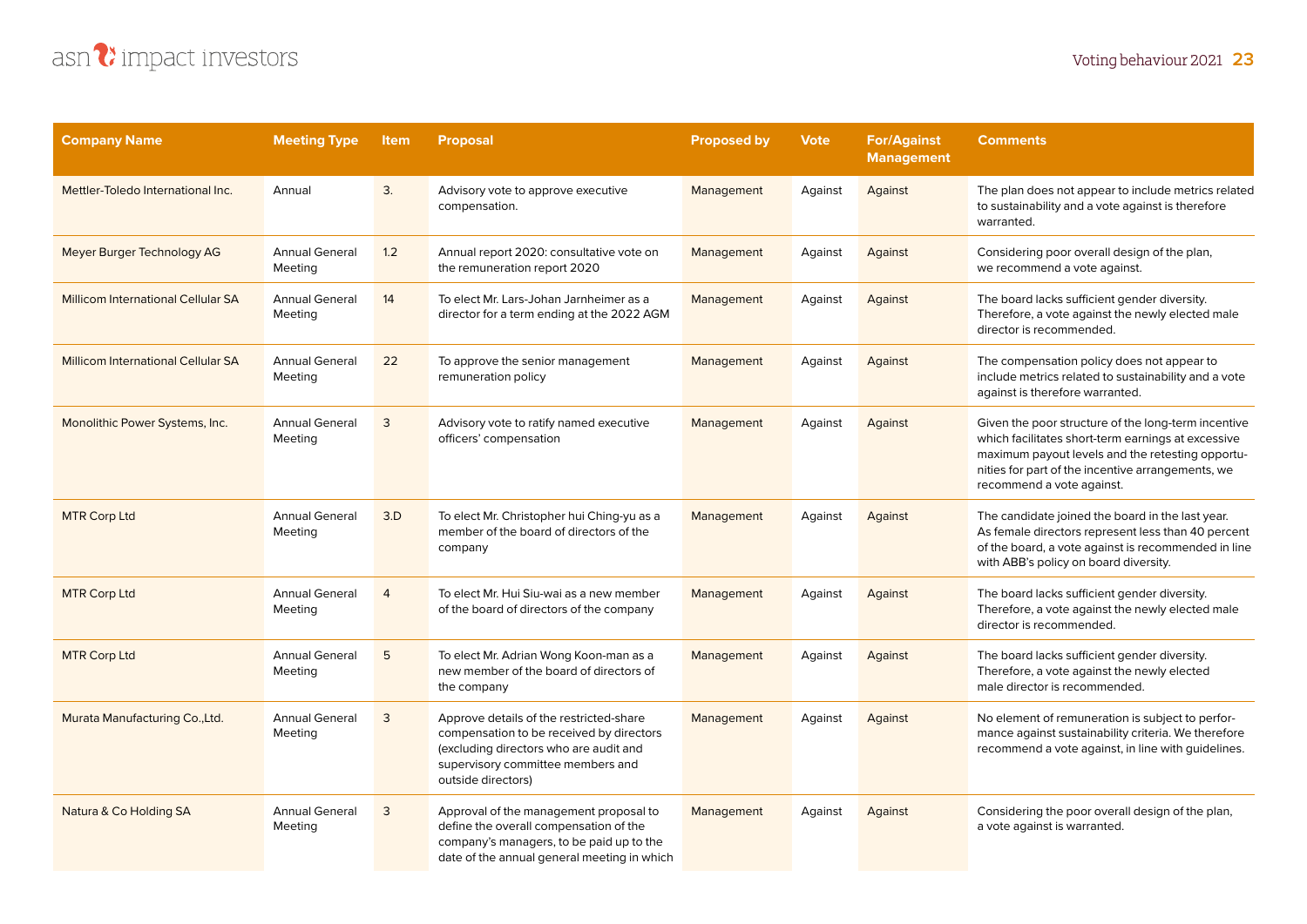

| <b>Company Name</b>      | <b>Meeting Type</b>                            | <b>Item</b>    | <b>Proposal</b>                                                                                                                                                                                                                                          | <b>Proposed by</b> | <b>Vote</b> | <b>For/Against</b><br><b>Management</b> | <b>Comments</b>                                                                                                                                               |
|--------------------------|------------------------------------------------|----------------|----------------------------------------------------------------------------------------------------------------------------------------------------------------------------------------------------------------------------------------------------------|--------------------|-------------|-----------------------------------------|---------------------------------------------------------------------------------------------------------------------------------------------------------------|
|                          |                                                |                | the company's shareholders vote on the<br>financial statements for the fiscal year<br>ending December 31, 2021                                                                                                                                           |                    |             |                                         |                                                                                                                                                               |
| Natura & Co Holding SA   | <b>ExtraOrdinary</b><br><b>General Meeting</b> | $\mathbf{1}$   | Approval of the management proposal for<br>the re ratification of the global compensation<br>of the company's managers relating to the<br>period from May 2020 to April 2021, fixed<br>at the company's annual general meeting<br>held on April 30, 2020 | Management         | Against     | Against                                 | Considering some questionable features of the<br>plan, a vote against is warranted.                                                                           |
| Natura & Co Holding SA   | <b>ExtraOrdinary</b><br><b>General Meeting</b> | 14             | If a second call is necessary regarding the<br>EGM, may the voting instructions included<br>in this remote voting ballot also be<br>considered in the event of resolution for the<br>matters of the EGM at a second call                                 | Management         | Against     | Against                                 | The resolution is not in shareholders' best interest.                                                                                                         |
| Nemetschek SE            | <b>Annual General</b><br>Meeting               | 6              | Approve remuneration policy                                                                                                                                                                                                                              | Management         | Against     | Against                                 | The compensation policy does not appear to<br>include metrics related to sustainability and a vote<br>against is therefore warranted.                         |
| Next plc                 | <b>Annual General</b><br>Meeting               | $\overline{2}$ | To approve the remuneration report                                                                                                                                                                                                                       | Management         | Against     | Against                                 | The compensation policy does not include metrics<br>linked to sustainability and a vote against is<br>therefore warranted.                                    |
| Nibe Industrier AB       | <b>Annual General</b><br>Meeting               | 14             | Resolution on approval of the boards<br>remuneration report                                                                                                                                                                                              | Management         | Against     | Against                                 | No element of remuneration is subject to perfor-<br>mance against sustainability criteria. We therefore<br>recommend a vote against, in line with guidelines. |
| Nibe Industrier AB       | <b>Annual General</b><br>Meeting               | 17             | Resolution on guidelines for remuneration<br>and other terms of employment for senior<br>executives                                                                                                                                                      | Management         | Against     | Against                                 | No element of remuneration is subject to perfor-<br>mance against sustainability criteria. We therefore<br>recommend a vote against, in line with guidelines. |
| Nordex SE                | <b>Annual General</b><br>Meeting               | 5.2            | Elect Jan Llatten to the supervisory board                                                                                                                                                                                                               | Management         | Against     | Against                                 | We are concerned by this director's long tenure on<br>the board as well as the board's lack of indepen-<br>dence                                              |
| Nordex SE                | <b>Annual General</b><br>Meeting               | 5.5            | Elect Martin Rey to the supervisory board                                                                                                                                                                                                                | Management         | Against     | Against                                 | We are concerned by this director's long tenure on<br>the board as well as the board's lack of indepen-<br>dence                                              |
| <b>OMRON Corporation</b> | <b>Annual General</b><br>Meeting               | 2.1            | Appoint a director Tateishi, Fumio                                                                                                                                                                                                                       | Management         | Against     | Against                                 | The chairman is not independent.                                                                                                                              |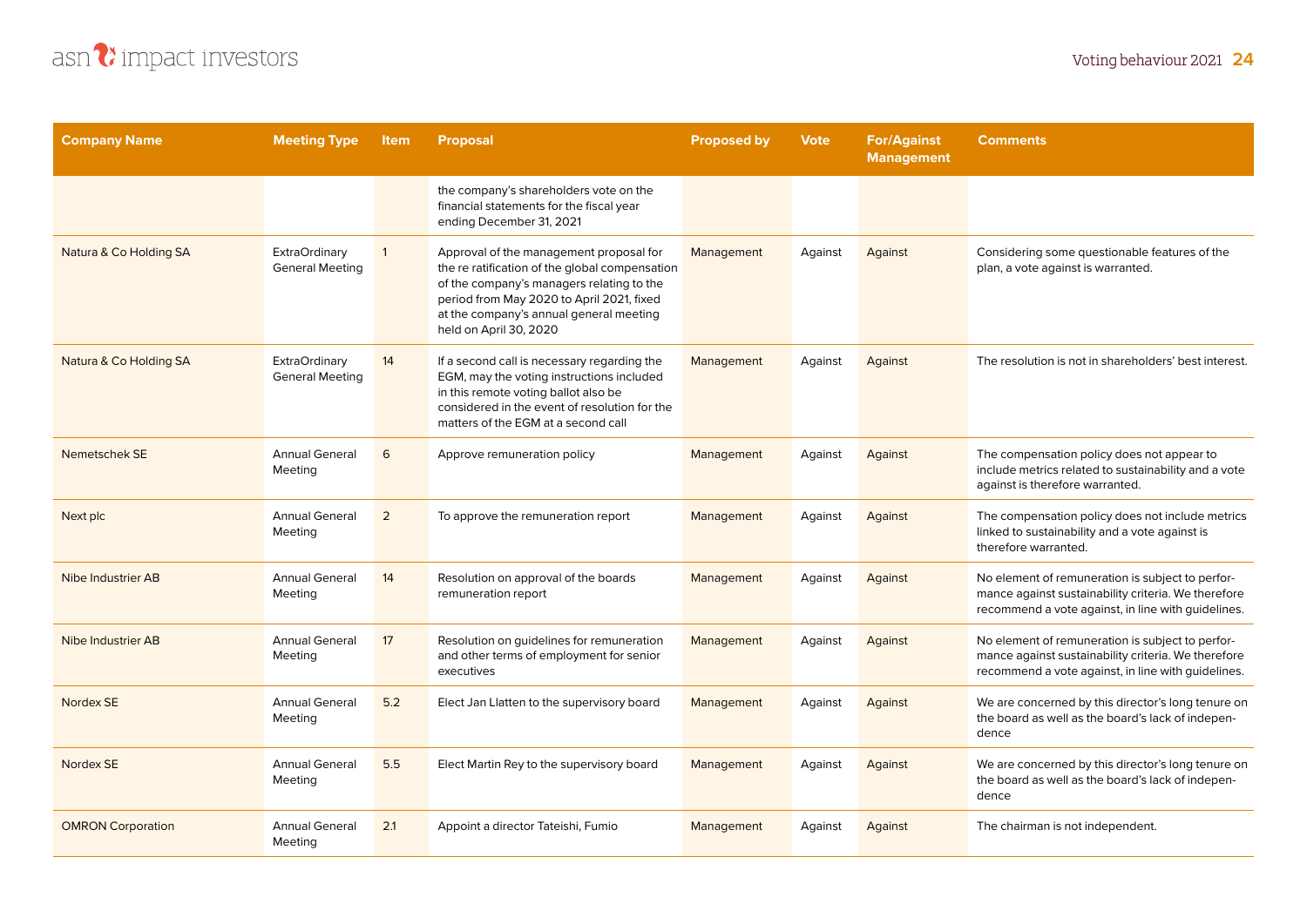| <b>Company Name</b>         | <b>Meeting Type</b>              | <b>Item</b>    | <b>Proposal</b>                                                                                                                                                                                                                                                                                                                                                                                                                                                                                          | <b>Proposed by</b> | <b>Vote</b> | <b>For/Against</b><br><b>Management</b> | <b>Comments</b>                                                                                                                                                                                        |
|-----------------------------|----------------------------------|----------------|----------------------------------------------------------------------------------------------------------------------------------------------------------------------------------------------------------------------------------------------------------------------------------------------------------------------------------------------------------------------------------------------------------------------------------------------------------------------------------------------------------|--------------------|-------------|-----------------------------------------|--------------------------------------------------------------------------------------------------------------------------------------------------------------------------------------------------------|
| Ormat Technologies, Inc.    | Annual                           | 1E.            | Election of director: Mike Nikkel                                                                                                                                                                                                                                                                                                                                                                                                                                                                        | Management         | Against     | Against                                 | The board lacks sufficient gender diversity.<br>Therefore, a vote against the newly elected male<br>director is recommended.                                                                           |
| Ormat Technologies, Inc.    | Annual                           | 3.             | To approve, in a non-binding, advisory vote,<br>the compensation of our named executive<br>officers.                                                                                                                                                                                                                                                                                                                                                                                                     | Management         | Against     | Against                                 | We note that neither the STIP nor the LTIP<br>incorporate the metrics linked to sustainability<br>to calculate the awards. Therefore, vote AGAINST<br>is warranted.                                    |
| Persimmon Plc               | <b>Annual General</b><br>Meeting | 2              | To approve the annual report on remune-<br>ration for the financial year ended<br>31 December 2020                                                                                                                                                                                                                                                                                                                                                                                                       | Management         | Against     | Against                                 | The compensation policy does not appear to<br>include metrics related to sustainability<br>and a vote against is therefore warranted.                                                                  |
| Persimmon Plc               | <b>Annual General</b><br>Meeting | 11             | To elect Andrew Wyllie as a director                                                                                                                                                                                                                                                                                                                                                                                                                                                                     | Management         | Against     | Against                                 | The candidate joined the board in the last year. As<br>female directors represent less than 40 percent of<br>the board, a vote against is recommended in line<br>with ABB's policy on board diversity. |
| <b>Proximus SA</b>          | <b>Annual General</b><br>Meeting | 6              | Approval of the remuneration policy                                                                                                                                                                                                                                                                                                                                                                                                                                                                      | Management         | Against     | Against                                 | Considering poor disclosure and overall design of<br>the plan, a vote against is warranted.                                                                                                            |
| <b>Proximus SA</b>          | <b>Annual General</b><br>Meeting | $\overline{7}$ | Approval of the remuneration report                                                                                                                                                                                                                                                                                                                                                                                                                                                                      | Management         | Against     | Against                                 | Considering poor disclosure and overall design of<br>the plan, a vote against is warranted.                                                                                                            |
| Proximus SA                 | <b>Annual General</b><br>Meeting | 13             | Appointment of a new board member in<br>accordance with the right of nomination of<br>the Belgian State: in accordance with the<br>nomination for appointment by the board of<br>directors and after recommendation of the<br>nomination and remuneration committee, on<br>behalf of the Belgian state, in accordance<br>with article 18, section3 of Proximus' bylaws,<br>to appoint Mr. Ibrahim Ouassari as board<br>member for a period expiring on the date<br>of the annual general meeting of 2025 | Management         | Against     | Against                                 | The board lacks sufficient gender diversity.<br>Therefore, a vote against the newly elected<br>male director is recommended.                                                                           |
| Reckitt Benckiser Group plc | <b>Annual General</b><br>Meeting | $\overline{2}$ | To approve the directors' remuneration<br>report                                                                                                                                                                                                                                                                                                                                                                                                                                                         | Management         | Against     | Against                                 | The plan does not appear to include metrics<br>related to sustainability and a vote against is<br>therefore warranted.                                                                                 |
| <b>Rohm Company Limited</b> | <b>Annual General</b><br>Meeting | 2.5            | Appoint a director who is not audit and<br>supervisory committee member<br>Yamamoto, Koji                                                                                                                                                                                                                                                                                                                                                                                                                | Management         | Against     | Against                                 | As female directors represent less than 30 percent<br>of the board, a vote against is recommended<br>in line with ABB policy on board diversity.                                                       |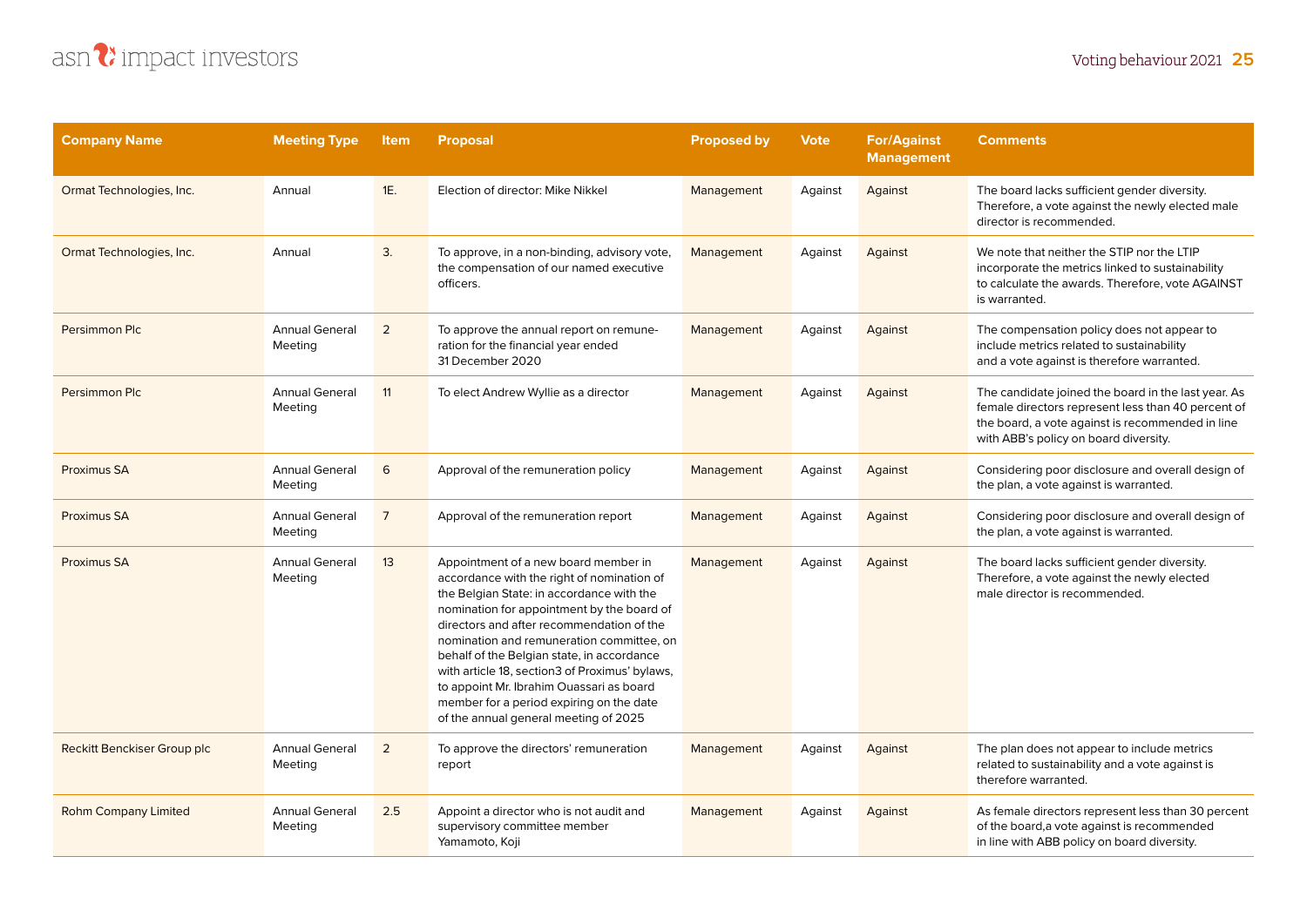| <b>Company Name</b>         | <b>Meeting Type</b>              | <b>Item</b> | <b>Proposal</b>                                                                                                                                                                                                                                                                                                                                                                                                                                                                                                                                                                                                                                                                                                                                                                                 | <b>Proposed by</b> | <b>Vote</b> | <b>For/Against</b><br><b>Management</b> | <b>Comments</b>                                                                                                                                                                                 |
|-----------------------------|----------------------------------|-------------|-------------------------------------------------------------------------------------------------------------------------------------------------------------------------------------------------------------------------------------------------------------------------------------------------------------------------------------------------------------------------------------------------------------------------------------------------------------------------------------------------------------------------------------------------------------------------------------------------------------------------------------------------------------------------------------------------------------------------------------------------------------------------------------------------|--------------------|-------------|-----------------------------------------|-------------------------------------------------------------------------------------------------------------------------------------------------------------------------------------------------|
| <b>Rohm Company Limited</b> | <b>Annual General</b><br>Meeting | 2.6         | Appoint a director who is not audit and<br>supervisory committee member Nagumo,<br>Tadanobu                                                                                                                                                                                                                                                                                                                                                                                                                                                                                                                                                                                                                                                                                                     | Management         | Against     | Against                                 | As female directors represent less than 30 percent<br>of the board, a vote against is recommended<br>in line with ABB policy on board diversity.                                                |
| <b>Rohm Company Limited</b> | <b>Annual General</b><br>Meeting | 3.1         | Appoint a director who is audit and super-<br>visory committee member Yamazaki,<br>Masahiko                                                                                                                                                                                                                                                                                                                                                                                                                                                                                                                                                                                                                                                                                                     | Management         | Against     | Against                                 | As female directors represent less than 30 percent<br>of the board, a vote against is recommended<br>in line with ABB policy on board diversity.                                                |
| <b>Royal Philips NV</b>     | <b>Annual General</b><br>Meeting | 2d.         | Remuneration report 2020 (advisory vote)                                                                                                                                                                                                                                                                                                                                                                                                                                                                                                                                                                                                                                                                                                                                                        | Management         | Against     | Against                                 | We are concerned by a number of issues including<br>the grant of discretionary awards                                                                                                           |
| <b>Schibsted ASA</b>        | <b>Annual General</b><br>Meeting | 9.H         | Election of shareholder-elected director:<br>Hugo Maurstad                                                                                                                                                                                                                                                                                                                                                                                                                                                                                                                                                                                                                                                                                                                                      | Management         | Against     | Against                                 | The candidate joined the board this year. As<br>female directors represent less than 40 percent of<br>the board, a vote against is recommended in line<br>with ABB's policy on board diversity. |
| <b>SEB SA</b>               | <b>MIX</b>                       | 13          | The shareholders' meeting authorizes the<br>board of directors to buy back the company's<br>shares on the open market, subject to the<br>conditions described below: maximum pur-<br>chase price: EUR 240.00, maximum number<br>of shares to be acquired: 10 percent of the<br>share capital, maximum funds invested in the<br>share buybacks: EUR 1,162,093,170. this<br>authorization is given until the next share-<br>holders' meeting for the 2021 fiscal year,<br>without being able to exceed a 14-month<br>period. this authorization supersedes the<br>authorization given by the shareholders'<br>meeting on May 19th 2020. the shareholders'<br>meeting delegates all powers to the board<br>of directors to take all necessary measures<br>and accomplish all necessary formalities | Management         | Against     | Against                                 | This may be used as an anti-takeover device.                                                                                                                                                    |
| <b>SEB SA</b>               | <b>MIX</b>                       | 15          | The shareholders' meeting delegates to the<br>board of directors the necessary powers to<br>increase the capital, up to EUR 5,500,000.00,<br>by issuance of shares, securities giving<br>access to the company's or a related<br>company's shares, or equity securities giving<br>rights to debt securities (except preference<br>shares and securities giving access to pref-<br>erence shares), with preferential subscription<br>rights maintained. the maximum nominal                                                                                                                                                                                                                                                                                                                      | Management         | Against     | Against                                 | This may be used as an anti-takeover device.                                                                                                                                                    |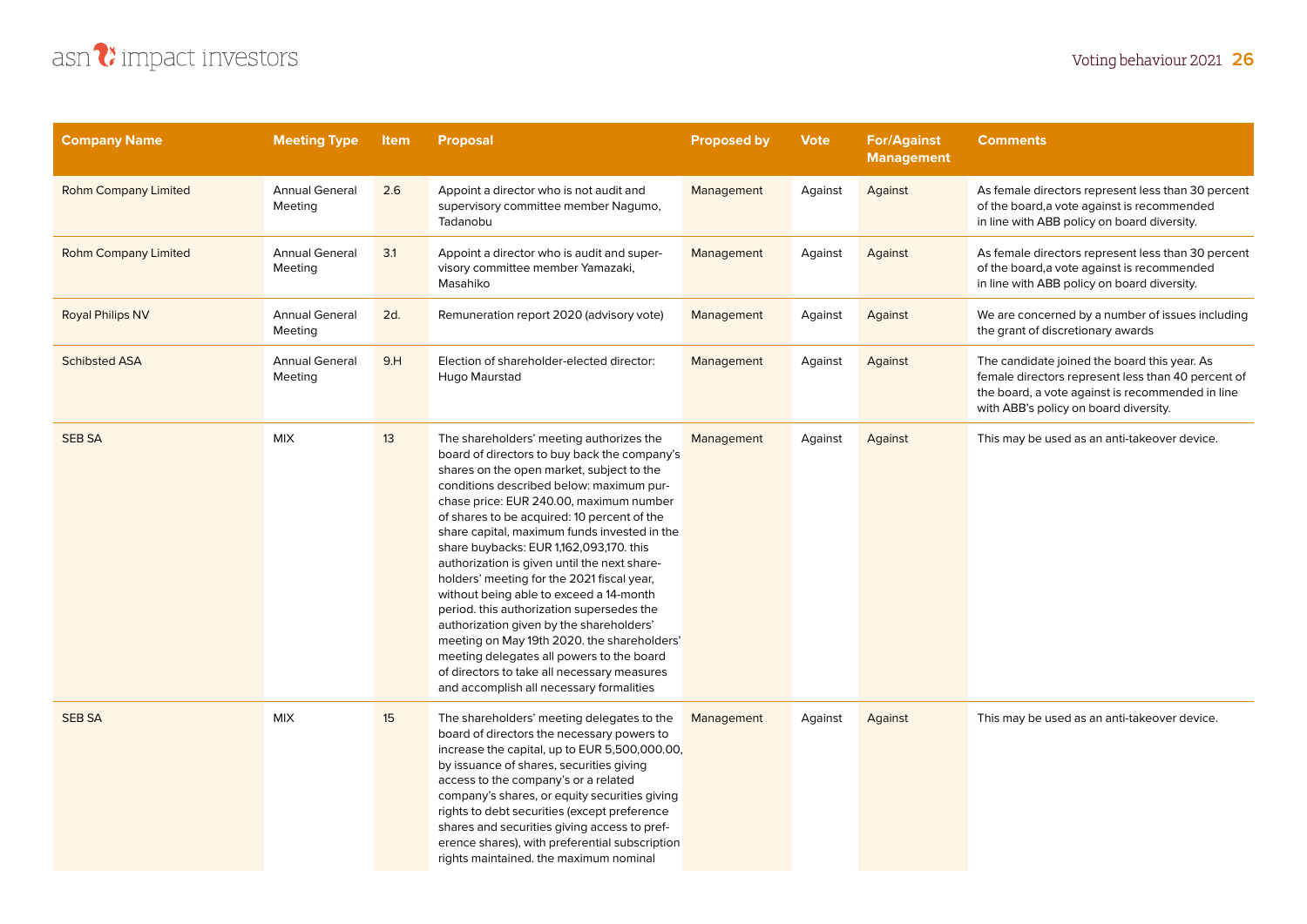

| <b>Company Name</b> | <b>Meeting Type</b> | <b>Item</b> | <b>Proposal</b>                                                                                                                                                                                                                                                                                                                                                                                                                                                                                                                                                                                                                                                                                                                                                                                                          | <b>Proposed by</b> | <b>Vote</b> | <b>For/Against</b><br><b>Management</b> | <b>Comments</b>                                                                                  |
|---------------------|---------------------|-------------|--------------------------------------------------------------------------------------------------------------------------------------------------------------------------------------------------------------------------------------------------------------------------------------------------------------------------------------------------------------------------------------------------------------------------------------------------------------------------------------------------------------------------------------------------------------------------------------------------------------------------------------------------------------------------------------------------------------------------------------------------------------------------------------------------------------------------|--------------------|-------------|-----------------------------------------|--------------------------------------------------------------------------------------------------|
|                     |                     |             | amount of debt securities which may be<br>issued shall not exceed EUR 1,500,000,000.<br>this authorization is granted for a 14-month<br>period. this delegation of powers supersedes<br>any and all earlier delegations to the same<br>effect. the shareholders' meeting delegates<br>all powers to the board of directors to take<br>all necessary measures and accomplish all<br>necessary formalities                                                                                                                                                                                                                                                                                                                                                                                                                 |                    |             |                                         |                                                                                                  |
| <b>SEB SA</b>       | <b>MIX</b>          | 17          | The shareholders' meeting delegates all<br>powers to the board of directors to increase<br>the share capital up to EUR 5,500,000.00,<br>by way of a private offering, with cancellation<br>of preferential subscription rights, of shares,<br>securities giving access to the company's or<br>a related company's shares, or equity<br>securities giving rights to debt securities.<br>the maximum nominal amount of debt<br>securities which may be issued shall not<br>exceed EUR 1,500,000,000. the present<br>delegation is given for a 14-month period.<br>this delegation of powers supersedes any<br>and all earlier delegations to the same effect.<br>the shareholders' meeting delegates all<br>powers to the board of directors to take all<br>necessary measures and accomplish all<br>necessary formalities | Management         | Against     | Against                                 | This may be used as an anti-takeover device<br>and is potentially too dilutive for shareholders. |
| <b>SEB SA</b>       | <b>MIX</b>          | 19          | The shareholders' meeting delegates all<br>powers to the board of director in order to<br>increase the share capital up to<br>EUR 11,000,000.00 by way of capitalizing<br>reserves, profits, premiums or other means,<br>provided that such capitalization is allowed<br>by law and under the by-laws, to be carried<br>out through the issue of bonus shares or the<br>raise of the par value of the existing shares<br>or by utilizing all or some of these methods,<br>successively or simultaneously. This amount<br>shall not count against the overall value set<br>forth in resolution 18. this authorization is<br>given for a 14-month period. This delegation<br>of powers supersedes any and all earlier                                                                                                      | Management         | Against     | Against                                 | This may be used as an anti-takeover device.                                                     |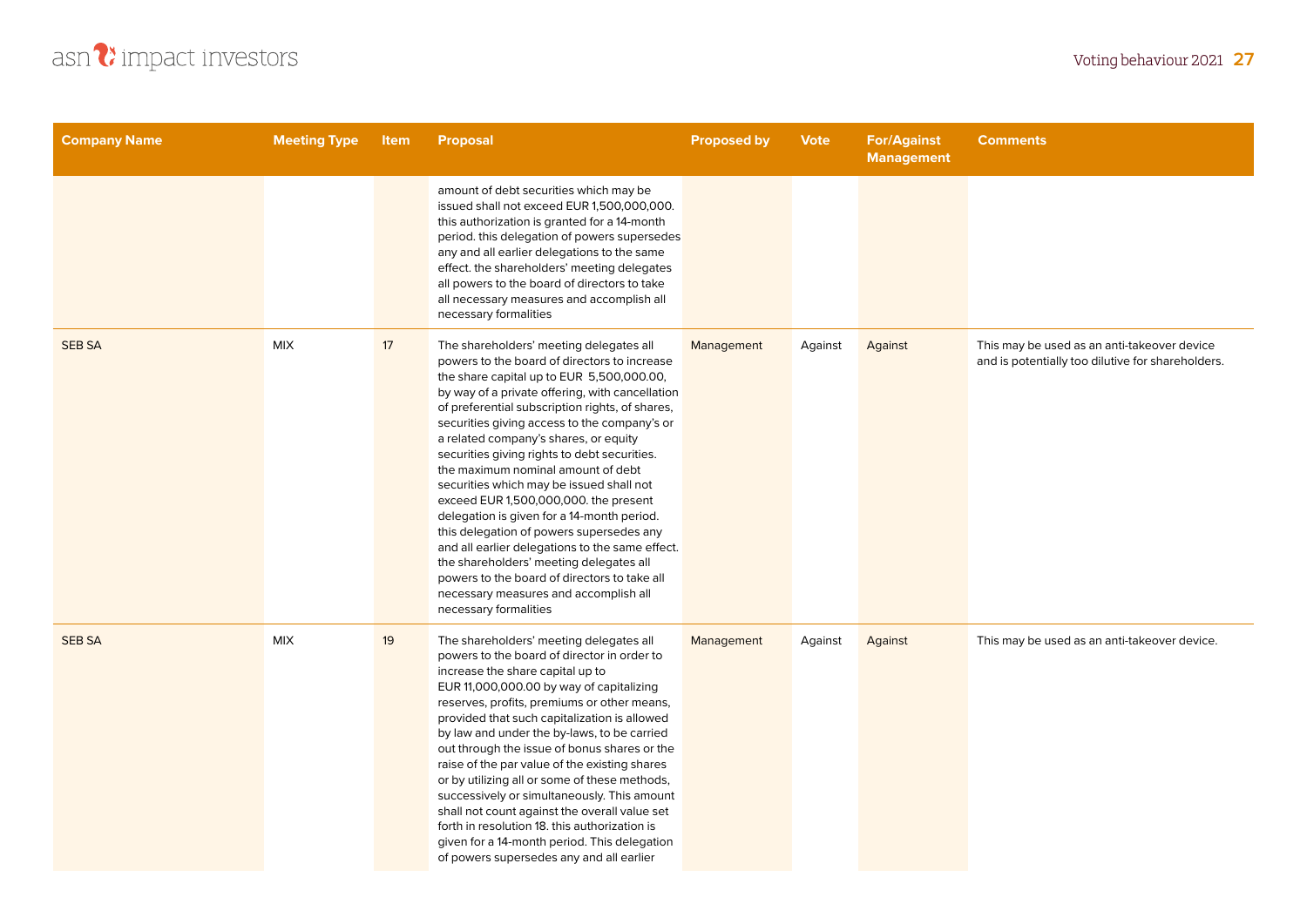

| <b>Company Name</b>            | <b>Meeting Type</b>              | <b>Item</b>    | <b>Proposal</b>                                                                                                                                                                                | <b>Proposed by</b> | <b>Vote</b> | <b>For/Against</b><br><b>Management</b> | <b>Comments</b>                                                                                                                                                                                                                                |
|--------------------------------|----------------------------------|----------------|------------------------------------------------------------------------------------------------------------------------------------------------------------------------------------------------|--------------------|-------------|-----------------------------------------|------------------------------------------------------------------------------------------------------------------------------------------------------------------------------------------------------------------------------------------------|
|                                |                                  |                | delegations to the same effect. The share-<br>holders' meeting delegates all powers to the<br>board of directors to take all necessary<br>measures and accomplish all necessary<br>formalities |                    |             |                                         |                                                                                                                                                                                                                                                |
| <b>SEB SA</b><br>shareholders  | <b>MIX</b>                       | 22             | The shareholders' meeting decides to<br>amend article 8 of the bylaws pertaining to<br>lower the statutory threshold which requires<br>a declaration of threshold crossing                     | Management         | Against     | Against                                 | This requirement might be too stringent for                                                                                                                                                                                                    |
| <b>Sonoco Products Company</b> | Annual                           | 2.             | To ratify the selection of Pricewaterhouse-<br>Coopers, LLP as the independent registered<br>public accounting firm for the company for<br>the year ending December 31, 2021.                  | Management         | Against     | Against                                 | The audit firm's tenure raises concerns about<br>their continuing independence.                                                                                                                                                                |
| <b>Sonoco Products Company</b> | Annual                           | 3.             | To approve the advisory (non-binding)<br>resolution to approve executive<br>compensation.                                                                                                      | Management         | Against     | Against                                 | The compensation policy does not include metrics<br>linked to sustainability and a vote against<br>is therefore warranted.                                                                                                                     |
| <b>Sonoco Products Company</b> | Annual                           | 5.             | Advisory (non-binding) shareholder proposal<br>regarding a majority voting standard for the<br>election of directors.                                                                          | Shareholder        | For         | Against                                 | The adoption of a majority voting standard would<br>is in shareholders' best interests and so<br>we recommend support.                                                                                                                         |
| SThree plc                     | <b>Annual General</b><br>Meeting | 3              | That the directors' remuneration report for<br>the financial year ended 30 November 2020<br>be received and approved                                                                           | Management         | Against     | Against                                 | No element of remuneration is subject to perfor-<br>mance against sustainability criteria. We therefore<br>recommend a vote against, in line with guidelines.                                                                                  |
| SThree plc                     | <b>Annual General</b><br>Meeting | 6              | That Anne Fahy be re-elected as a director<br>of the company                                                                                                                                   | Management         | Against     | Against                                 | The director is the chair of the Audit Committee.<br>Given significant business failings involving a<br>director and ongoing investigations at two<br>companies where the director holds directors<br>positions the vote against is warranted. |
| <b>STMicroelectronics N.V.</b> | <b>Annual General</b><br>Meeting | 3              | Remuneration report                                                                                                                                                                            | Management         | Against     | Against                                 | The compensation policy does not appear to<br>include metrics related to sustainability and a vote<br>against is therefore warranted.                                                                                                          |
| <b>STMicroelectronics N.V.</b> | <b>Annual General</b><br>Meeting | $\overline{4}$ | Adoption of a new remuneration policy for<br>the managing board                                                                                                                                | Management         | Against     | Against                                 | We are concerned by the short performance<br>period.                                                                                                                                                                                           |
| <b>STMicroelectronics N.V.</b> | <b>Annual General</b><br>Meeting | 12             | Re-appointment of Mr. Nicolas Dufourcq as<br>member of the supervisory board                                                                                                                   | Management         | Against     | Against                                 | This director is an insider sitting on key committees.                                                                                                                                                                                         |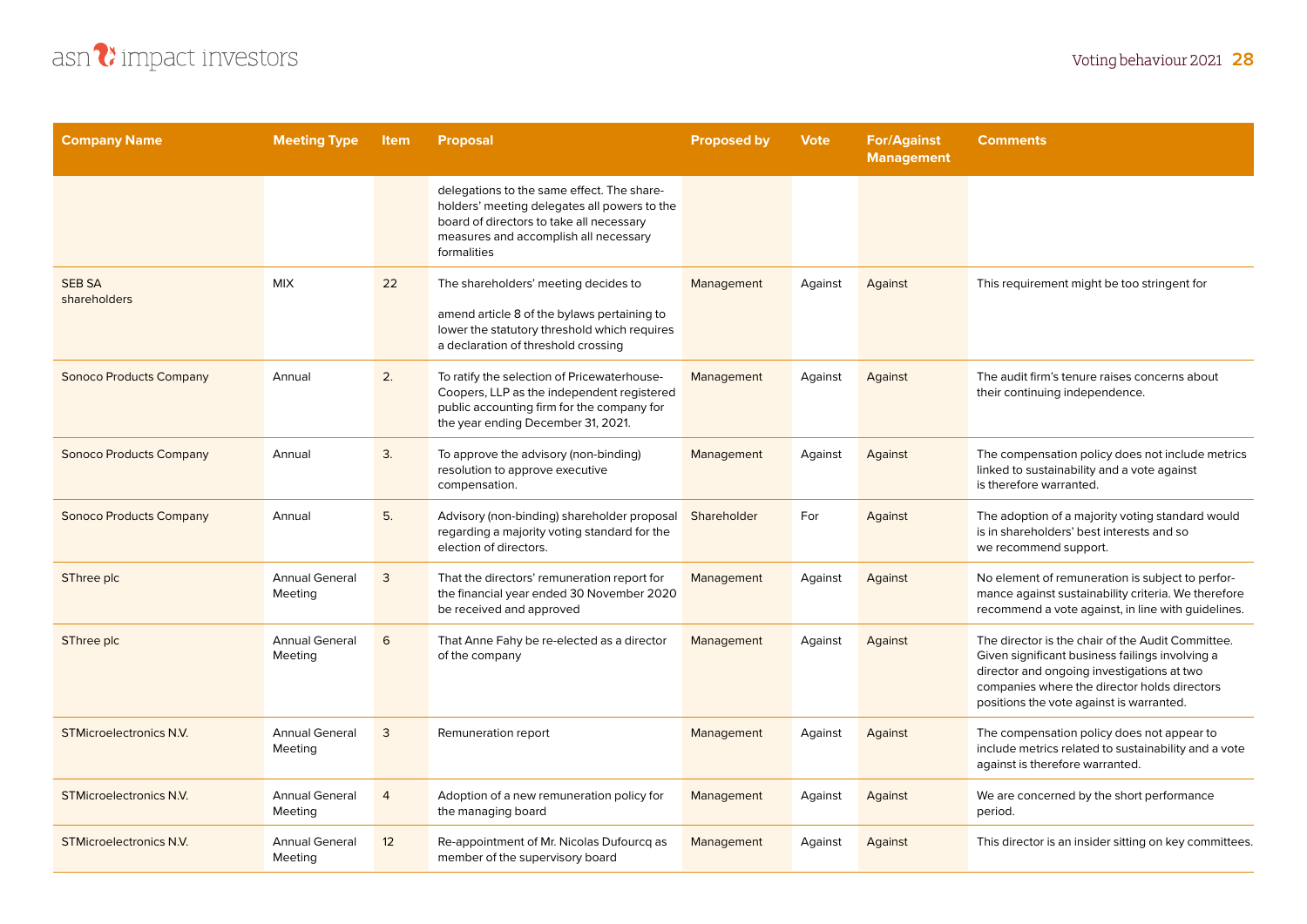

| <b>Company Name</b>                                                 | <b>Meeting Type</b>              | <b>Item</b>    | <b>Proposal</b>                                                                                                                                      | <b>Proposed by</b> | <b>Vote</b> | <b>For/Against</b><br><b>Management</b> | <b>Comments</b>                                                                                                                                                                                                         |
|---------------------------------------------------------------------|----------------------------------|----------------|------------------------------------------------------------------------------------------------------------------------------------------------------|--------------------|-------------|-----------------------------------------|-------------------------------------------------------------------------------------------------------------------------------------------------------------------------------------------------------------------------|
| <b>SunPower Corporation</b>                                         | Annual                           | $\overline{2}$ | Denis Toulouse                                                                                                                                       | Management         | Against     | Against                                 | The candidate joined the board in the last year. As<br>female directors represent less than 40 percent of<br>the board, a vote against is recommended in line<br>with ABB's policy on board diversity.                  |
| <b>SunPower Corporation</b>                                         | Annual                           | 2.             | The approval, on an advisory basis, of the<br>compensation of our named executive<br>officers.                                                       | Management         | Against     | Against                                 | The company fails to disclose performance targets<br>under the short-term incentive plan and awards<br>under the long-term incentive plan have a short<br>performance period. We therefore recommend a<br>vote against. |
| <b>Taiwan Semiconductor</b><br><b>Manufacturing Company Limited</b> | <b>Annual General</b><br>Meeting | 4.4            | The election of the director: national<br>development fund, executive Yuan, share-<br>holder no.1, Ming Hsin Kung as representative                  | Management         | Against     | Against                                 | The candidate joined the board in the last year. As<br>female directors represent less than 40 percent of<br>the board, a vote against is recommended in line<br>with ABB's policy on board diversity.                  |
| <b>Taiwan Semiconductor</b><br><b>Manufacturing Company Limited</b> | <b>Annual General</b><br>Meeting | 4.9            | The election of the independent director:<br>Yancey Hai, shareholder no. d100708xxx                                                                  | Management         | Against     | Against                                 | The candidate joined the board in the last year. As<br>female directors represent less than 40 percent of<br>the board, a vote against is recommended in line<br>with ABB's policy on board diversity.                  |
| <b>Taiwan Semiconductor</b><br><b>Manufacturing Company Limited</b> | <b>Annual General</b><br>Meeting | 4.10           | The election of the independent director:<br>I. Rafael Reif, shareholder no.545784xxx                                                                | Management         | Against     | Against                                 | The board lacks sufficient gender diversity.<br>Therefore, a vote against the newly elected male<br>director is recommended.                                                                                            |
| <b>TAKKT AG</b>                                                     | <b>Annual General</b><br>Meeting | 5              | Ratify Ebner Stolz GmbH CO. KG as auditors<br>for fiscal year 2021                                                                                   | Management         | Against     | Against                                 | The audit firm's tenure raises concerns about their<br>continuing independence.                                                                                                                                         |
| <b>TAKKT AG</b>                                                     | <b>Annual General</b><br>Meeting | 6              | Approve remuneration policy                                                                                                                          | Management         | Against     | Against                                 | The compensation policy does not appear to<br>include metrics related to sustainability and a vote<br>against is therefore warranted.                                                                                   |
| Tarkett S.A.                                                        | <b>MIX</b>                       | 9              | Approval of the compensation elements<br>paid or allocated for the financial year 2020<br>to Fabrice Barthelemy, chairman of the<br>management board | Management         | Against     | Against                                 | We are concerned by the potential excessive grants<br>to the chairman of the management board.                                                                                                                          |
| <b>Tarkett S.A</b>                                                  | <b>MIX</b>                       |                | Approval of the compensation policy<br>elements of the chairman of the<br>management board                                                           | Management         | Against     | Against                                 | The information provided by the company does<br>not allow us to make an informed decision.                                                                                                                              |
| Tarkett S.A.                                                        | <b>MIX</b>                       | 12             | Approval of the compensation policy<br>elements of the members of the<br>management board                                                            | Management         | Against     | Against                                 | The information provided by the company does<br>not allow us to make an informed decision.                                                                                                                              |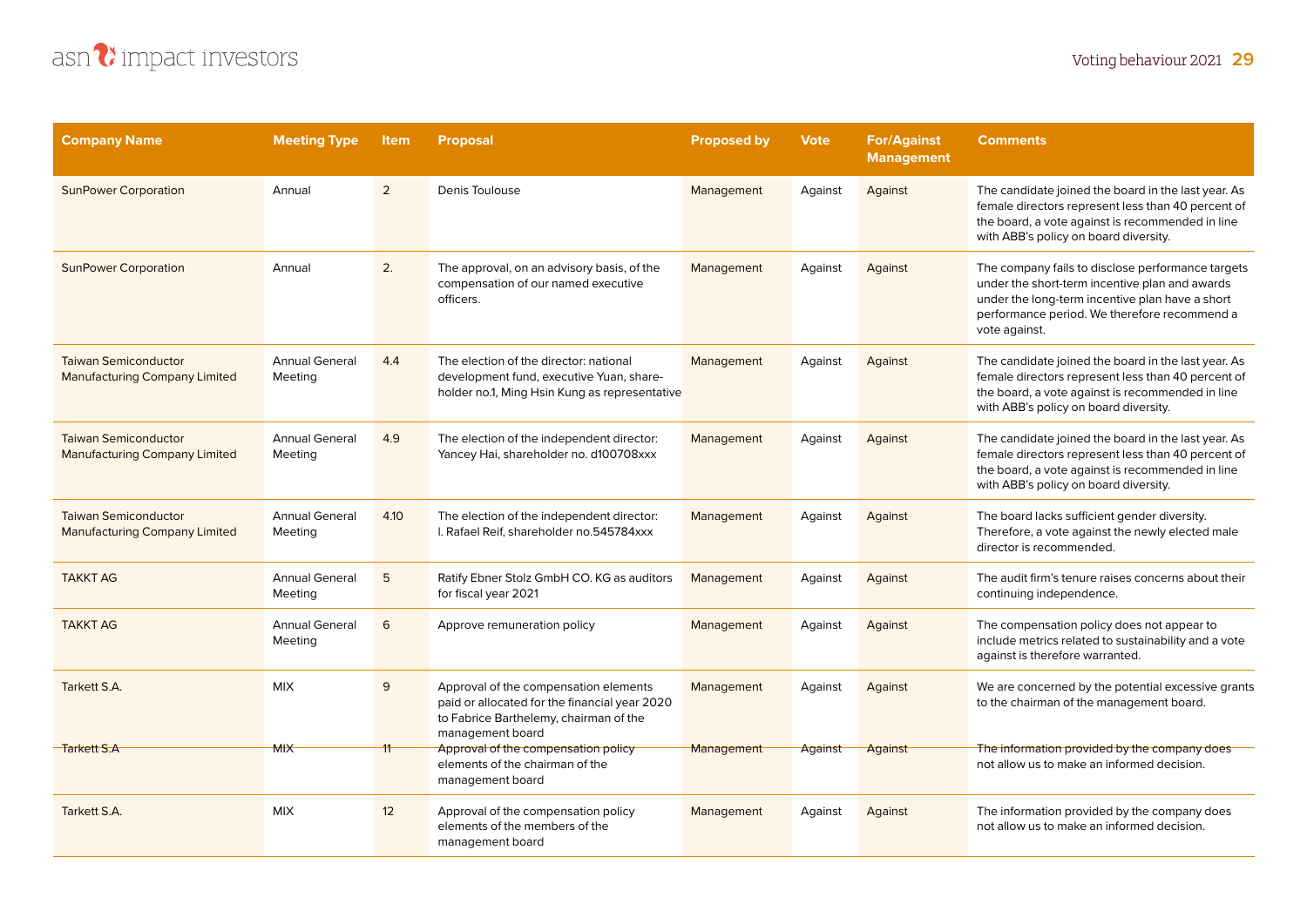

| <b>Company Name</b>             | <b>Meeting Type</b>              | Item           | <b>Proposal</b>                                                                                                                                                                                                                                                                                                                                                      | <b>Proposed by</b> | <b>Vote</b> | <b>For/Against</b><br><b>Management</b> | <b>Comments</b>                                                                                                                                                                                        |
|---------------------------------|----------------------------------|----------------|----------------------------------------------------------------------------------------------------------------------------------------------------------------------------------------------------------------------------------------------------------------------------------------------------------------------------------------------------------------------|--------------------|-------------|-----------------------------------------|--------------------------------------------------------------------------------------------------------------------------------------------------------------------------------------------------------|
| Tarkett S.A.                    | <b>MIX</b>                       | 17             | Authorization to be granted to the manage-<br>ment board to grant free shares to<br>employees and/or certain corporate officers<br>of the company or related companies, dura-<br>tion of the authorization, ceiling, duration of<br>acquisition and conservation periods                                                                                             | Management         | Against     | Against                                 | We are concerned by the short vesting period.                                                                                                                                                          |
| Technicolor                     | <b>MIX</b>                       | 11             | The shareholders' meeting approves the<br>fixed, variable and one-off components of<br>the total compensation as well as the bene-<br>fits or perks paid and awarded to Mr. Richard<br>Moat, as managing director for the 2020<br>fiscal year                                                                                                                        | Management         | Against     | Against                                 | We are concerned by the poor design of the<br>remuneration policy which falls short of<br>best practice guidelines.                                                                                    |
| Technicolor                     | <b>MIX</b>                       | 14             | The shareholders' meeting approves the<br>compensation policy of the managing<br>director, for the 2021 fiscal year                                                                                                                                                                                                                                                  | Management         | Against     | Against                                 | We are concerned by the poor design of the<br>remuneration policy which falls short of<br>best practice guidelines.                                                                                    |
| Teladoc Health, Inc.            | <b>Annual General</b><br>Meeting | 1.A            | Elect director Christopher Bischoff                                                                                                                                                                                                                                                                                                                                  | Management         | Against     | Against                                 | The candidate joined the board in the last year. As<br>female directors represent less than 40 percent of<br>the board, a vote against is recommended in line<br>with ABB's policy on board diversity. |
| Teladoc Health, Inc.            | <b>Annual General</b><br>Meeting | $\overline{2}$ | Advisory vote to ratify named executive<br>officers' compensation                                                                                                                                                                                                                                                                                                    | Management         | Against     | Against                                 | No element of remuneration is subject to perfor-<br>mance against sustainability criteria. We therefore<br>recommend a vote against, in line with guidelines.                                          |
| <b>Telenet Group Holding NV</b> | <b>Annual General</b><br>Meeting | 4.             | Communication of and approval of the<br>remuneration report, included in the annual<br>report of the board of directors, for the<br>financial year ended on December 31, 2020.<br>proposed resolution: approval of the<br>remuneration report, as included in the<br>annual report of the board of directors, for the<br>financial year ended on December 31, 2020   | Management         | Against     | Against                                 | Given poor overall design of the remuneration plan<br>as well as the lack of sustainability metrics,<br>a vote against is warranted.                                                                   |
| <b>Telenet Group Holding NV</b> | <b>Annual General</b><br>Meeting | 5.             | In accordance with article 7:89/1 of the<br>Belgian Code of Companies and Associa-<br>tions, the company is required to establish a<br>remuneration policy and to submit such<br>policy to the approval of the general share-<br>holders meeting. the remuneration policy<br>also takes into account the recommendation<br>of provision 7.1 of the Belgian Corporate | Management         | Against     | Against                                 | Considering poor overall design of the plan,<br>we recommend a vote against.                                                                                                                           |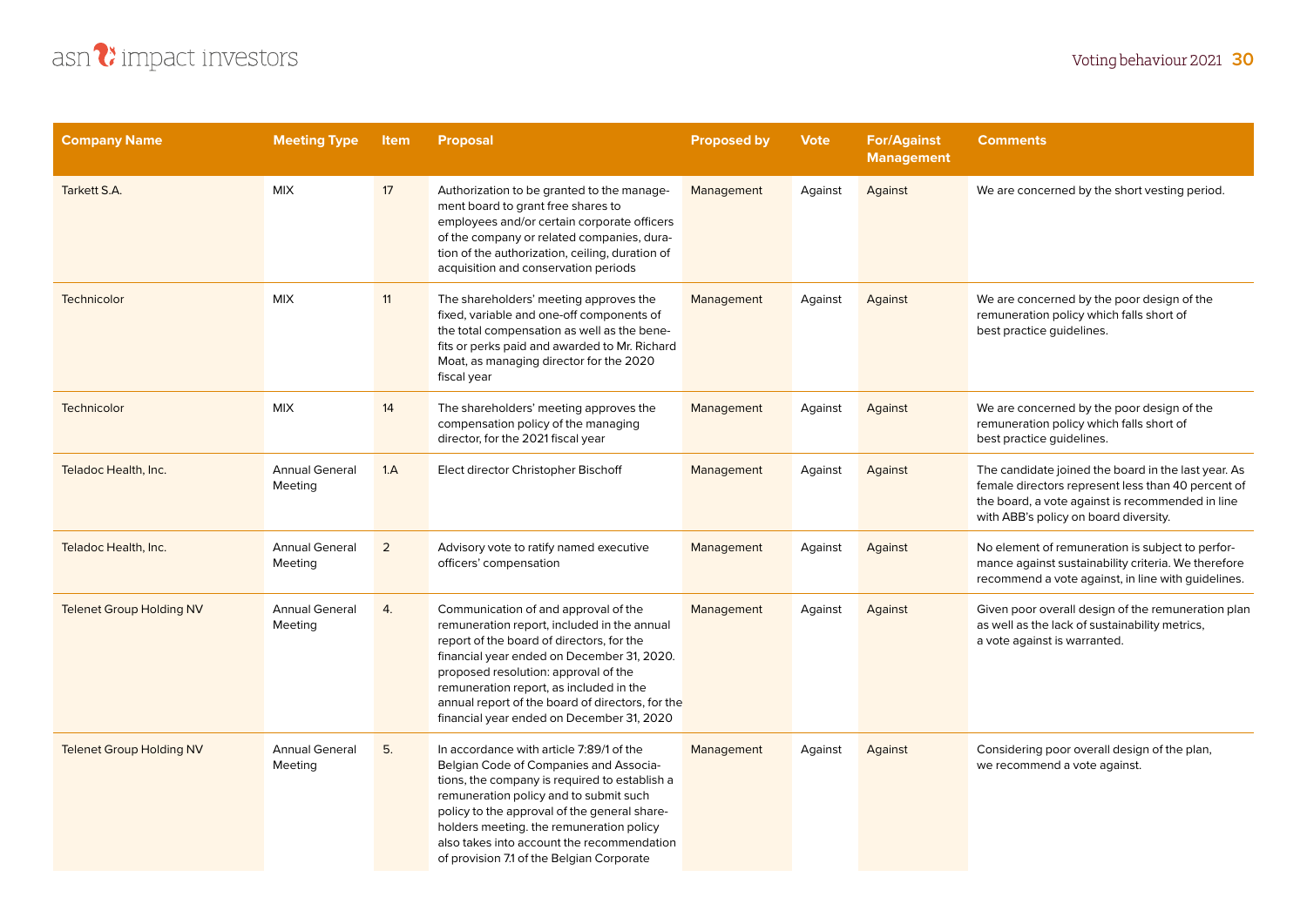

| <b>Company Name</b>             | <b>Meeting Type</b>              | <b>Item</b>    | <b>Proposal</b>                                                                                                                                                                                                                                                                                                                                                                                                                                                                                                                                                                                                                                                                                                                                                                                 | <b>Proposed by</b> | <b>Vote</b> | <b>For/Against</b><br><b>Management</b> | <b>Comments</b>                                                                                                                                                                                       |
|---------------------------------|----------------------------------|----------------|-------------------------------------------------------------------------------------------------------------------------------------------------------------------------------------------------------------------------------------------------------------------------------------------------------------------------------------------------------------------------------------------------------------------------------------------------------------------------------------------------------------------------------------------------------------------------------------------------------------------------------------------------------------------------------------------------------------------------------------------------------------------------------------------------|--------------------|-------------|-----------------------------------------|-------------------------------------------------------------------------------------------------------------------------------------------------------------------------------------------------------|
|                                 |                                  |                | Governance Code 2020. Proposed resolu-<br>tion approval of the remuneration policy                                                                                                                                                                                                                                                                                                                                                                                                                                                                                                                                                                                                                                                                                                              |                    |             |                                         |                                                                                                                                                                                                       |
| <b>Telenet Group Holding NV</b> | <b>Annual General</b><br>Meeting | 9.             | Ratification and approval in accordance with<br>article 7:151 of the Belgian Code of Compa-<br>nies and Associations: ratification and appro-<br>val, in as far as needed and applicable, in<br>accordance with article 7:151 of the Belgian<br>Code of Companies and Associations, of the<br>terms and conditions of (i) the performance<br>share plans, (ii) the share option plans and<br>(iii) the restricted share plans issued on<br>11 may 2020 to (selected) employees of the<br>company, which may grant rights that either<br>could have a substantial impact on the com-<br>pany's assets or could give rise to substantial<br>liability or obligation of the company in case<br>of a change of control over the company or a<br>public takeover bid on the shares of the<br>company | Management         | Against     | Against                                 | This amendment allows for automatic vesting of<br>awards granted under the long-term incentive<br>plans in the event of a change in control of the<br>company. A vote against is therefore warranted. |
| TKH Group N.V.                  | <b>Annual General</b><br>Meeting | 2b.            | Remuneration report for the 2020 financial<br>year (advisory vote)                                                                                                                                                                                                                                                                                                                                                                                                                                                                                                                                                                                                                                                                                                                              | Management         | Against     | Against                                 | We have reservations in relation to the remunera-<br>tion policy design including short vesting periods or<br>significant increase in fixed pay for top executives                                    |
| <b>Tokyo Electron Limited</b>   | <b>Annual General</b><br>Meeting | 1.1            | Appoint a director Tsuneishi, Tetsuo                                                                                                                                                                                                                                                                                                                                                                                                                                                                                                                                                                                                                                                                                                                                                            | Management         | Against     | Against                                 | The chairman is not a representative director.                                                                                                                                                        |
| <b>Tokyo Electron Limited</b>   | <b>Annual General</b><br>Meeting | $\overline{4}$ | Approve issuance of share acquisition rights<br>as stock-linked compensation type stock<br>options for directors                                                                                                                                                                                                                                                                                                                                                                                                                                                                                                                                                                                                                                                                                | Management         | Against     | Against                                 | The plan does not include metrics linked to<br>sustainability and vote against is therefore<br>warranted.                                                                                             |
| <b>Tomra Systems ASA</b>        | <b>Annual General</b><br>Meeting | $\overline{7}$ | Approve remuneration policy and other<br>terms of employment for executive<br>management                                                                                                                                                                                                                                                                                                                                                                                                                                                                                                                                                                                                                                                                                                        | Management         | Against     | Against                                 | The compensation policy does not appear to<br>include metrics related to sustainability and<br>a vote against is therefore warranted.                                                                 |
| <b>TPI Composites Inc</b>       | <b>Annual General</b><br>Meeting | 3              | Advisory vote to ratify named executive<br>officers' compensation                                                                                                                                                                                                                                                                                                                                                                                                                                                                                                                                                                                                                                                                                                                               | Management         | Against     | Against                                 | Considering poor disclosure, a vote against is<br>warranted.                                                                                                                                          |
| Trane Technologies plc          | <b>Annual General</b><br>Meeting | $\overline{2}$ | Advisory vote to ratify named executive<br>officers' compensation                                                                                                                                                                                                                                                                                                                                                                                                                                                                                                                                                                                                                                                                                                                               | Management         | Against     | Against                                 | Due to the discretionary adjustments to the STI<br>and lack of metrics related to sustainability a vote<br>against is warranted.                                                                      |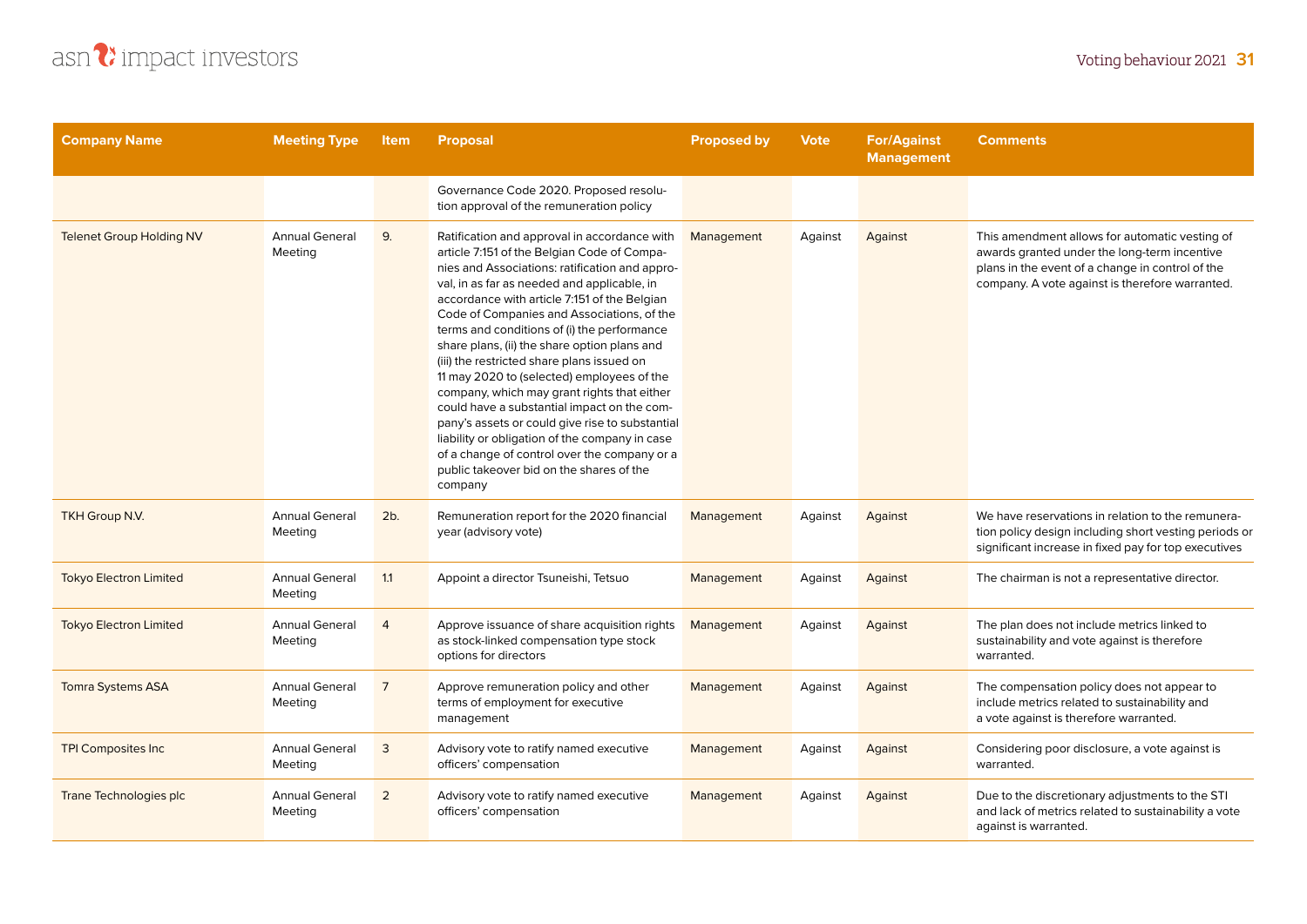## asn?impact investors

| <b>Company Name</b>            | <b>Meeting Type</b>              | <b>Item</b> | <b>Proposal</b>                                                                                                                                              | <b>Proposed by</b> | <b>Vote</b> | <b>For/Against</b><br><b>Management</b> | <b>Comments</b>                                                                                                                                                                                        |
|--------------------------------|----------------------------------|-------------|--------------------------------------------------------------------------------------------------------------------------------------------------------------|--------------------|-------------|-----------------------------------------|--------------------------------------------------------------------------------------------------------------------------------------------------------------------------------------------------------|
| Unite Group plc                | <b>Annual General</b><br>Meeting | 2           | To approve the directors' remuneration<br>report contained in the annual report and<br>accounts                                                              | Management         | Against     | Against                                 | The compensation policy did not include metrics<br>linked to sustainability and a vote against<br>is therefore warranted.                                                                              |
| Unite Group plc                | <b>Annual General</b><br>Meeting | 14          | To re-elect professor sir Steve Smith as a<br>director of the company                                                                                        | Management         | Against     | Against                                 | The candidate joined the board in the last year. As<br>female directors represent less than 40 percent of<br>the board, a vote against is recommended in line<br>with ABB's policy on board diversity. |
| <b>WashTec AG</b>              | <b>Annual General</b><br>Meeting | 6           | Approve remuneration policy                                                                                                                                  | Management         | Against     | Against                                 | The compensation policy does not appear to<br>include metrics related to sustainability and a vote<br>against is therefore warranted.                                                                  |
| <b>WashTec AG</b>              | <b>Annual General</b><br>Meeting | 9.1         | Please note that this resolution is a share-<br>holder proposal: approve EUR 50 million<br>capitalization of reserves                                        | Shareholder        | Against     | For                                     | Given the lack of reasoning on this proposal<br>a vote against the resolution was warranted.                                                                                                           |
| <b>WashTec AG</b>              | <b>Annual General</b><br>Meeting | 9.2         | Please note that this resolution is a share-<br>holder proposal: approve EUR 50 million<br>reduction in share capital                                        | Shareholder        | Against     | For                                     | Given the lack of reasoning on this proposal<br>a vote against the resolution was warranted.                                                                                                           |
| Watts Water Technologies, Inc. | Annual                           | 2           | Michael J. Dubose                                                                                                                                            | Management         | Against     | Against                                 | The candidate joined the board in the last year. As<br>female directors represent less than 40 percent of<br>the board, a vote against is recommended in line<br>with ABB's policy on board diversity. |
| Watts Water Technologies, Inc. | Annual                           | 2.          | Advisory vote to approve named executive<br>officer compensation.                                                                                            | Management         | Against     | Against                                 | The variable part of remuneration does not include<br>any relative metrics, therefore, we recommend a<br>vote against.                                                                                 |
| Watts Water Technologies, Inc. | Annual                           | 3.          | To ratify the appointment of KPMG LLP as our Management<br>independent registered public accounting<br>firm for the fiscal year ending December 31,<br>2021. |                    | Against     | Against                                 | The audit firm's tenure raises concerns about their<br>continuing independence.                                                                                                                        |
| Workday, Inc.                  | <b>Annual General</b><br>Meeting | 3           | To approve, on an advisory basis, the com-<br>pensation of our named executive officers as<br>disclosed in the proxy statement                               | Management         | Against     | Against                                 | No element of remuneration is subject to perfor-<br>mance against sustainability criteria. We therefore<br>recommend a vote against, in line with guidelines.                                          |
| WPP plc                        | <b>Annual General</b><br>Meeting | 3           | Approve compensation committee report<br>to sustainability and a vote against is<br>therefore warranted.                                                     | Management         | Against     | Against                                 | The plan does not appear to include metrics<br>related                                                                                                                                                 |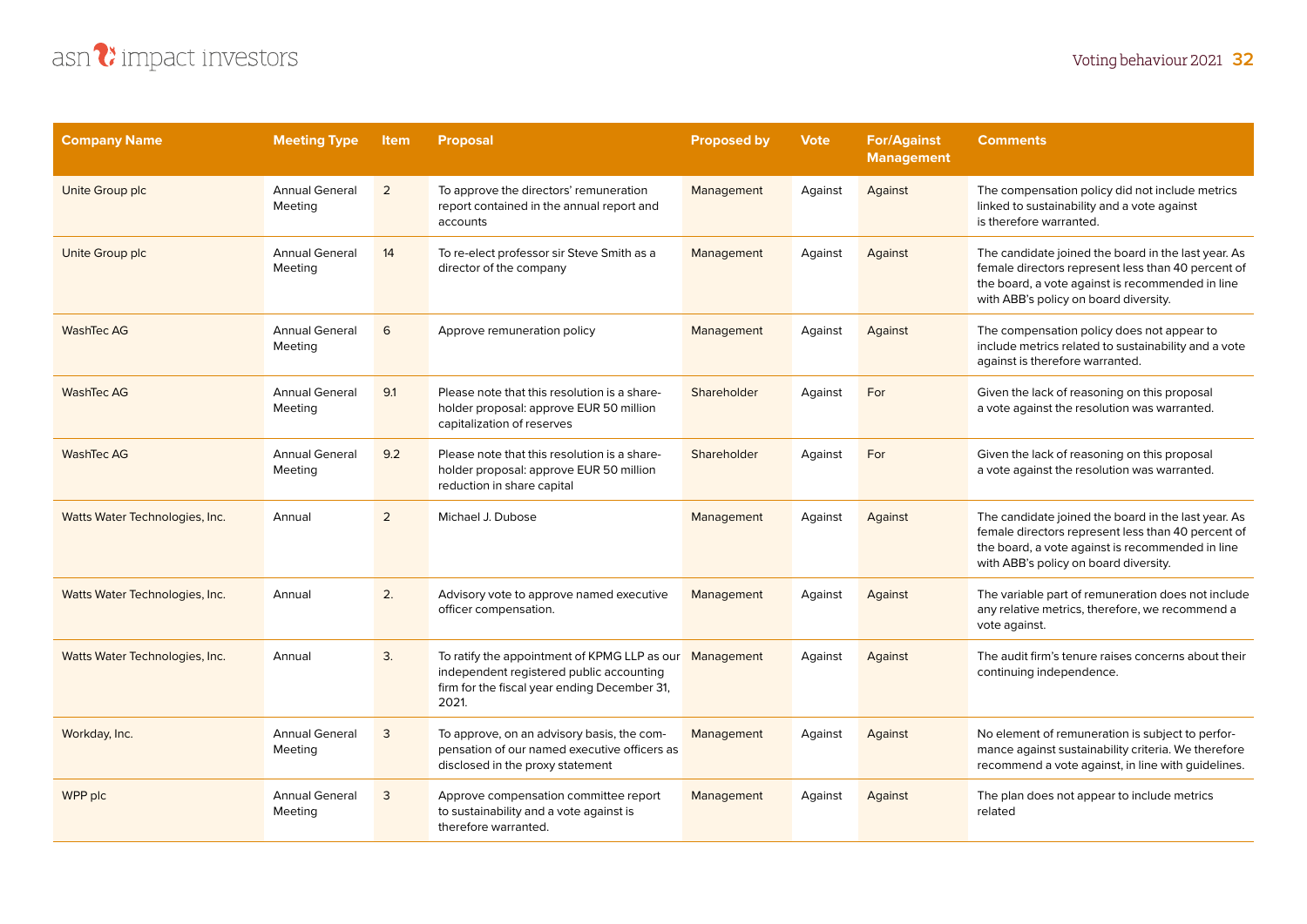

| <b>Company Name</b>                                            | <b>Meeting Type</b>              | <b>Item</b>    | <b>Proposal</b>                                                                                                                                                                                                                                                                                                                                                                                                                                                                                | <b>Proposed by</b> | <b>Vote</b> | <b>For/Against</b><br><b>Management</b> | <b>Comments</b>                                                                                                              |
|----------------------------------------------------------------|----------------------------------|----------------|------------------------------------------------------------------------------------------------------------------------------------------------------------------------------------------------------------------------------------------------------------------------------------------------------------------------------------------------------------------------------------------------------------------------------------------------------------------------------------------------|--------------------|-------------|-----------------------------------------|------------------------------------------------------------------------------------------------------------------------------|
| <b>Xinjiang Goldwind Science &amp;</b><br>Technology Co., Ltd. | <b>Annual General</b><br>Meeting | O.6            | To consider and approve the provision of<br>letter of guarantee by the company on behalf<br>of its subsidiaries with a total amount of not<br>more than RMB8 billion during the period<br>from the date of passing of this resolution<br>until the day of the annual general meeting<br>of the company to be held in the year of 2022                                                                                                                                                          | Management         | Against     | Against                                 | A vote against this resolution is warranted because<br>shareholders are unable to make an informed<br>decision.              |
| <b>Xinjiang Goldwind Science &amp;</b><br>Technology Co., Ltd. | <b>Annual General</b><br>Meeting | O.7            | To consider and approve the proposed<br>provision of new guarantees by the company<br>for its subsidiaries with a total amount of not<br>more than RMB6 billion during the period<br>from the date of passing of this resolution<br>until the day of annual general meeting of<br>the company to be held in the year of 2022,<br>and authorise the chairman of the board,<br>Mr. Wu Gang, to sign any agreements and/or<br>documents on behalf of the company<br>necessary in relation thereto | Management         | Against     | Against                                 | A vote against this resolution is warranted because<br>shareholders are unable to make an informed<br>decision.              |
| Xinjiang Goldwind Science &<br>Technology Co., Ltd.            | <b>Annual General</b><br>Meeting | O.13           | To consider and approve the recommenda-<br>tion of Mr. Wang Kaiguo (as specified) as a<br>non-executive director of the company                                                                                                                                                                                                                                                                                                                                                                | Management         | Against     | Against                                 | The board lacks sufficient gender diversity.<br>Therefore, a vote against the newly elected<br>male director is recommended. |
| Xinyi Solar Holdings Ltd                                       | <b>Annual General</b><br>Meeting | 5.B            | To grant an unconditional general mandate<br>to the directors to allot and issue shares                                                                                                                                                                                                                                                                                                                                                                                                        | Management         | Against     | Against                                 | Due to no discount price disclose a vote against<br>is warranted.                                                            |
| Xinyi Solar Holdings Ltd                                       | <b>Annual General</b><br>Meeting | 5.C            | To extend the general mandate granted to<br>the directors to issue shares by the shares<br>repurchased                                                                                                                                                                                                                                                                                                                                                                                         | Management         | Against     | Against                                 | Due to no discount price disclose a vote against<br>is warranted.                                                            |
| <b>Yaskawa Electric Corporation</b>                            | <b>Annual General</b><br>Meeting | 3              | Approve details of the stock compensation<br>to be received by directors (excluding<br>directors who are audit and supervisory<br>committee members)                                                                                                                                                                                                                                                                                                                                           | Management         | Against     | Against                                 | ESG factor is not considered.                                                                                                |
| <b>Yaskawa Electric Corporation</b>                            | <b>Annual General</b><br>Meeting | $\overline{4}$ | Approve details of the stock compensation<br>to be received by directors who are audit<br>and supervisory committee members                                                                                                                                                                                                                                                                                                                                                                    | Management         | Against     | Against                                 | ESG factor is not considered.                                                                                                |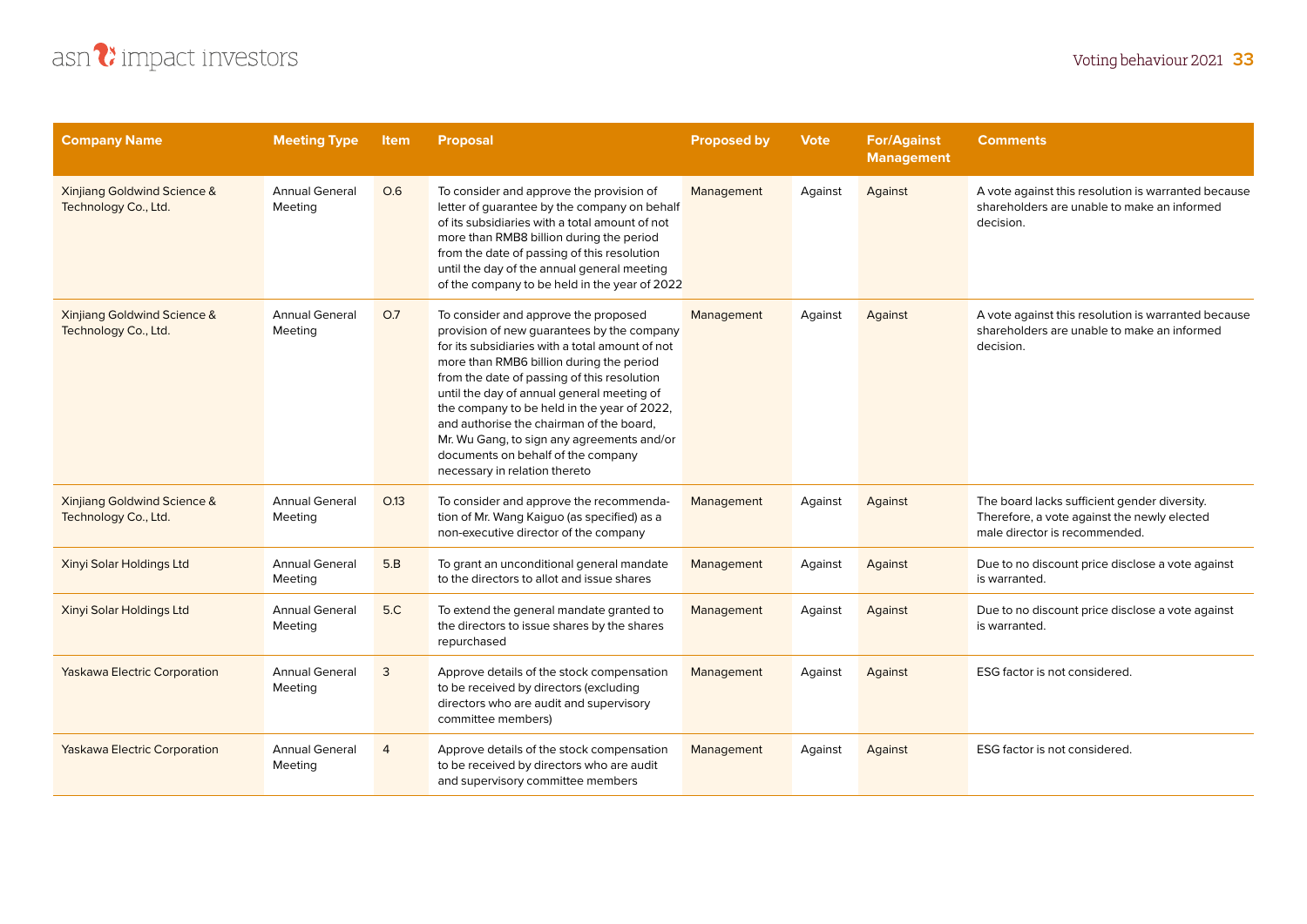

| <b>Company Name</b>                            | <b>Meeting Type</b>                            | <b>Item</b>    | <b>Proposal</b>                                                                                                                                                                                                                                       | <b>Proposed by</b> | <b>Vote</b> | <b>For/Against</b><br><b>Management</b> | <b>Comments</b>                                                                                                                                                                                                                        |
|------------------------------------------------|------------------------------------------------|----------------|-------------------------------------------------------------------------------------------------------------------------------------------------------------------------------------------------------------------------------------------------------|--------------------|-------------|-----------------------------------------|----------------------------------------------------------------------------------------------------------------------------------------------------------------------------------------------------------------------------------------|
| Q3                                             |                                                |                |                                                                                                                                                                                                                                                       |                    |             |                                         |                                                                                                                                                                                                                                        |
| Amiad Water Systems Ltd.                       | <b>ExtraOrdinary</b><br><b>General Meeting</b> | 3              | To approve the adoption of the new<br>remuneration policy.                                                                                                                                                                                            | Management         | Against     | Against                                 | No performance hurdles have been linked to the<br>long-term incentive plan and the no portion of<br>remuneration appears to be subject to the<br>achievement of the sustainability measures.<br>A vote against is therefore warranted. |
| Amiad Water Systems Ltd.                       | <b>Annual General</b><br>Meeting               | 5              | To re-elect Mr. Ishay Davidi as a director of<br>the company to hold office until the<br>conclusion of the next AGM.                                                                                                                                  | Management         | Against     | Against                                 | The candidate joined the board in the last year.<br>As female directors represent less than 40 percent<br>of the board, a vote against is recommended in line<br>with ABB's policy on board diversity.                                 |
| DS Smith plc                                   | <b>Annual General</b><br>Meeting               | 3              | To approve the annual report on<br>remuneration.                                                                                                                                                                                                      | Management         | Against     | Against                                 | No element of remuneration is subject to<br>performance against sustainability criteria. We<br>therefore recommend a vote against, in line with<br>guidelines.                                                                         |
| Electrocomponents plc                          | <b>Annual General</b><br>Meeting               | $\overline{2}$ | To approve the directors' remuneration<br>report for the year ended 31 March 2021<br>(excluding the part summarising the<br>directors' remuneration policy).                                                                                          | Management         | Against     | Against                                 | The compensation policy does not appear to<br>include metrics related to sustainability and<br>a vote against is therefore warranted.                                                                                                  |
| Fisher & Paykel Healthcare<br>Corporation Ltd. | <b>Annual General</b><br>Meeting               | 5              | That approval be given for the issue of up to<br>190,000 options under the Fisher & Paykel<br>Healthcare 2019 share option plan to Lewis<br>Gradon, managing director and chief<br>executive officer of the company.                                  | Management         | Against     | Against                                 | Considering that the company has failed to<br>provide valuations for awards granted under this<br>plan, a vote against is warranted.                                                                                                   |
| Fisher & Paykel Healthcare<br>Corporation Ltd. | <b>Annual General</b><br>Meeting               | 4              | That approval be given for the issue of up to<br>60,000 performance share rights under the<br>Fisher & Paykel Healthcare 2019 perfor-<br>mance share rights plan to Lewis Gradon,<br>managing director and chief executive<br>officer of the company. | Management         | Against     | Against                                 | Considering that the company has failed to provide<br>valuations for awards granted under this plan,<br>a vote against is warranted.                                                                                                   |
| Maytronics Ltd.                                | <b>Ordinary General</b><br>Meeting             | 3.7            | Re-appointment of the following director:<br>Mr. Ron Cohen.                                                                                                                                                                                           | Management         | Against     | Against                                 | The candidate joined the board in the last year.<br>As female directors represent less than 40 percent<br>of the board, a vote against is recommended in line<br>with ABB's policy on board diversity.                                 |
| N.V. Bekaert S.A.                              | <b>ExtraOrdinary</b><br><b>General Meeting</b> | $\overline{4}$ | Introduction of double voting right.                                                                                                                                                                                                                  | Management         | Against     | Against                                 | This amendment reduces shareholder rights.                                                                                                                                                                                             |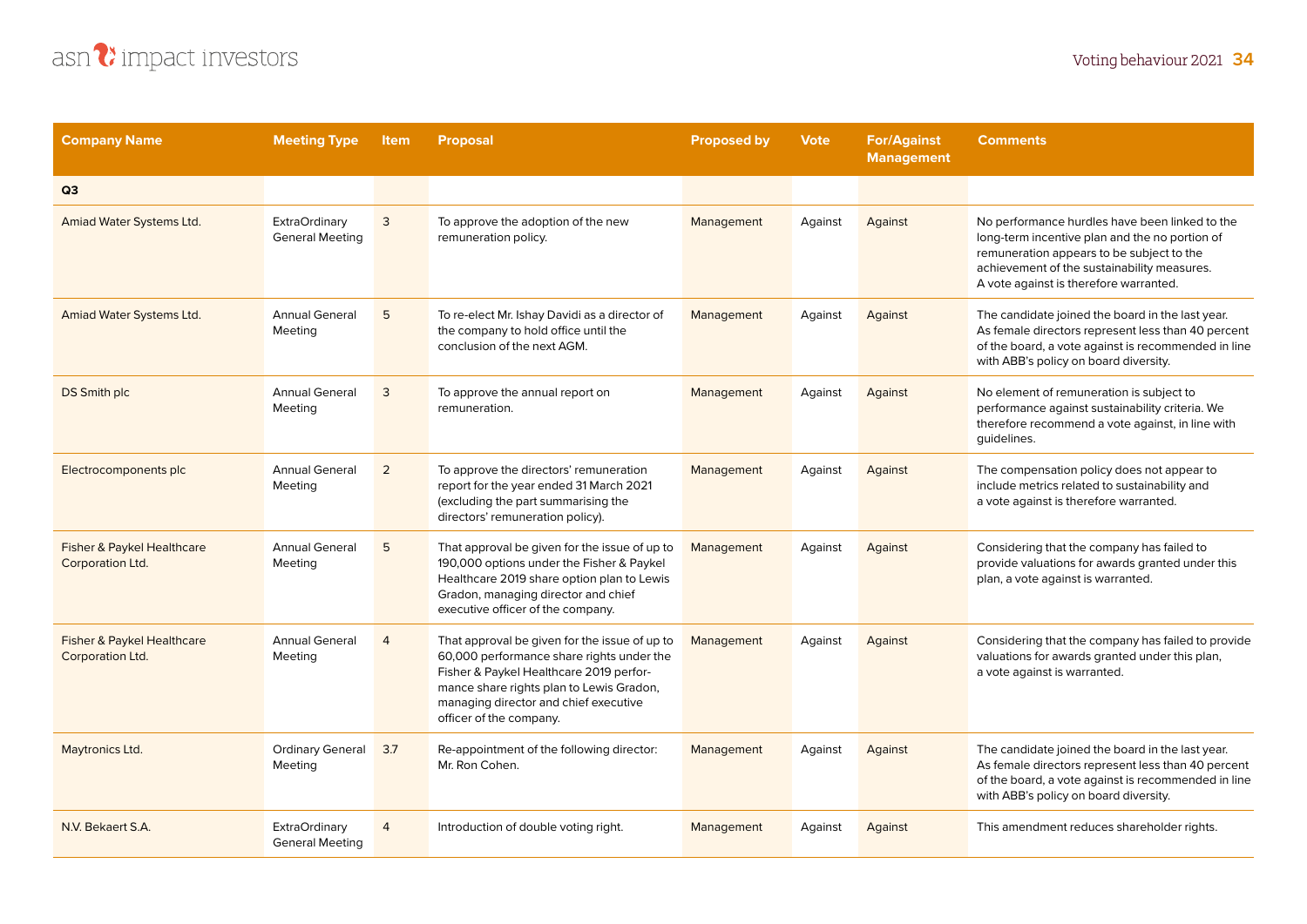

| <b>Company Name</b>             | <b>Meeting Type</b>                | <b>Item</b>    | <b>Proposal</b>                                                                                                                                                                                                      | <b>Proposed by</b> | <b>Vote</b> | <b>For/Against</b><br><b>Management</b> | <b>Comments</b>                                                                                                                                                                                                            |
|---------------------------------|------------------------------------|----------------|----------------------------------------------------------------------------------------------------------------------------------------------------------------------------------------------------------------------|--------------------|-------------|-----------------------------------------|----------------------------------------------------------------------------------------------------------------------------------------------------------------------------------------------------------------------------|
| Renewi plc                      | <b>Annual General</b><br>Meeting   | $\overline{2}$ | To approve the annual statement by the<br>chairman of the remuneration committee<br>and the annual report on directors' remune-<br>ration for the year ended 31 March 2021.                                          | Management         | Against     | Against                                 | We recommend a vote against this resolution<br>because the company does not provide sufficient<br>information about the direction of travel for<br>pension entitlements for executives.                                    |
| <b>SEB SA</b>                   | <b>Ordinary General</b><br>Meeting | $\overline{A}$ | Please note that this resolution is a share-<br>holder proposal: shareholder proposals<br>submitted by federactive, Delphine Bertrand,<br>Pierre Landrieu and Pascal Girardot: elect<br>Pascal Girardot as director. | Shareholder        | Against     | For                                     | We note that the proponent failed to present a<br>sufficient rationale and a clear description of<br>how the shareholders would benefit from the<br>implementation of this proposal and so we<br>recommend a vote against. |
| Stagecoach Group plc            | <b>Annual General</b><br>Meeting   | $\overline{2}$ | Approve the remuneration report                                                                                                                                                                                      | Management         | Against     | Against                                 | The compensation policy does not appear to<br>include metrics related to sustainability and a vote<br>against is therefore warranted.                                                                                      |
| TechnoPro Holdings, Inc.        | <b>Annual General</b><br>Meeting   | 6              | Approve details of the restricted perfor-<br>mance-based stock compensation to be<br>received by executive directors.                                                                                                | Management         | Against     | Against                                 | No element of remuneration is subject to perfor-<br>mance against sustainability criteria. We therefore<br>recommend a vote against, in line with guidelines.                                                              |
| The Berkeley Group Holdings plc | <b>Annual General</b><br>Meeting   | $\overline{2}$ | To approve the annual report on remune-<br>ration for the year ended 30 April 2021.                                                                                                                                  | Management         | Against     | Against                                 | The compensation policy does not appear to<br>include metrics related to sustainability and a vote<br>against is therefore warranted.                                                                                      |
| The Berkeley Group Holdings plc | <b>Annual General</b><br>Meeting   | 15             | To elect W. Jackson as a director of the<br>company.                                                                                                                                                                 | Management         | Against     | Against                                 | The board lacks sufficient gender diversity.<br>Therefore, a vote against the newly elected male<br>director is recommended.                                                                                               |
| The Berkeley Group Holdings plc | <b>Annual General</b><br>Meeting   | 17             | To elect A.Kemp as a director of the<br>company.                                                                                                                                                                     | Management         | Against     | Against                                 | The board lacks sufficient gender diversity.<br>Therefore, a vote against the newly elected male<br>director is recommended.                                                                                               |
| Q4                              |                                    |                |                                                                                                                                                                                                                      |                    |             |                                         |                                                                                                                                                                                                                            |
| Asos Plc                        | <b>Annual General</b><br>Meeting   | 3              | To elect Jorgen Lindemann as a director<br>of the company.                                                                                                                                                           | Management         | Against     | Against                                 | The board lacks sufficient gender diversity.<br>Therefore, a vote against the newly elected male<br>director is recommended.                                                                                               |
| <b>Campbell Soup Company</b>    | Annual                             | 1G.            | Election of director for a one-year term<br>expiring at the 2022 annual meeting of<br>shareholders: Grant H. Hill.                                                                                                   | Management         | Against     | Against                                 | The board lacks sufficient gender diversity.<br>Therefore, a vote against the newly<br>elected male director is recommended.                                                                                               |
| <b>Campbell Soup Company</b>    | Annual                             | 2.             | To ratify the appointment of Pricewaterhouse-Management<br>Coopers LLP as our independent registered<br>public accounting firm for fiscal 2022.                                                                      |                    | Against     | Against                                 | The audit firm's tenure raises concerns about<br>their continuing independence.                                                                                                                                            |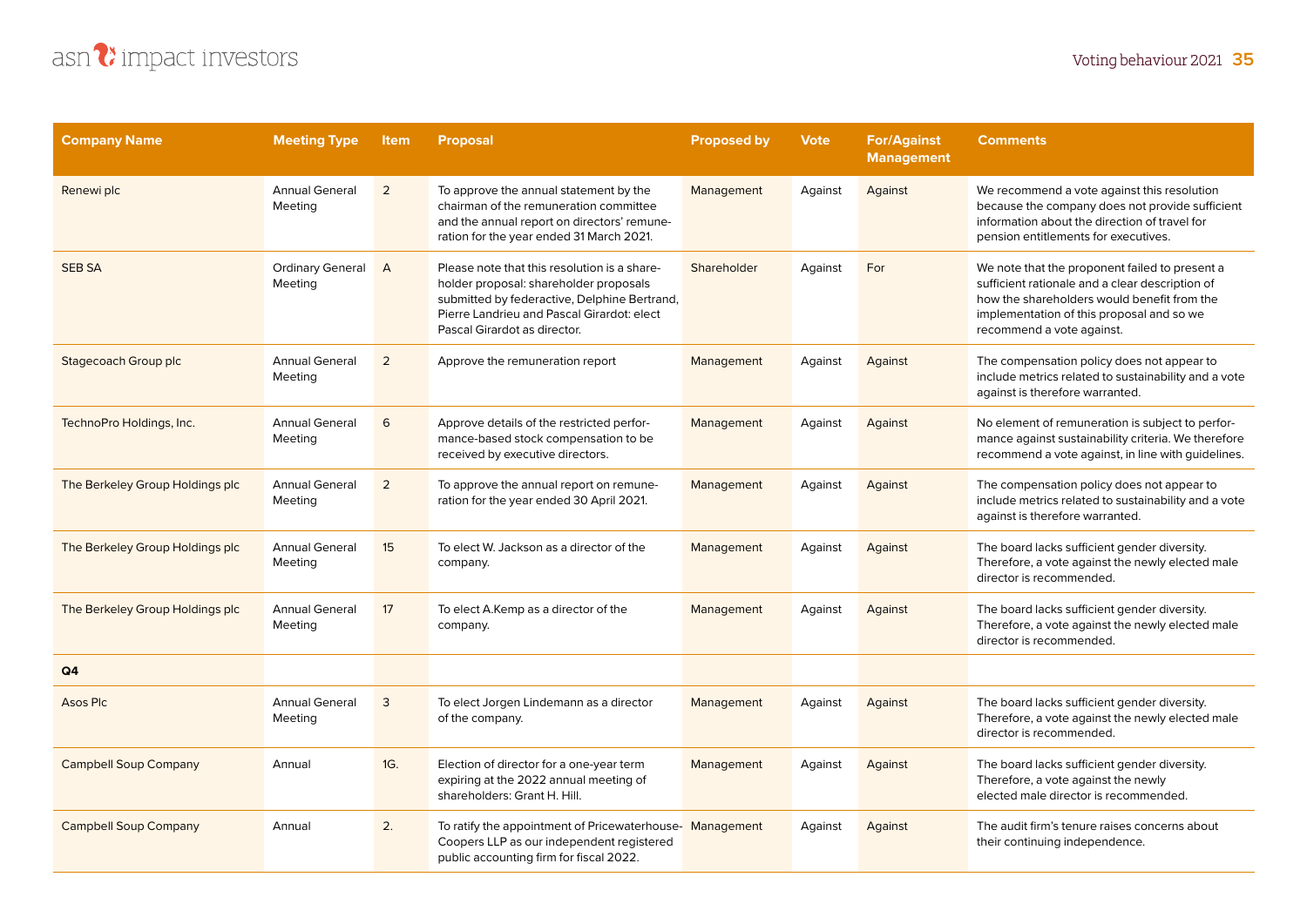

| <b>Company Name</b>          | <b>Meeting Type</b>                            | <b>Item</b>    | <b>Proposal</b>                                                                                                                                                  | <b>Proposed by</b> | <b>Vote</b> | <b>For/Against</b><br><b>Management</b> | <b>Comments</b>                                                                                                                                                        |
|------------------------------|------------------------------------------------|----------------|------------------------------------------------------------------------------------------------------------------------------------------------------------------|--------------------|-------------|-----------------------------------------|------------------------------------------------------------------------------------------------------------------------------------------------------------------------|
| <b>Campbell Soup Company</b> | Annual                                         | 3.             | To vote on an advisory resolution to approve<br>the fiscal 2021 compensation of our named<br>executive officers, commonly referred to<br>as a "say on pay" vote. | Management         | Against     | Against                                 | No element of remuneration is subject to<br>performance against sustainability criteria.<br>We therefore recommend a vote against,<br>in line with guidelines.         |
| <b>Campbell Soup Company</b> | Annual                                         | 4.             | To vote on a shareholder proposal<br>regarding simple majority vote.                                                                                             | Shareholder        | For         | Against                                 | We recommend a vote for the elimination of<br>supermajority vote provisions as we do not believe<br>they serve the best interests of shareholders.                     |
| <b>Campbell Soup Company</b> | Annual                                         | 5.             | To vote on a shareholder proposal regarding<br>virtual shareholder meetings.                                                                                     | Shareholder        | For         | Against                                 | We believe that shareholders should be able to<br>participate in the company's meeting via virtual<br>means and therefore, we recommend a vote for this<br>resolution. |
| <b>Cochlear Ltd</b>          | <b>Annual General</b><br>Meeting               | 2.1            | To adopt the company's remuneration report<br>in respect of the financial year ended<br>30 June 2021.                                                            | Management         | Against     | Against                                 | No element of remuneration is subject to perfor-<br>mance against sustainability criteria. We therefore<br>recommend a vote against, in line with guidelines.          |
| Coloplast A/S                | <b>Annual General</b><br>Meeting               | $\overline{4}$ | Presentation and approval of the<br>remuneration report.                                                                                                         | Management         | Against     | Against                                 | No element of remuneration is subject to perfor-<br>mance against sustainability criteria. We therefore<br>recommend a vote against, in line with guidelines.          |
| Coloplast A/S                | <b>Annual General</b><br>Meeting               | 7.2            | Election of member to the board of directors.<br>The board of directors proposes election of<br>the following member:<br>Niels Peter Louis-Hansen.               | Management         | Against     | Against                                 | The director is not independent and the<br>Remuneration Committee lacks a<br>sufficient level of independence.                                                         |
| Coloplast A/S                | <b>Annual General</b><br>Meeting               | 8.1            | Election of auditors: re-election of<br>PricewaterhouseCoopers LLP as the<br>company's auditor.                                                                  | Management         | Against     | Against                                 | The audit firm's tenure raises concerns about<br>their continuing independence.                                                                                        |
| <b>Dexus Property Trust</b>  | <b>Annual General</b><br>Meeting               | $\mathbf{1}$   | Adoption of the remuneration report.                                                                                                                             | Management         | Against     | Against                                 | Considering excessive retention awards granted<br>by the company, we recommend a vote against.                                                                         |
| <b>Dexus Property Trust</b>  | <b>Annual General</b><br>Meeting               | 3.1            | Approval of an independent director -<br>Warwick Negus.                                                                                                          | Management         | Against     | Against                                 | The board lacks sufficient gender diversity.<br>Therefore, a vote against the newly elected male<br>director is recommended.                                           |
| Herman Miller, Inc.          | Annual                                         | 4.             | Proposal to approve, on an advisory basis,<br>the compensation paid to the company's<br>named executive officers.                                                | Management         | Against     | Against                                 | No element of remuneration is subject to perfor-<br>mance against sustainability criteria. We therefore<br>recommend a vote against, in line with guidelines.          |
| Lojas Renner Sa              | <b>ExtraOrdinary</b><br><b>General Meeting</b> | 16             | New long term incentive plan, performance<br>shares, restricted shares and matching shares                                                                       | Management         | Against     | Against                                 | Given insufficient disclosure, we recommend<br>a vote against.                                                                                                         |